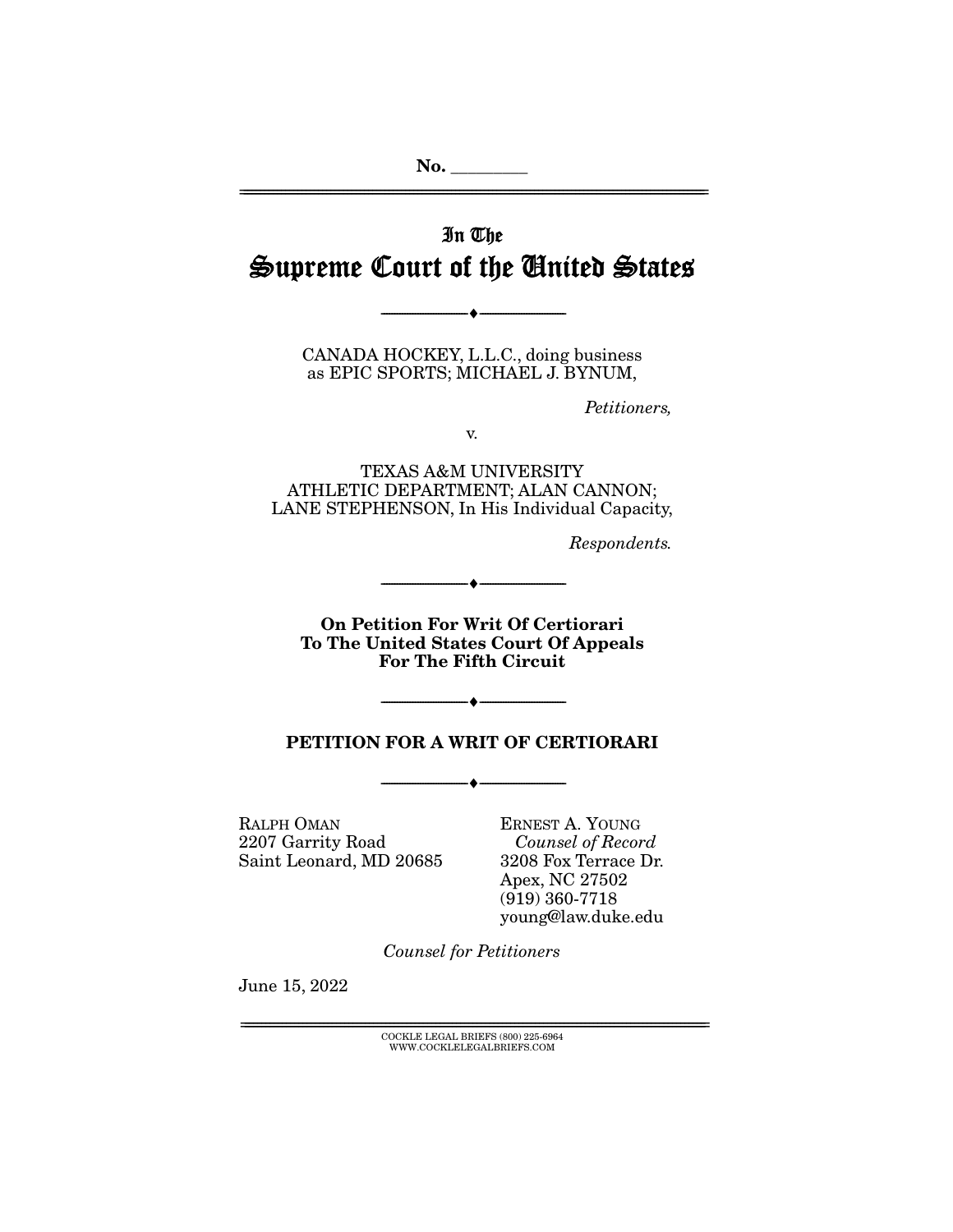#### **QUESTIONS PRESENTED**

 After this Court's decision in *Allen v. Cooper*, 140 S. Ct. 994 (2020), damages remedies for copyright infringements by state governments depend on either showing an actual constitutional violation (as well as a statutory one) under *United States v. Georgia*, 546 U.S. 151 (2006), or—perhaps—asserting a free-standing takings claim under the Fifth and Fourteenth Amendments. The Fifth Circuit's categorical rejection of both these avenues in this case raises three questions:

- 1. Can copyright infringement constitute an actual constitutional violation on a takings theory or, as the Fifth Circuit held, is infringement never a taking?
- 2. Is a hypothetical state remedy that state courts have never recognized sufficiently "clear and certain," *Nat'l Private Truck Council, Inc. v. Oklahoma Tax Comm'n*, 515 U.S. 582, 587 (1995), to prevent an actual due process violation?
- 3. Does state sovereign immunity bar takings claims altogether, notwithstanding this Court's holding in *Knick v. Township of Scott*, 139 S. Ct. 2162 (2019), that the Takings Clause mandates a compensatory remedy in federal court?

i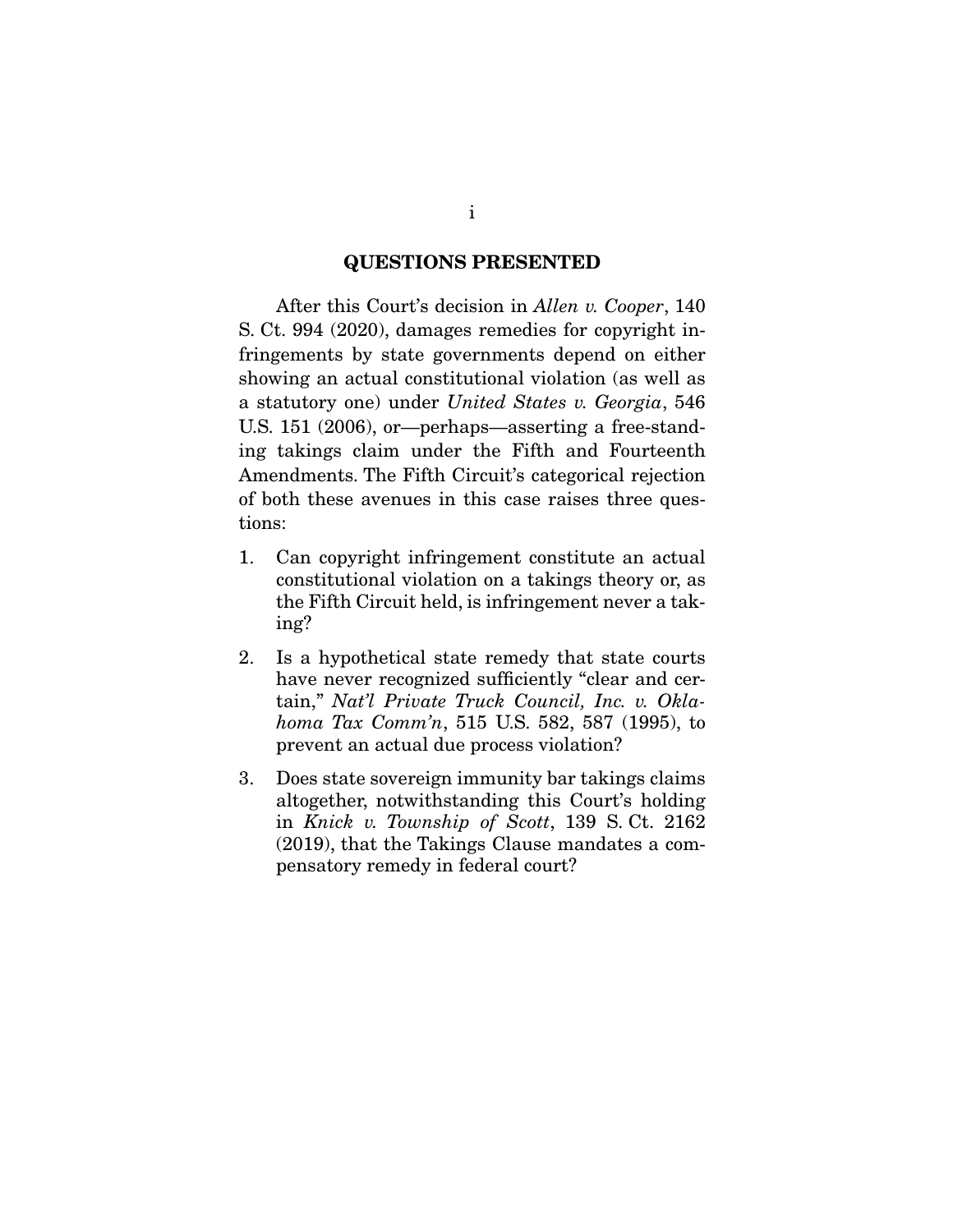#### **PARTIES TO THE PROCEEDING AND RULE 29.6 CORPORATE DISCLOSURE STATEMENT**

Petitioners are Canada Hockey, L.L.C., d/b/a Epic Sports, and Michael J. Bynum. No parent corporation or publicly held company owns more than 10% of Canada Hockey, L.L.C.

Respondent is Texas A&M University.

#### **RELATED CASES**

- *Canada Hockey, L.L.C. d*/*b*/*a Epic Sports, et al. v. Texas A&M University Athletic Dept.*, *et al.*, Cause No. 4:17-cv-181, in the United States District Court for the Southern District of Texas. Order granting motion to dismiss entered as to all but Brad Marquardt on Sept. 4, 2020. Dismissed defendants were severed into new docket, Case No. 4:20-CV-3121, and final judgment entered under Rule 54(b). *See* App. 59-60.
- *Canada Hockey, L.L.C. d*/*b*/*a Epic Sports and Michael J. Bynum v. Texas A&M University Athletic Dept.*, No. 20-20503, in the United States Court of Appeals for the Fifth Circuit. Order denying rehearing, Feb. 14, 2022.
- *Canada Hockey, L.L.C. d*/*b*/*a Epic Sports and Michael J. Bynum v. Brad Marquardt*, No. 20-20530, in the United States Court of Appeals for the Fifth Circuit. Dismissed for lack of jurisdiction, Sept. 8, 2021.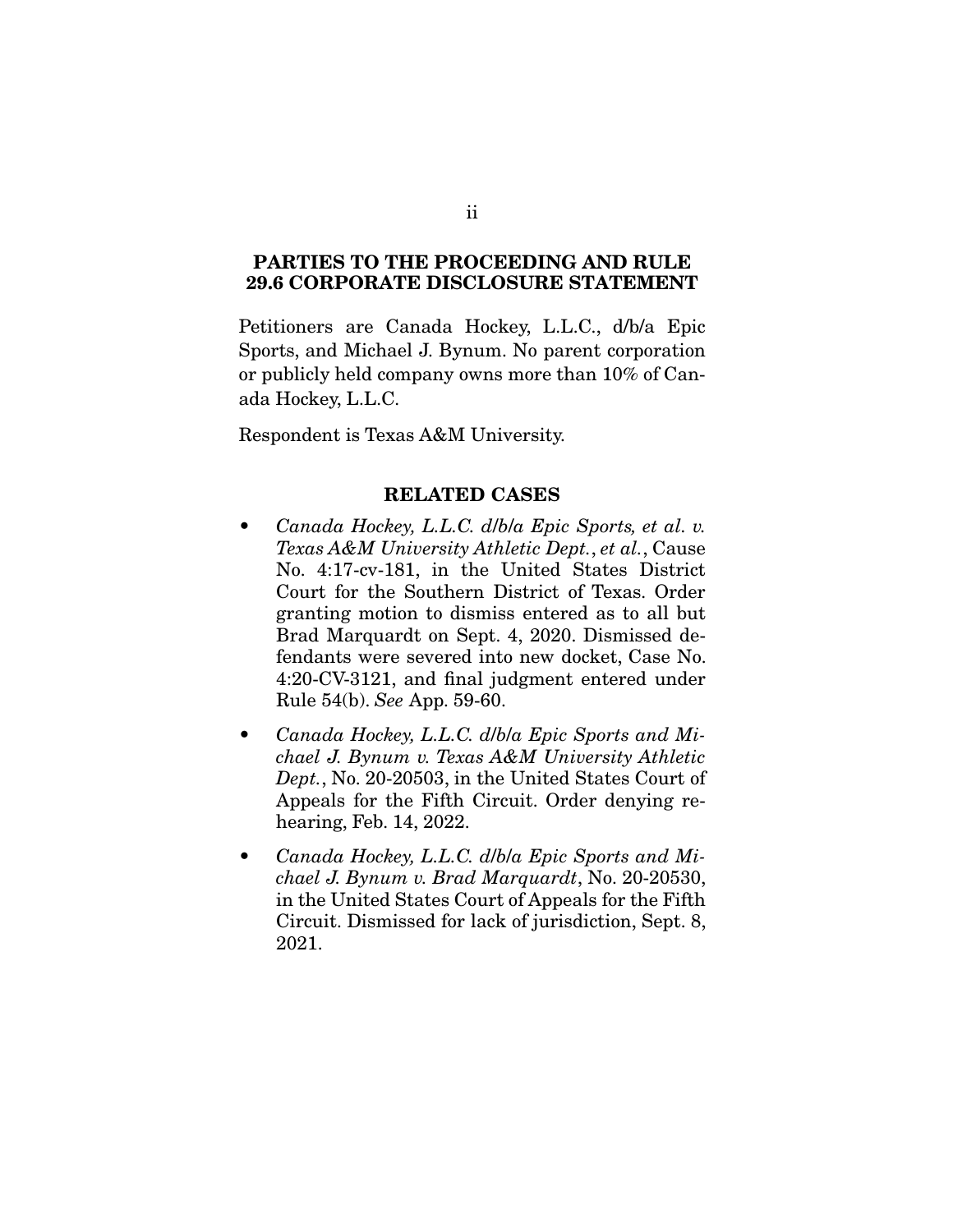# TABLE OF CONTENTS

|                                                                                                                                                               | Page |
|---------------------------------------------------------------------------------------------------------------------------------------------------------------|------|
|                                                                                                                                                               | ı.   |
| Parties to the Proceeding and Rule 29.6 Corpo-                                                                                                                | ij   |
|                                                                                                                                                               | ii   |
|                                                                                                                                                               | vi   |
|                                                                                                                                                               | 1    |
|                                                                                                                                                               | 1    |
| Pertinent Constitutional and Statutory Provi-                                                                                                                 | 1    |
|                                                                                                                                                               | 3    |
| А.                                                                                                                                                            | 3    |
| В.                                                                                                                                                            | 5    |
| C.                                                                                                                                                            | 9    |
|                                                                                                                                                               | 12   |
| The Fifth Circuit held the CRCA unconsti-<br>Ι.<br>tutional as applied to this case                                                                           | 14   |
| The Fifth Circuit contradicted this Court's<br>II.<br>holdings—and created tension with other<br>circuits-by eliminating Takings Clause                       | 16   |
| A. The Fifth Circuit effectively elimi-<br>nated Takings Clause protection for<br>copyrights by holding that copyright<br>infringement cannot effect a taking | 17   |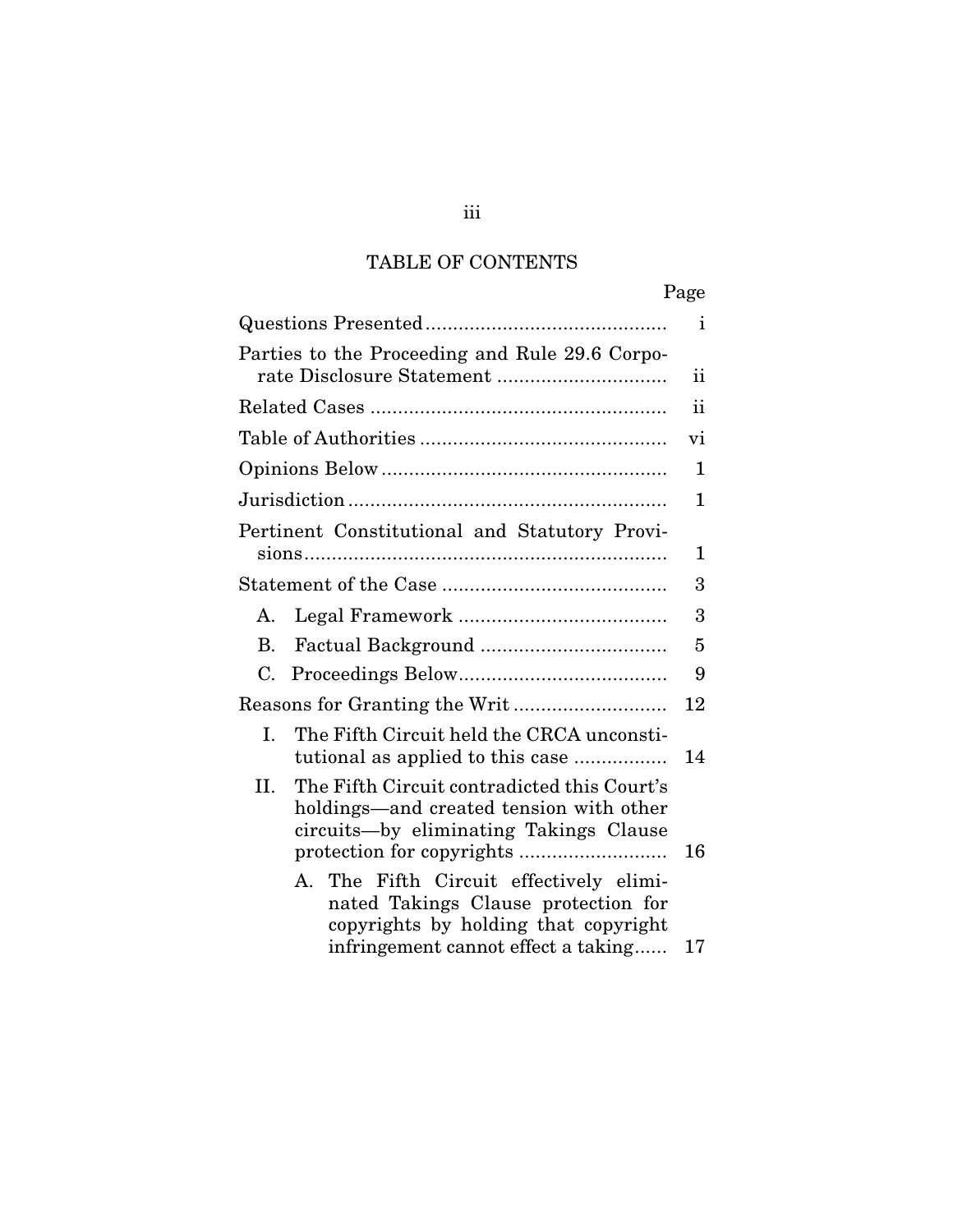# TABLE OF CONTENTS—Continued

Page

|      |             | B. The Fifth Circuit's ruling conflicts<br>with this Court and other circuits that<br>have recognized that the Takings<br>Clause protects intellectual property                                                   | 18 |
|------|-------------|-------------------------------------------------------------------------------------------------------------------------------------------------------------------------------------------------------------------|----|
| III. |             | The Fifth Circuit wrongly held that proce-<br>dural due process claims can be defeated<br>by hypothetical post-deprivation remedies<br>never recognized by the state courts                                       | 21 |
| IV.  |             | The Fifth Circuit's holding that state im-<br>munity bars federal takings claims contra-<br>dicts this Court's takings jurisprudence and<br>worsens confusion among the circuits                                  | 26 |
|      |             | A. Those circuits imposing state sover-<br>eign immunity as a flat bar to federal<br>takings claims violate the Fifth Amend-<br>ment as interpreted in <i>Knick</i>                                               | 29 |
|      |             | B. Those circuits allowing state takings<br>remedies to substitute for a federal<br>remedy violate Knick's insistence that<br>federal takings plaintiffs can proceed                                              | 30 |
|      | $C_{\cdot}$ | Even if <i>Knick</i> does not control, the<br>Fifth Circuit's holding creates confu-<br>sion as to the certainty of a state-court<br>remedy necessary for a state to assert<br>immunity against a federal takings |    |
|      |             |                                                                                                                                                                                                                   | 34 |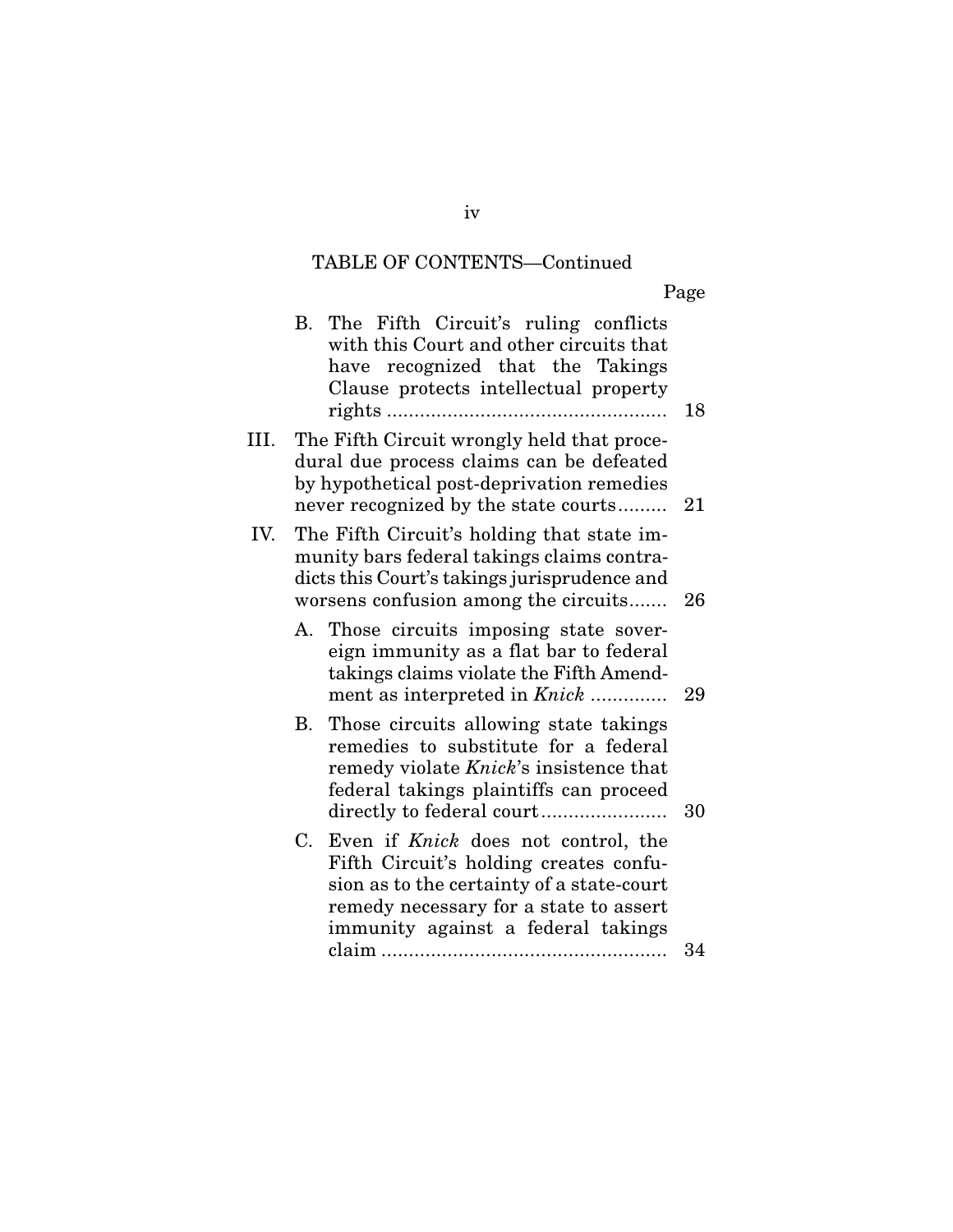# TABLE OF CONTENTS—Continued

Page

| V. Barring any means to vindicate the CRCA<br>under Georgia leaves copyright holders at |  |
|-----------------------------------------------------------------------------------------|--|
|                                                                                         |  |
|                                                                                         |  |

## APPENDIX

| Court of Appeals Opinion on Rehearing filed          |
|------------------------------------------------------|
| Court of Appeals Judgment on Rehearing filed         |
| Court of Appeals Opinion filed September 8,          |
| District Court Order filed September 4, 2020 App. 57 |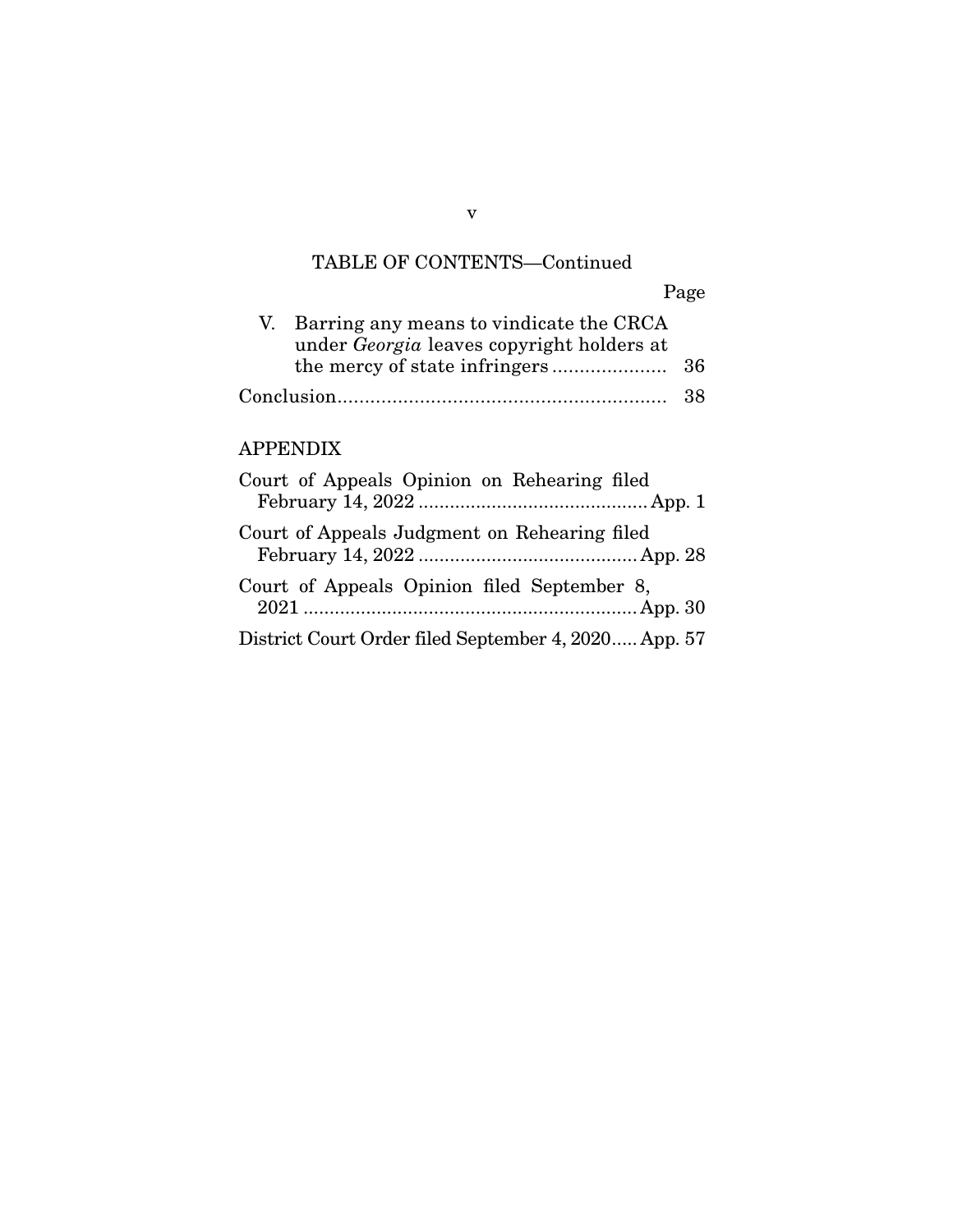# TABLE OF AUTHORITIES

Page

# **CASES**

| Alden v. Maine, 527 U.S. 706 (1999)30                                                         |
|-----------------------------------------------------------------------------------------------|
|                                                                                               |
| Bay Point Properties, Inc. v. Mississippi Trans-<br>portation Comm'n, 937 F.3d 454 (5th Cir.  |
| CCC Info. Servs., Inc. v. Maclean Hunter Market<br>Reports, Inc., 44 F.3d 61 (2d Cir. 1994)21 |
| Carbice Corp. of America v. American Patents                                                  |
| Citadel Corp. v. P.R. Highway Auth., 695 F.2d 31                                              |
| Copeland v. Machulis, 57 F.3d 476 (6th Cir.                                                   |
| DLX, Inc. v. Kentucky, 381 F.3d 511 (6th Cir.                                                 |
| Easter House v. Felder, 910 F.2d 1387 (7th Cir.                                               |
| Elsmere Park Club, L.P. v. Town of Elsmere, 542                                               |
| First English Evangelical Lutheran Church of<br>Glendale v. County of Los Angeles, 482 U.S.   |
| Florida Prepaid Postsecondary Educ. Expense<br>Bd. v. College Savings Bank, 527 U.S. 627      |
| Garrett v. Illinois, 612 F.2d 1038 (7th Cir. 1980) 27                                         |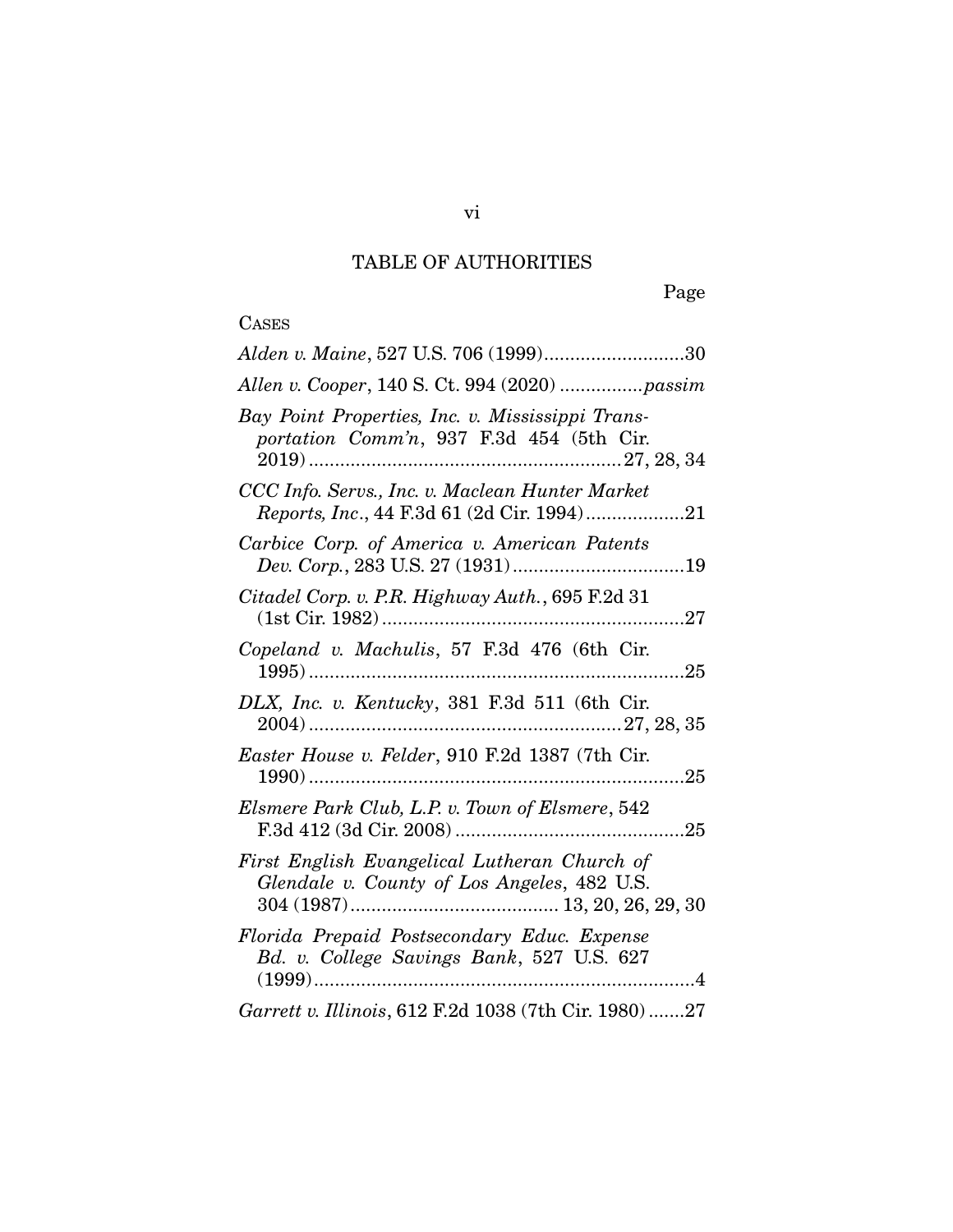vii

| Hallco Tex., Inc. v. McMullen Cty., 221 S.W.3d 50                                         |
|-------------------------------------------------------------------------------------------|
| Hearts Bluff Game Ranch, Inc. v. State, 381                                               |
| Heck v. Humphrey, 512 U.S. 477 (1994) 31                                                  |
| Home Telephone & Telegraph Co. v. City of Los                                             |
| Horne v. Dept. of Agriculture, 576 U.S. 350                                               |
| Hutto v. S.C. Ret. Sys., 773 F.3d 536 (4th Cir.                                           |
| James v. Campbell, 104 U.S. 356 (1882)19, 20                                              |
| Jim Olive Photography v. Univ. of Houston, 624                                            |
| John G. & Marie Stella Kenedy Mem'l Found. v.<br>Mauro, 21 F.3d 667 (5th Cir. 1994)27     |
| Knick v. Township of Scott, 139 S.Ct. 2162                                                |
| Ladd v. Marchbanks, 971 F.3d 574 (6th Cir.                                                |
| Lane v. First Nat'l Bank of Boston, 871 F.2d 166                                          |
| Lucas v. South Carolina Coastal Council, 505                                              |
| McKesson Corp. v. Div. of Alcoholic Beverages &<br>Tobacco, 496 U.S. 18 (1990) 22, 34, 35 |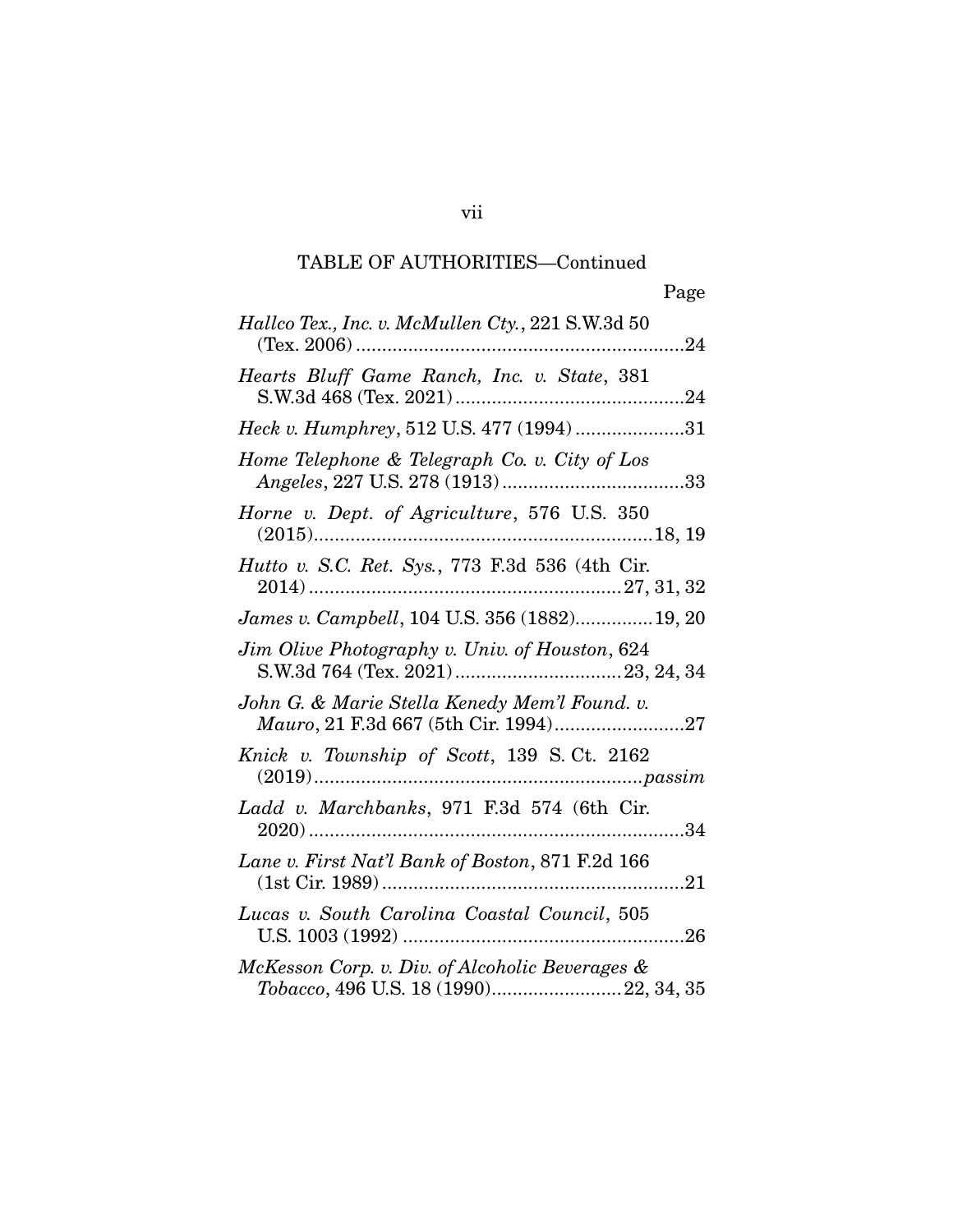| Page                                                                                            |
|-------------------------------------------------------------------------------------------------|
| McKinney v. Pate, 20 F.3d 1550 (11th Cir. 1994) 25                                              |
| McNeese v. Bd. of Ed. for Community Unit Sch.                                                   |
| Nat'l Private Truck Council, Inc. v. Oklahoma<br>Tax Comm'n, 515 U.S. 582 (1995) 22, 25, 34, 35 |
| Oil States Energy Servs., LLC v. Greene's Energy                                                |
| Parratt v. Taylor, 451 U.S. 527 (1981)  22, 24, 25, 32                                          |
| Patsy v. Bd. of Regents, 457 U.S. 496 (1982)33                                                  |
| Porter v. United States, 473 F.2d 1329 (5th Cir.                                                |
| Practice Mgt. Info. Corp. v. American Medical<br>Ass'n, 121 F.3d 516 (9th Cir. 1997) 21         |
| Reich v. Collins, 513 U.S. 106 (1994)31, 34, 35                                                 |
| Roth v. Pritikin, 710 F.2d 934 (2d Cir. 1983)20, 21                                             |
| Ruckelshaus v. Monsanto Co., 467 U.S. 986                                                       |
| San Geronimo Caribe Project, Inc. v. Acevedo-                                                   |
| San Remo Hotel, L.P. v. City and Cty. of San                                                    |
| United States v. Georgia, 546 U.S. 151 (2006)  passim                                           |
| United States v. Smith, 686 F.2d 234 (5th Cir.<br>18                                            |
| Williams v. Utah Dep't of Corr., 928 F.3d 1209                                                  |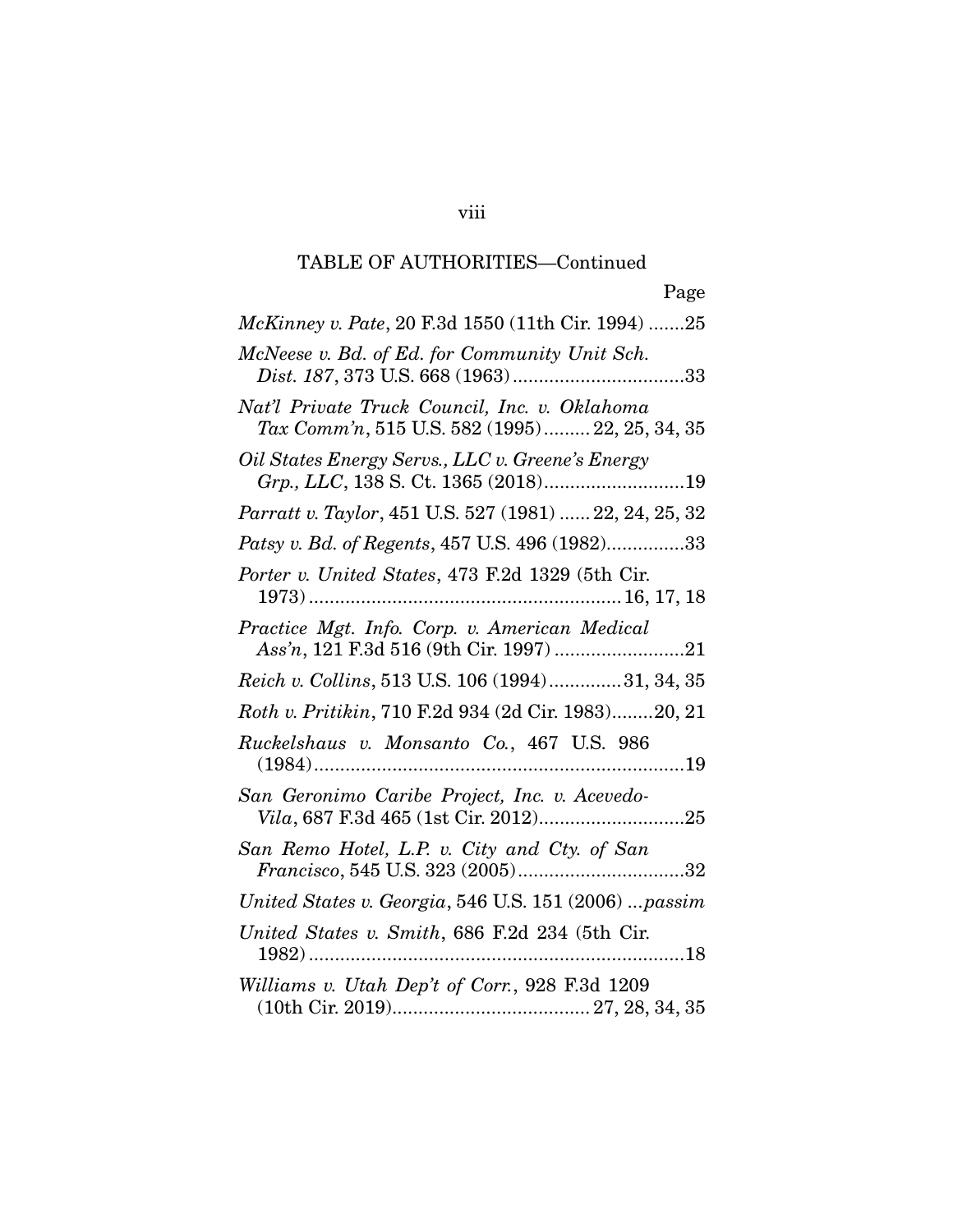| Williamson Cty. Regional Planning Comm'n v.   |  |
|-----------------------------------------------|--|
| Hamilton Bank of Johnson City, 473 U.S. 172   |  |
|                                               |  |
| Zito v. North Carolina Coastal Res. Comm'n, 8 |  |
|                                               |  |

## **CONSTITUTIONAL PROVISIONS**

# **STATUTES**

 $ix$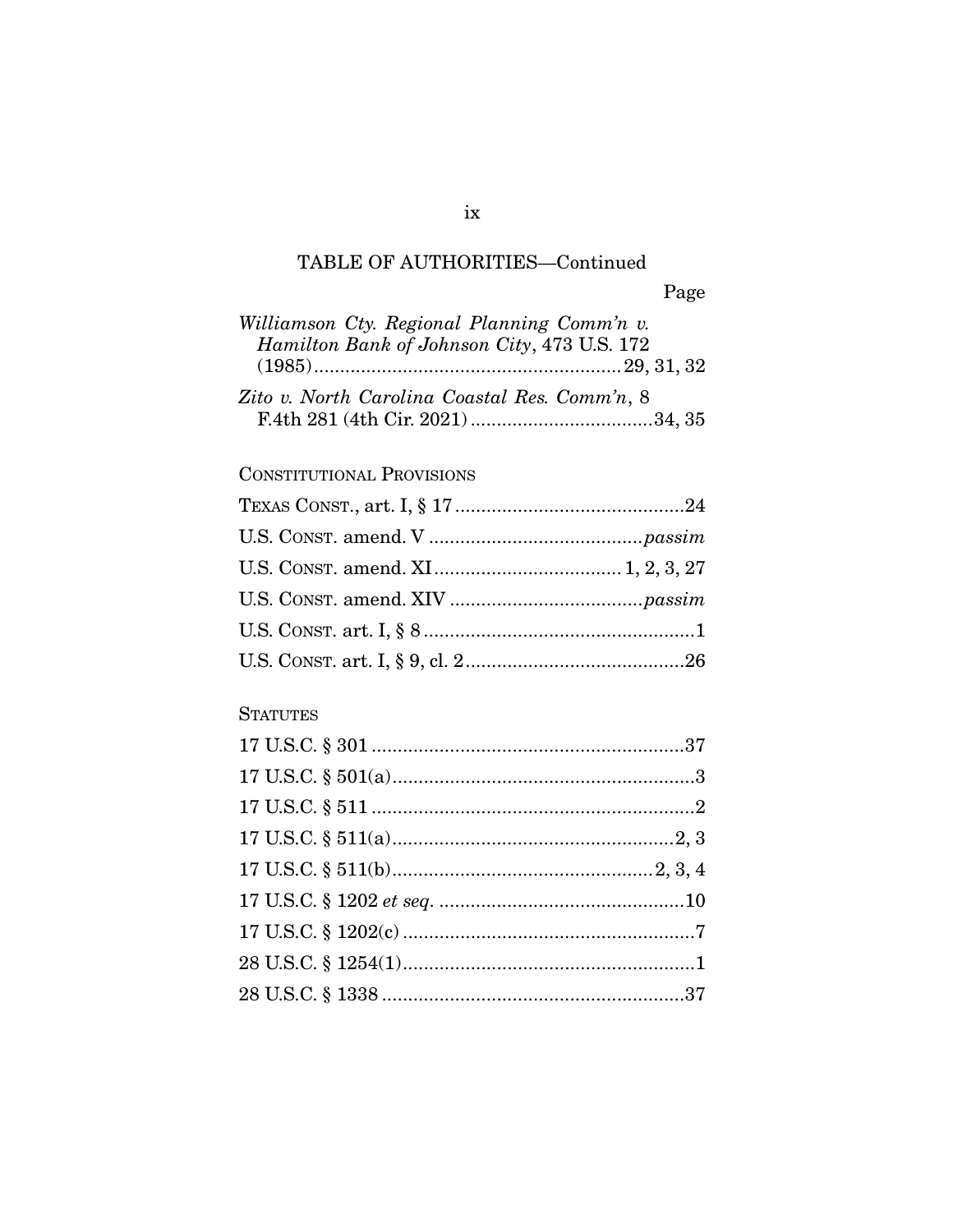| Page                                                                                       |  |
|--------------------------------------------------------------------------------------------|--|
|                                                                                            |  |
| Copyright Remedy Clarification Act of 1990,<br>Pub. L. No. 101-553, 104 Stat. 2749  passim |  |
| Digital Millennium Copyright Act, 17 U.S.C.                                                |  |

### RULES

|--|--|--|--|

## OTHER AUTHORITIES

| Richard H. Fallon, Jr., & Daniel J. Meltzer, New<br>Law, Non-Retroactivity, and Constitutional<br>Remedies, 104 Harv. L. Rev. 1731 (1991)26      |
|--------------------------------------------------------------------------------------------------------------------------------------------------|
| Vicki C. Jackson, The Supreme Court, the Elev-<br>enth Amendment, and State Sovereign Im-                                                        |
| Thomas W. Merrill, The Landscape of Constitu-<br><i>tional Property, 86 Va. L. Rev. 885 (2000)26</i>                                             |
| Leonard Ratner, Congressional Power over the<br>Appellate Jurisdiction of the Supreme Court,                                                     |
| <i>The Sound of Music</i> (Robert Wise, dir. 1965)12                                                                                             |
| U.S. Copyright Office, A Report of the Register of<br>Copyrights (June 1988), available at http://<br>files.eric.ed.gov/fulltext/ED306963.pdf 37 |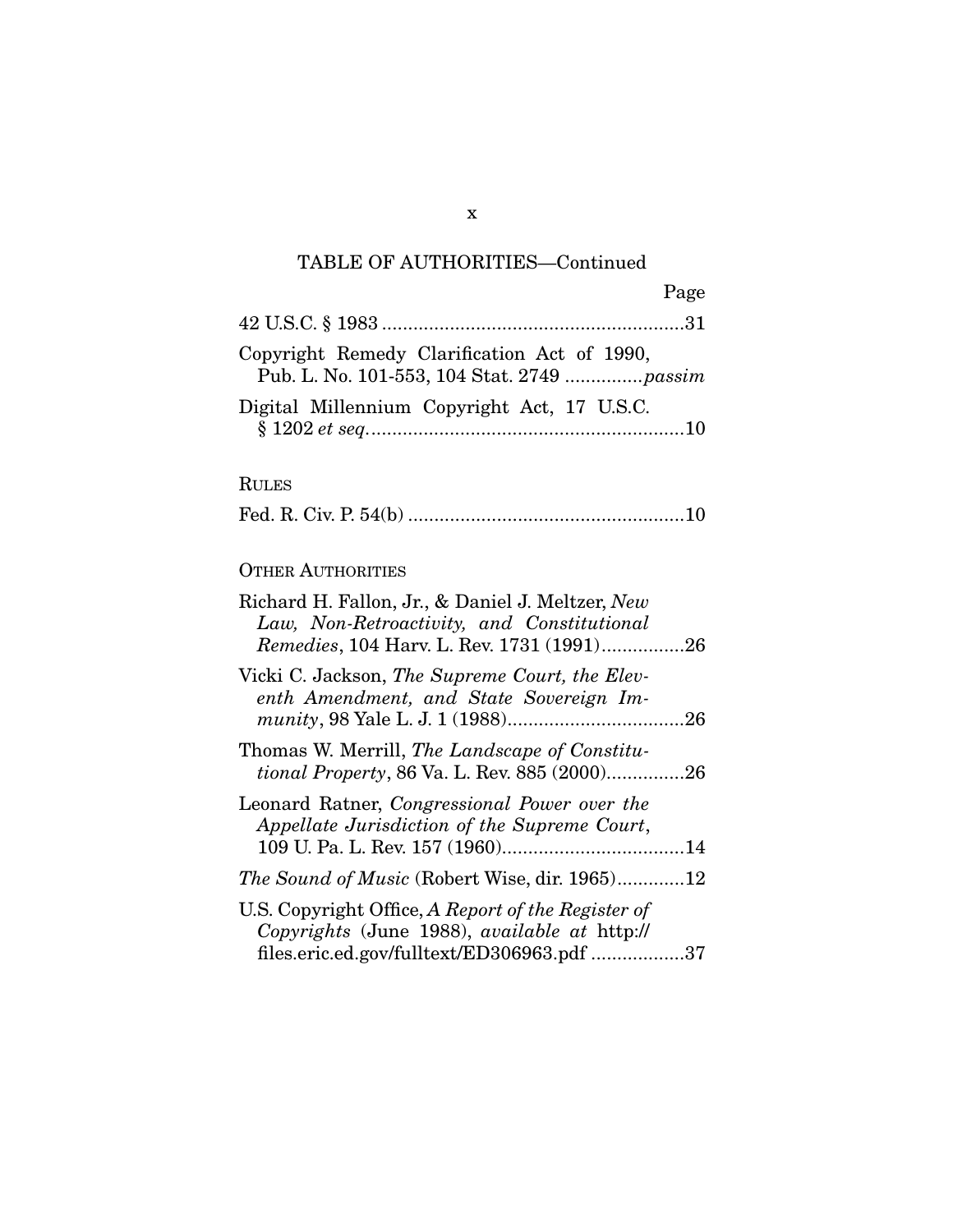|                                                                                                | Page |
|------------------------------------------------------------------------------------------------|------|
| U.S. Copyright Office, Copyright and State Sov-<br>ereign Immunity—A Report of the Register of |      |
| U.S. Patent & Trademark Office, Intellectual                                                   |      |

*Property and the U.S. Economy* (2019) ................... 37

xi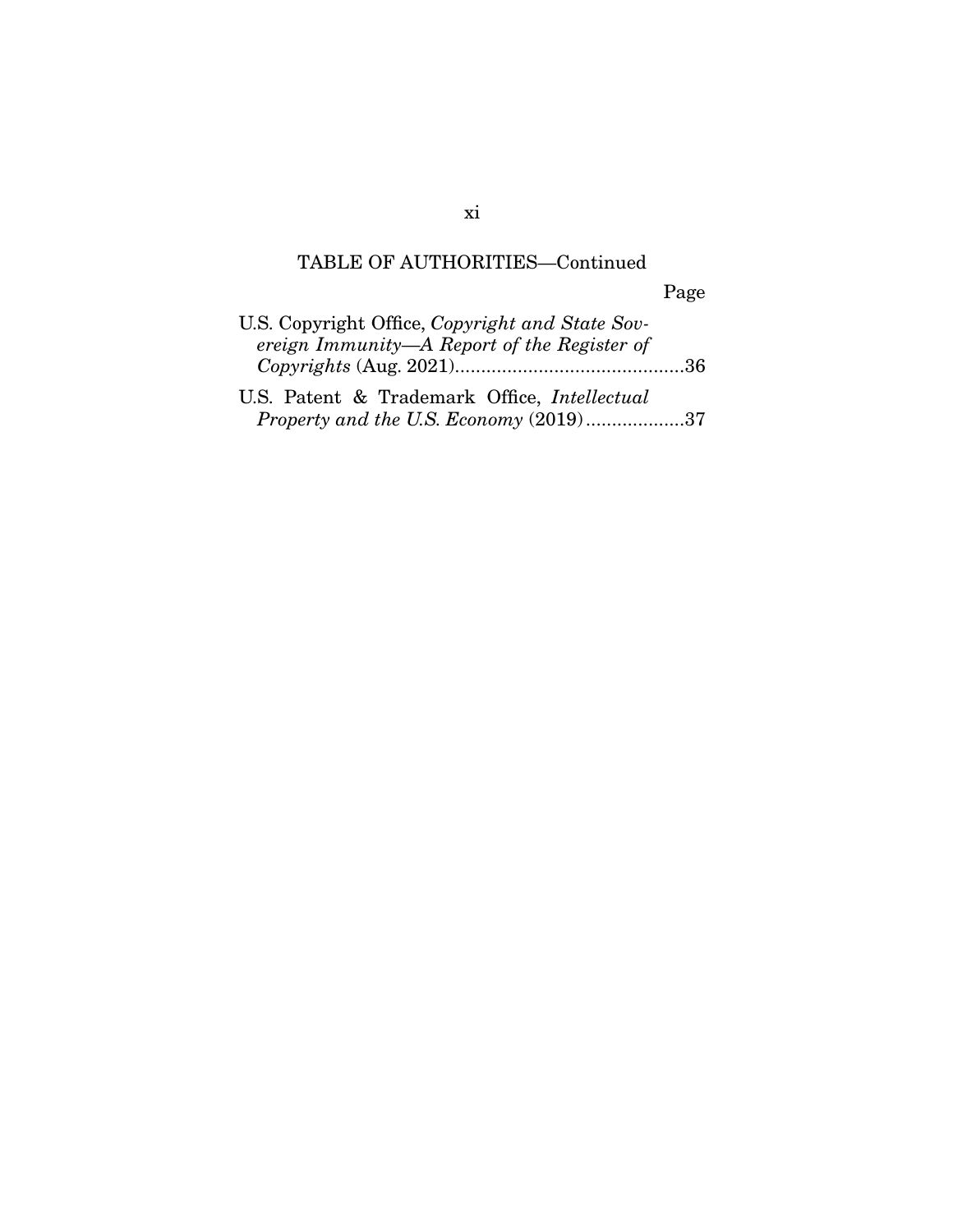#### **OPINIONS BELOW**

 The opinion of the U.S. Court of Appeals for the Fifth Circuit on Petition for Rehearing is reproduced at App. 1-29. The Fifth Circuit's original order is reproduced at App. 30-56. The district court's opinion and order is reported at 484 F.Supp.3d 448 and reproduced at App. 57-107.

#### **JURISDICTION**

 $\overbrace{\hspace{2.5cm}}^{\bullet}$   $\overbrace{\hspace{2.5cm}}^{\bullet}$ 

 The Fifth Circuit denied rehearing on February 14, 2022. On May 4, 2022, Justice Alito extended the time for filing a petition for a writ of certiorari to and including June 15, 2022. This Court has jurisdiction under 28 U.S.C. § 1254(1).

### **PERTINENT CONSTITUTIONAL AND STATUTORY PROVISIONS**

 $\overbrace{\hspace{2.5cm}}^{\bullet}$   $\overbrace{\hspace{2.5cm}}^{\bullet}$ 

 U.S. CONST. art. I, § 8: "The Congress shall have power . . . To promote the progress of science and useful arts, by securing for limited times to authors and inventors the exclusive right to their respective writings and discoveries."

 U.S. CONST. amend. V: "nor shall private property be taken for public use, without just compensation."

 U.S. CONST. amend. XI: "The judicial power of the United States shall not be construed to extend to any suit in law or equity, commenced or prosecuted against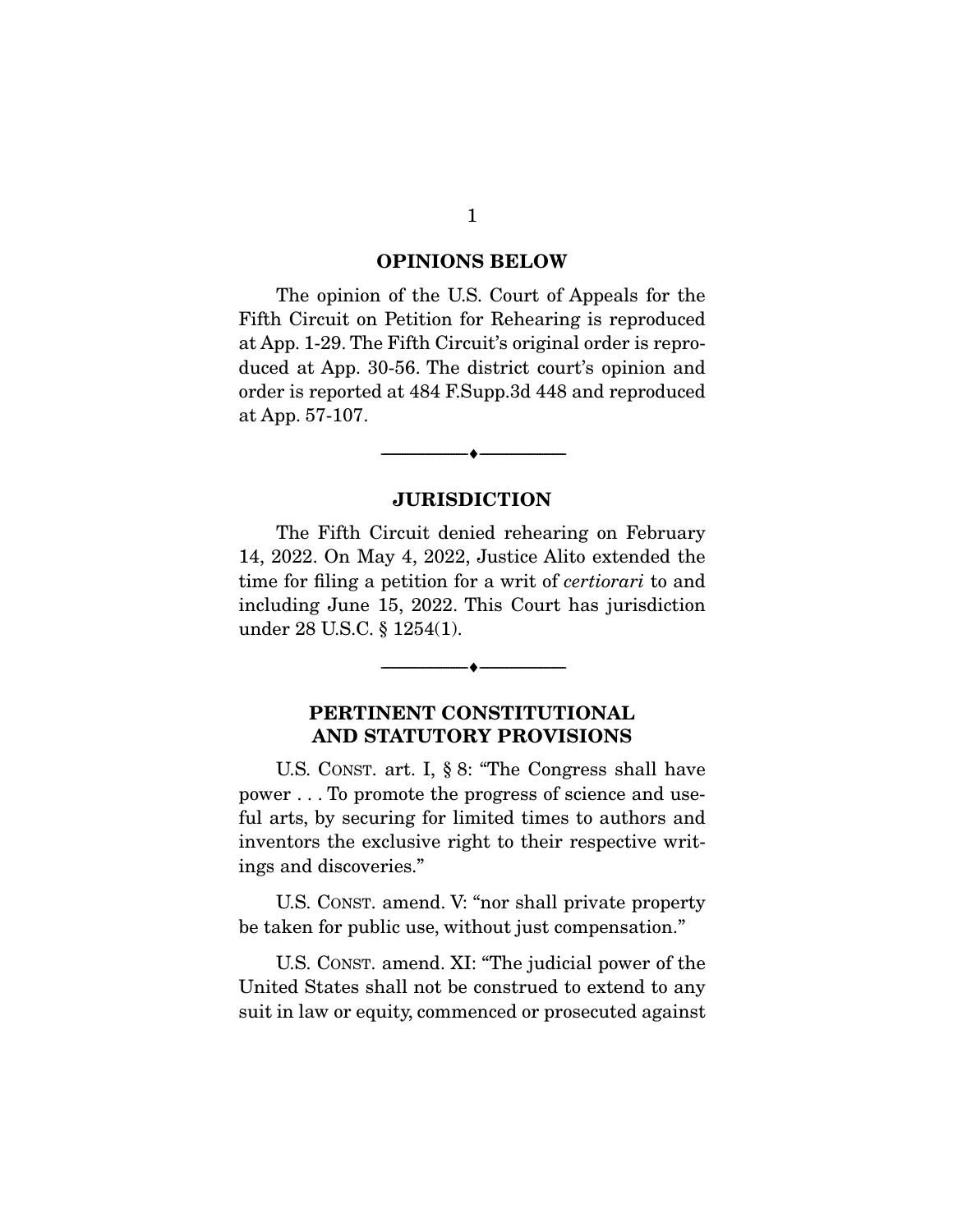one of the United States by citizens of another state, or by citizens or subjects of any foreign state.

 U.S. CONST. amend. XIV, § 1: "nor shall any state deprive any person of life, liberty, or property, without due process of law. . . ."

 U.S. CONST. amend. XIV, § 5: "The Congress shall have power to enforce, by appropriate legislation, the provisions of this article."

 Copyright Remedy Clarification Act of 1990, Pub. L. No. 101-553, 104 Stat. 2749, codified at 17 U.S.C. § 511:

(a) In General.—

Any State, any instrumentality of a State, and any officer or employee of a State or instrumentality of a State acting in his or her official capacity, shall not be immune, under the Eleventh Amendment of the Constitution of the United States or under any other doctrine of sovereign immunity, from suit in Federal court by any person, including any governmental or nongovernmental entity, for a violation of any of the exclusive rights of a copyright owner provided by sections 106 through 122, for importing copies of phonorecords in violation of section 602, or for any other violation under this title.

(b) Remedies.—

In a suit described in subsection (a) for a violation described in that subsection, remedies (including remedies both at law and in equity)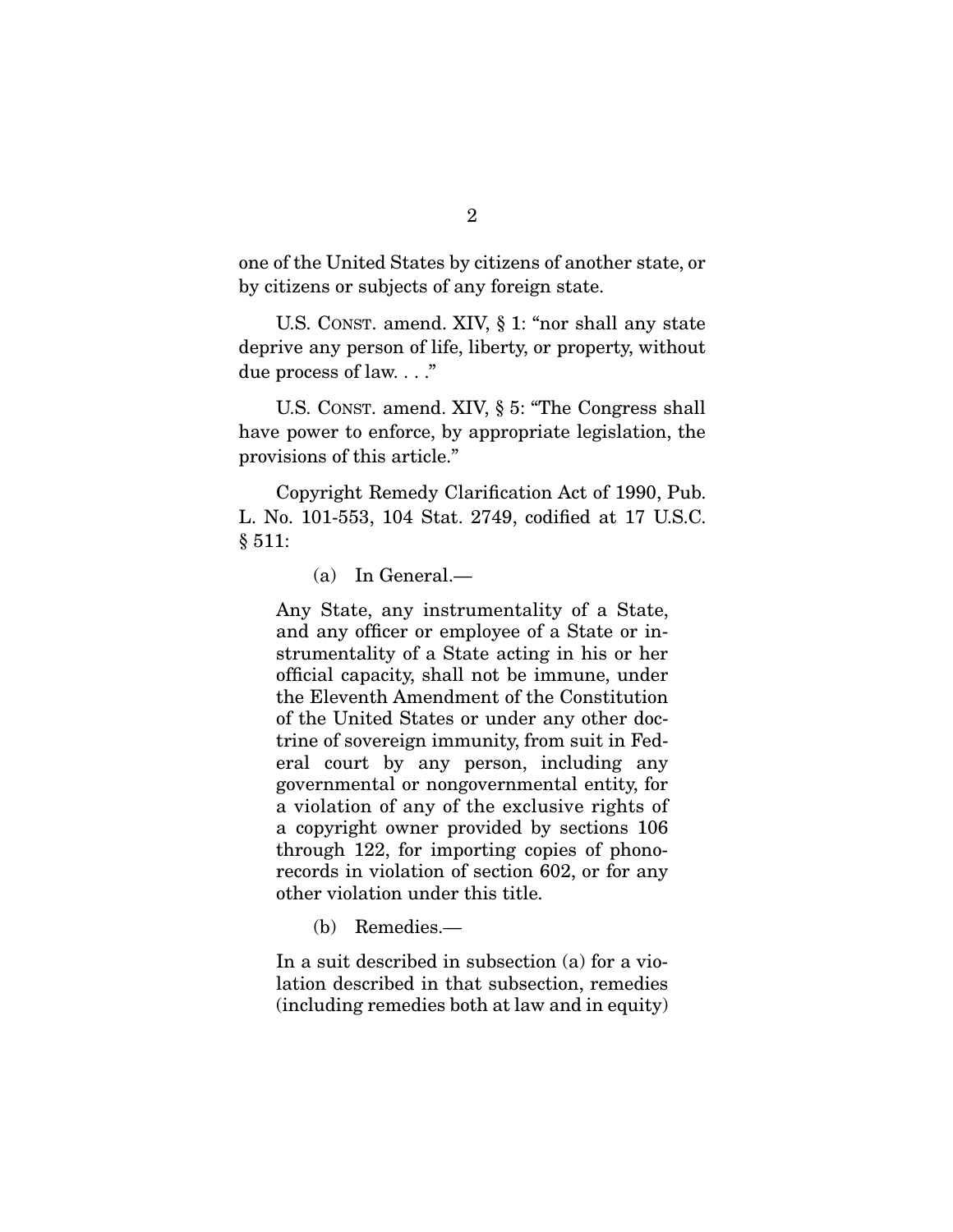are available for the violation to the same extent as such remedies are available for such a violation in a suit against any public or private entity other than a State, instrumentality of a State, or officer or employee of a State acting in his or her official capacity. Such remedies include impounding and disposition of infringing articles under section 503, actual damages and profits and statutory damages under section 504, costs and attorney's fees under section 505, and the remedies provided in section 510.

#### **STATEMENT OF THE CASE**

 $\overbrace{\hspace{2.5cm}}^{\bullet}$   $\overbrace{\hspace{2.5cm}}^{\bullet}$ 

#### **A. Legal Framework**

 Enacted in response to concerns about copyright infringements by state government entities, the Copyright Remedy Clarification Act of 1990 ("CRCA"), Pub. L. No. 101-553, 104 Stat. 2749, abrogated the States' sovereign immunity from suit for copyright infringement. The CRCA provides that "[a]ny State, any instrumentality of a State, and any officer or employee of a State or instrumentality of a State acting in his or her official capacity, shall not be immune, under the Eleventh Amendment of the Constitution of the United States or under any other doctrine of sovereign immunity, from suit in Federal court by any person . . . for a violation of any of the exclusive rights of a copyright owner" or for "any other violation under" federal copyright law. 17 U.S.C. § 511(a); see 17 U.S.C. § 501(a). It also provides that in suits against States "remedies . . .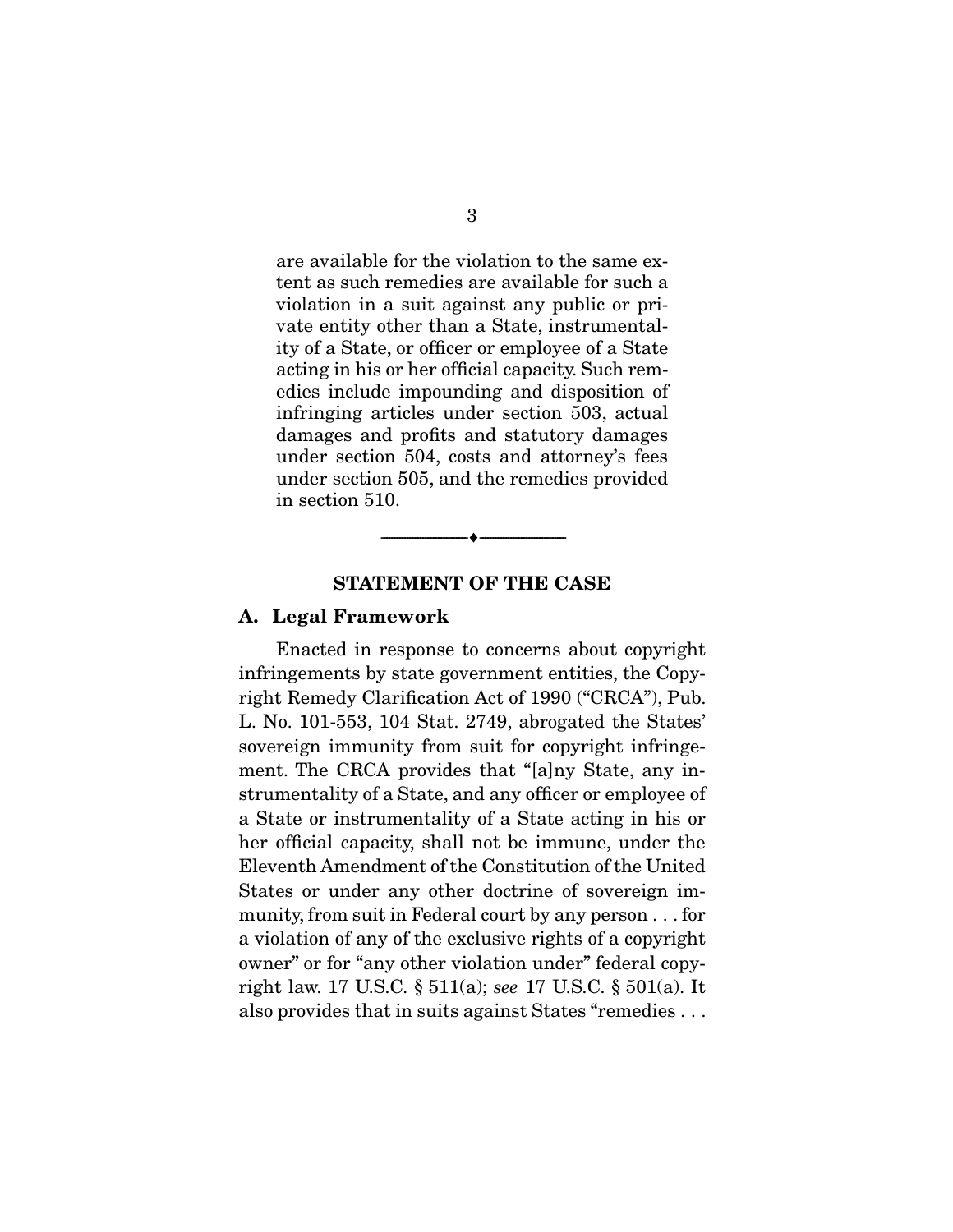are available . . . to the same extent as such remedies are available for such a violation in a suit against any public or private entity other than a State." 17 U.S.C.  $§ 511(b).$ 

 This Court has recognized two distinct ways in which Congress, acting pursuant to Section 5 of the Fourteenth Amendment, may abrogate state sovereign immunity. First, Congress may abrogate sovereign immunity prophylactically for any violation of a particular federal statute, even as to conduct that "is not itself unconstitutional," if the abrogation is sufficiently tailored to "remedy or prevent" conduct that infringes the Fourteenth Amendment's substantive prohibitions. Florida Prepaid Postsecondary Educ. Expense Bd. v. College Savings Bank, 527 U.S. 627, 638-39 (1999). There must be "a congruence and proportionality between the injury to be prevented or remedied and the means adopted to that end." Id. at 639.

 Second, under United States v. Georgia, 546 U.S. 151 (2006), a statutory abrogation of state sovereign immunity is valid in any case in which the same conduct alleged to violate the federal statute is also alleged to violate the Fourteenth Amendment itself. See Georgia, 546 U.S. at 159 (Congress has the undoubted power to "creat[e] private remedies against the States for *actual* violations" of the Fourteenth Amendment). Critically, a plaintiff invoking "case-by-case" abrogation may sue for actual constitutional violations without regard to whether a statute would pass muster as a prophylactic abrogation of immunity. Id. at 158-59.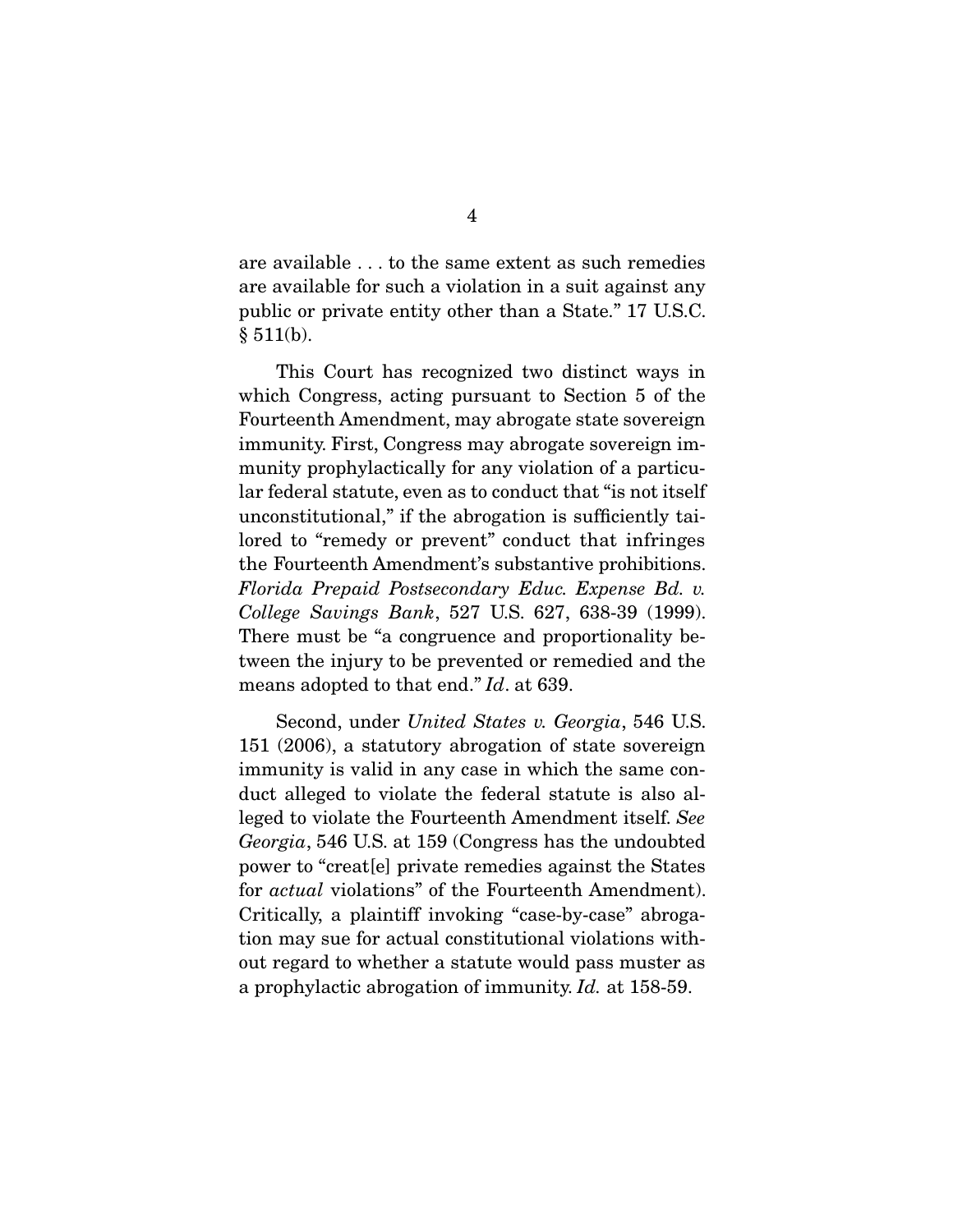In Allen v. Cooper, 140 S. Ct. 994 (2020), the Supreme Court explained that copyrights "are a form of property" under the Fourteenth Amendment and that an "intentional, or at least reckless" copyright violation may violate due process rights. Id. at 1004-05. But the Supreme Court ruled that the CRCA failed the "congruence and proportionality" test and therefore could not be considered valid prophylactic legislation that stripped the States of sovereign immunity for each and every copyright violation. See id. Allen did not resolve any claim of case-by-case abrogation.

#### **B. Factual Background**<sup>1</sup>

 Petitioner Michael Bynum has written and edited over 100 sports-related books, including books on famous Texas sports teams and players. Complaint ¶¶ 16-17. Based on his research, Bynum became fascinated with the story of the "12th Man" of the Texas A&M University ("TAMU") football team. Id.  $\mathbb{I}$  21. According to the story, in 1922 a man named E. King Gill was a "squad player" for that team—*i.e.*, a player who helps the members of the team practice but does not play in games. Id.  $\mathbb{I}$  21. During one high-stakes game in which Gill was in the audience, member after member of the TAMU team suffered injuries that forced them to the sidelines. Gill came down from the bleachers and suited up—ready to step in at a

<sup>&</sup>lt;sup>1</sup> The facts set forth here are alleged in plaintiffs' First Amended Complaint ("Complaint"), Dkt 15. "Dkt" refers to the district court docket in Case 4:17-cv-00181.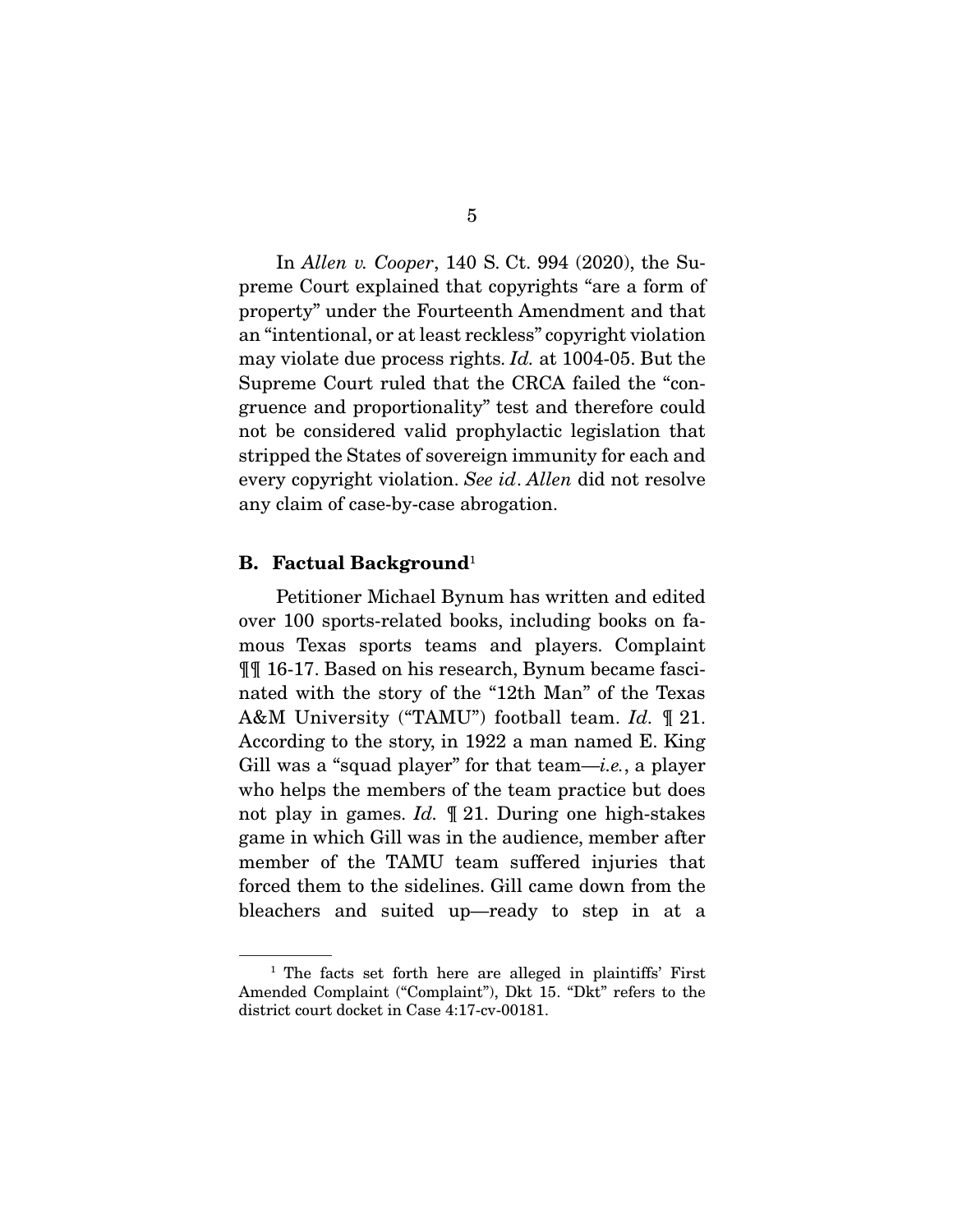moment's notice. Id. When the TAMU "Aggies" won the game in an extraordinary upset, Gill was the only man left on the team's bench. Complaint Ex. C, at 22. His willingness to play has served as a symbol of unity and loyalty for generations of TAMU students. Id. at  $\mathcal{J}_1$  21.

 Bynum set out to develop a book that would tell E. King Gill's full story. Complaint ¶ 24. After conducting substantial background research, Bynum commissioned Whit Canning, a well-known sportswriter, to review Bynum's research and draft a biography of Gill on a work-for-hire basis. Id. ¶¶ 19, 24, 31. Over the next decade and a half, Bynum devoted over 1,500 hours to researching, writing, and editing the book, intending the Biography to be its cornerstone. Id. ¶¶ 24, 26. He planned to publish the book in the fall of 2014, to coincide with the 75th anniversary of TAMU's 1939 championship season. Id.  $\mathbb{I}$  32.<sup>2</sup>

 In 2000 and 2001, Bynum visited the TAMU Athletic Department and met with Brad Marquardt, the Associate Director of Media Relations, and Alan Cannon, an Assistant Director for Media Relations. Complaint ¶ 25. Bynum informed them of his work developing the 12th Man book and asked them to help confirm some facts about Gill's tenure at TAMU. Id. In June 2010, Bynum emailed Marquardt seeking photographs for

<sup>2</sup> By agreement with Bynum, Epic Sports (the publishing imprint of Petitioner Canada Hockey, L.L.C.) owns the exclusive rights to publish the book and the Biography. Complaint ¶ 71. The book containing the Biography is registered with the U.S. Copyright Office and has been assigned U.S. Copyright Registration Nos. TXu002020474 and TXu002028522. Id. ¶ 70.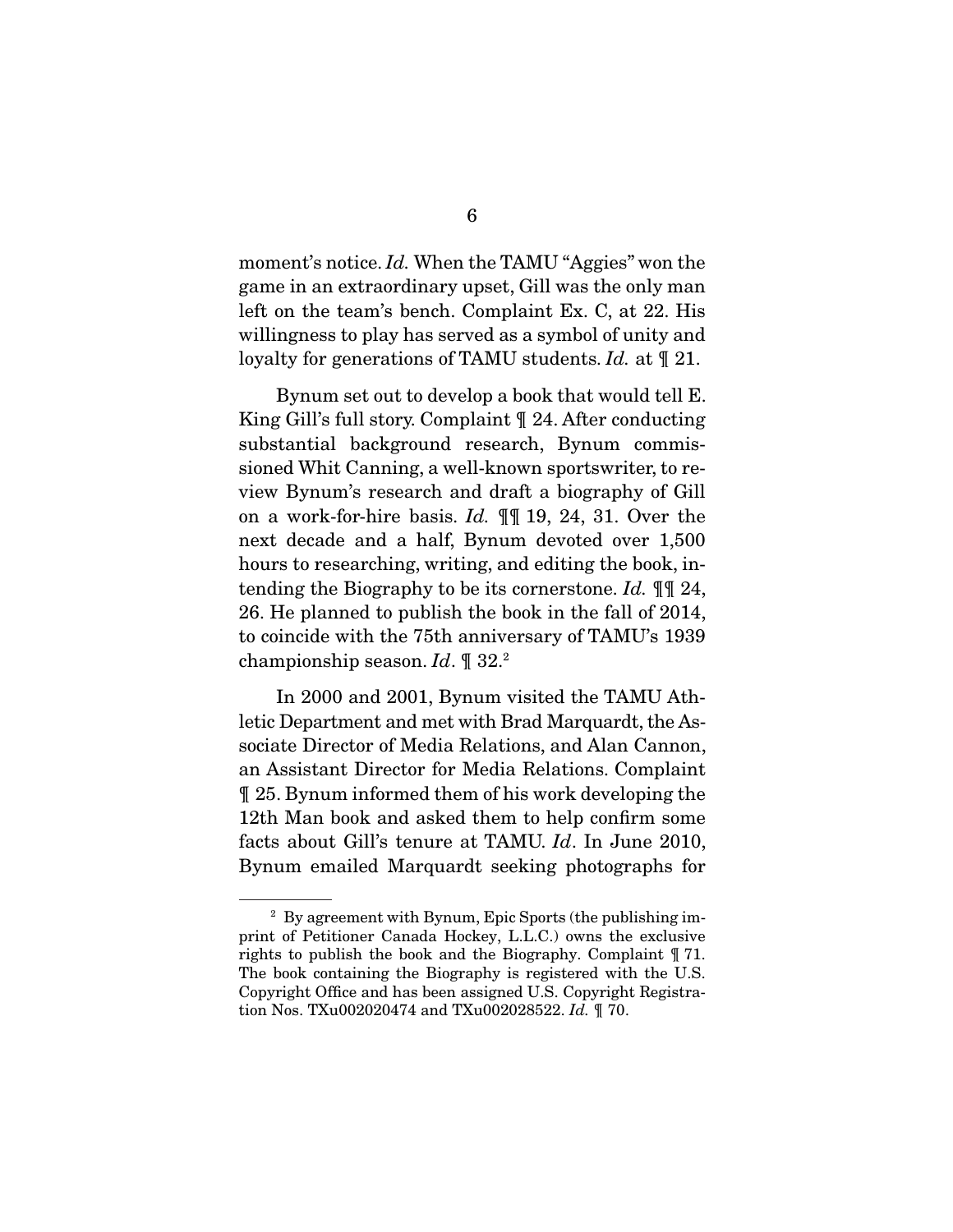the book. Id. ¶¶ 25, 28. He attached a PDF of the full book, specifying that it was only for Marquardt's "review" and "not in final form yet." Complaint Ex. C. The cover of the draft indicated that it was "[e]dited by Mike Bynum," and page 6 included the label "Copyright © 2010 by Epic Sports" and the admonition that "[n]o part of this work covered by the copyright hereon may be reproduced or used in any form or by any means . . . without the permission of the publisher."  $Id$ .; see 17 U.S.C. § 1202(c). The Biography, titled "An A&M Legend Comes to Life," began on page 9 and stated that it was "by Whit Canning." Complaint Ex. C.

 TAMU has registered "12th Man" as a trademark, Complaint ¶ 22, and in January 2014, the Athletic Department sought to solidify control over the trademark in order to raise millions of dollars. The Department has aggressively policed its intellectual property, including by filing trademark lawsuits against professional sports teams that have attempted to capitalize on some version of the 12th Man legend. Id. ¶ 22. The Department's 2014 effort was spurred by a dispute with the NFL's Seattle Seahawks, who have a fan base that calls itself the "12th Man." Accordingly, the Department directed its staff, including Marquardt and Cannon, to locate background information on Gill. Id. ¶ 39.

 Marquardt had in his office the PDF that Bynum had emailed. Marquardt directed his secretary to retype the Biography and to remove any reference to Bynum or to Epic Sports' copyright information. Complaint ¶¶ 47-48. Marquardt rewrote the PDF's byline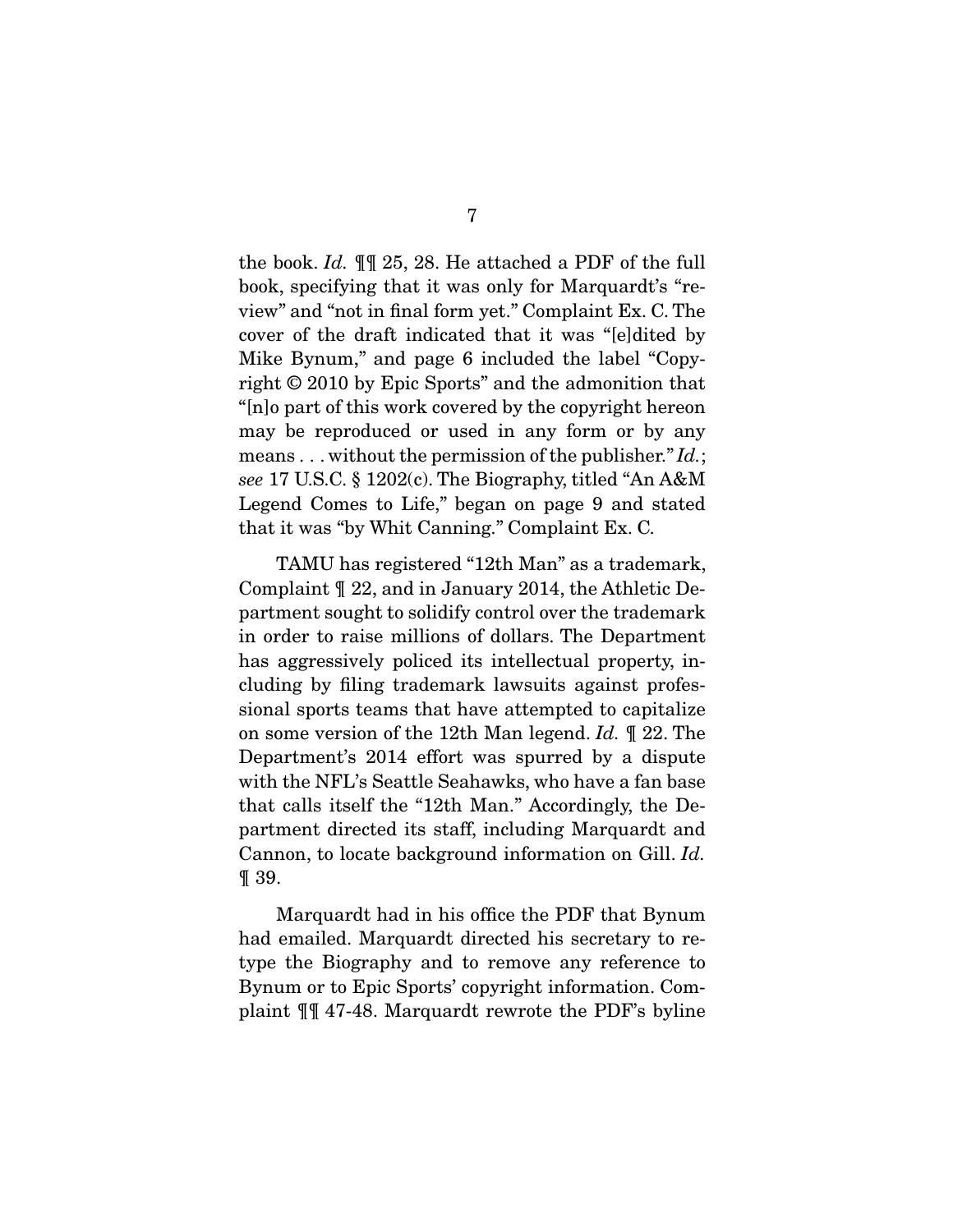to read "by Whit Canning, special to Texas A&M Athletics"—a term of art that falsely indicated that Canning was paid to write the Biography exclusively for the Department and that the Department owned the resulting work. Complaint ¶ 45; id. Ex. H. To better support TAMU's trademark, Marquardt changed the Biography's title from "An A&M Legend Comes to Life" to "The Original 12th Man."  $Id. \parallel \parallel 45-48$ .

 Over the next 72 hours, the Department disseminated the full Biography to hundreds of thousands of recipients. It posted the Biography on the Department's website, which received approximately 10,000 unique visitors and 50,000 page views a day. Complaint ¶ 41. The Department's Twitter account, which had approximately 145,000 followers, tweeted a link to the Biography on the website. Id. Shortly thereafter, the University's Twitter account, with approximately 160,000 followers, also linked to—and quoted from the Biography. Id. ¶ 54. And the manager of the University's Twitter account, Lane Stephenson, sent a preview of and a prominent link to the Biography to 77,000 subscribers of the "TAMU Times" e-newsletter. Id.  $\mathbb{I}$  56, 77. He also placed the preview and link on the front page of e-newsletter's website. Id. As the Department intended, the Biography was then widely forwarded, copied, shared on fan sites, blogged about, and reported on and linked to by various news organizations. *Id.*  $\P\P$  41, 55, 60-61, Ex. I.

 Bynum discovered these events two days after the Department had posted the Biography. Complaint ¶ 40. He emailed Marquardt and Cannon, explaining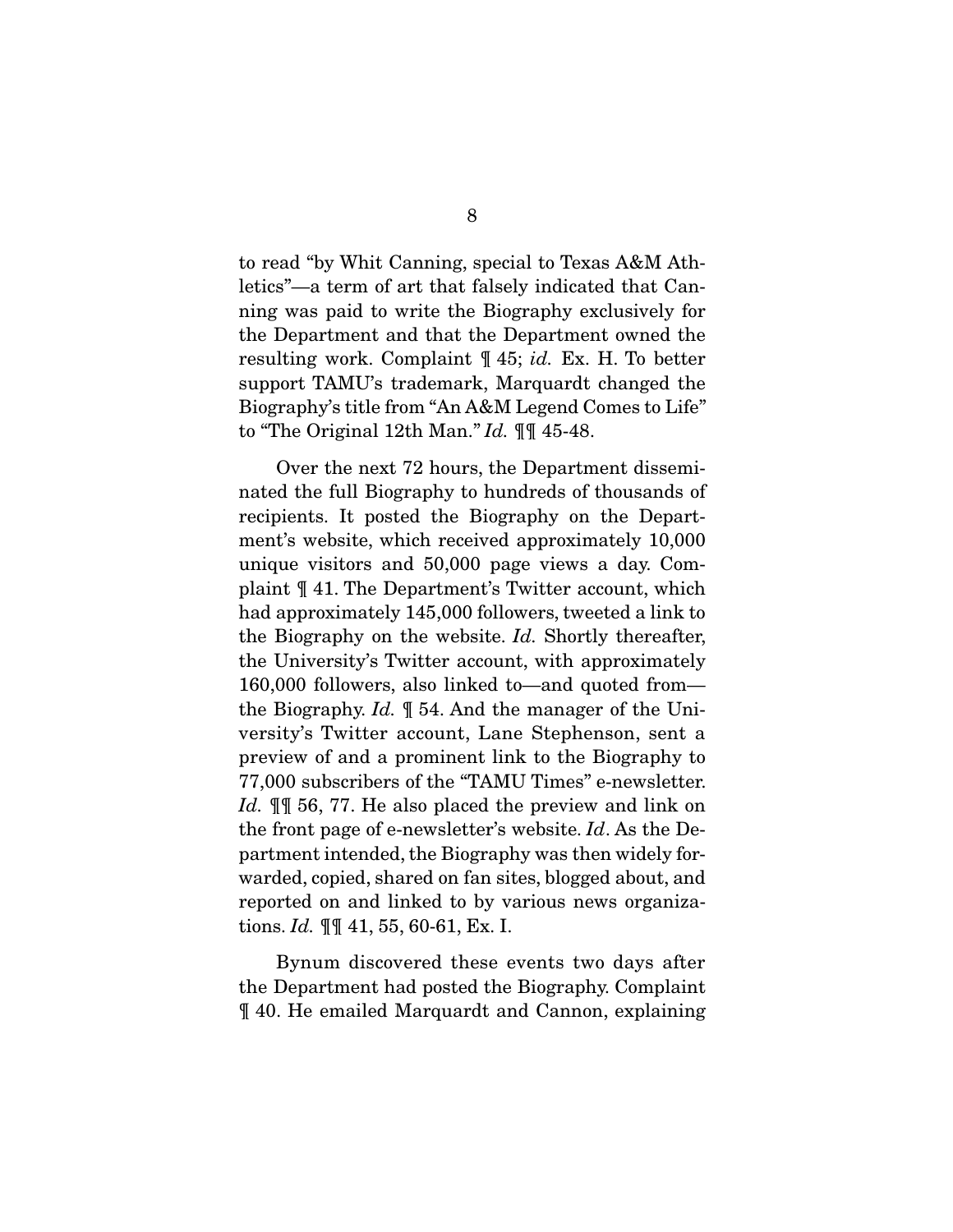that "Whit Canning wrote" the Biography for Bynum in 1997; it had "never been cleared for publication with anyone"; and Canning "did not write this story for TAMU or give them permission to publish" it. Complaint Ex. N.

 Marquardt responded that the Biography "was an important part of our strategic plan to show Texas A&M is the true owner of 'the 12th Man.'" Id.  $\mathbb{I}$  58 & Ex. N. He acknowledged that he did not have permission to publish or reproduce the Biography. Id. And, although he admitted that he had asked his secretary to retype the Biography, he did not explain why he changed the byline on the article or why he removed the copyright management information and any reference to Bynum. Id.

 The Department ultimately removed the Biography from its website. But the Biography continued to be widely available on the internet. Complaint ¶ 61; Ex. I. Not surprisingly, handing the copyrighted Biography to hundreds of thousands of Aggie fans destroyed the possibility of a successful print run of Bynum's book, since his potential purchasers already had free access to a key portion of the book's contents. Complaint ¶ 5. The book remains unpublished to this day. Id.

#### **C. Proceedings Below**

 On January 19, 2017, Petitioners Michael Bynum and Canada Hockey, L.L.C. filed suit against the Department, Marquardt, Cannon, and Stephenson. The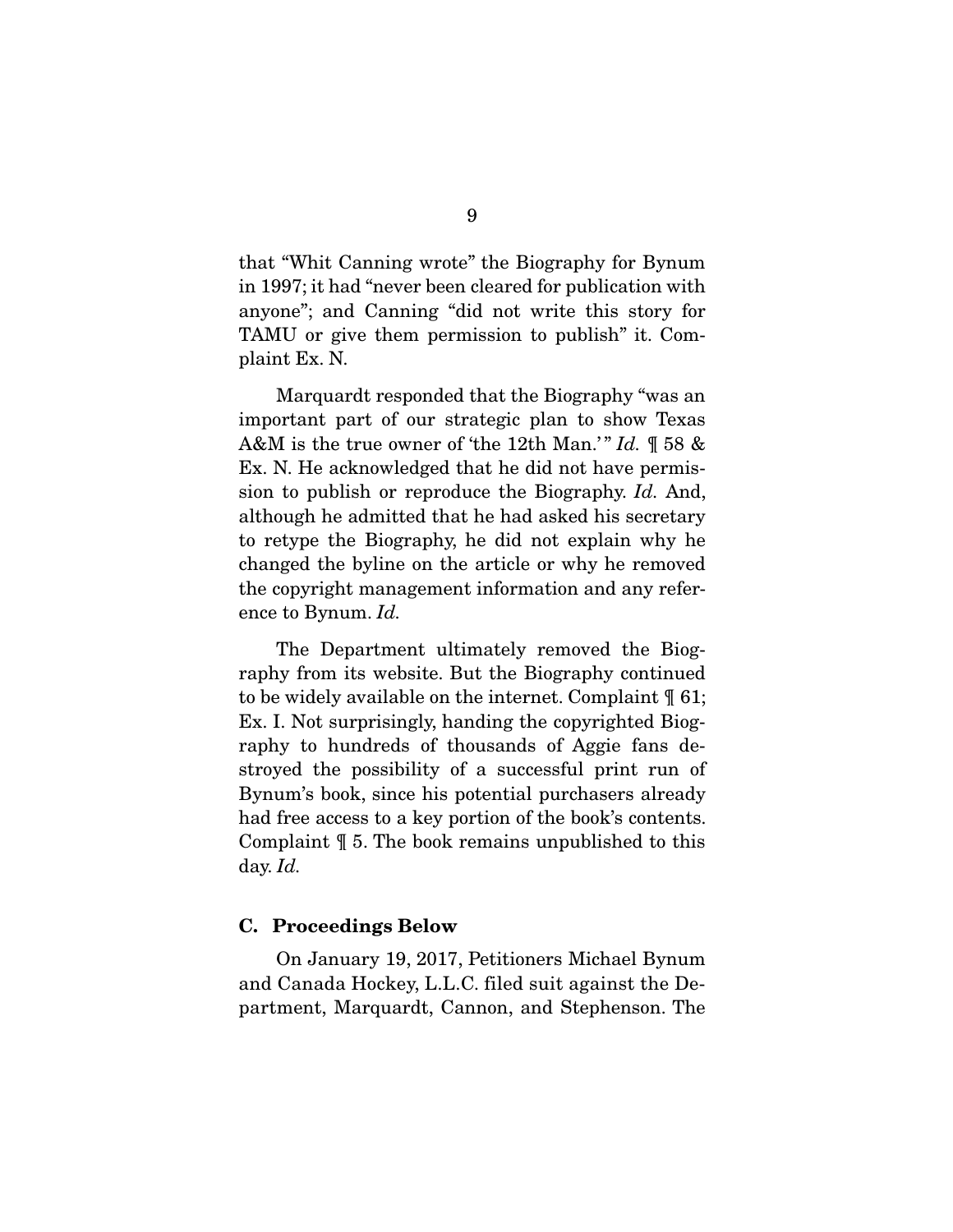operative complaint (filed April 17, 2017) included claims for copyright infringement, as well as for violations of the Digital Millennium Copyright Act ("DMCA"), 17 U.S.C.  $\S$  1202 et seq., the Fifth and Fourteenth Amendments of the U.S. Constitution, and the Takings Clause of the Texas Constitution. Complaint ¶¶ 67-120.

 Defendants moved to dismiss all Petitioners' claims. Dkt. No. 34. The district court granted the motions to dismiss as to all defendants except Marquardt. See Dkt. No. 96. Plaintiffs moved for reconsideration, and the court stayed the case pending this Court's resolution of Allen v. Cooper. See Dkt. Nos. 102, 111. After that decision, the parties submitted additional briefing. The court ultimately denied the motions for reconsideration, denied plaintiffs' motion to file a further amended complaint, and entered final judgment under Federal Rule of Civil Procedure 54(b) as to all defendants but Marquardt. See App. 59-60.3

 The district court first concluded that the Department lacked jural authority and could not be sued. Although TAMU could normally be substituted as a defendant under Federal Rule of Civil Procedure 17, the court concluded that TAMU was entitled to sovereign immunity as an arm of the State of Texas. Dkt. No. 96, at 12-17. The court accepted that plaintiffs had satisfied all the requirements for case-by-case

<sup>&</sup>lt;sup>3</sup> The court *sua sponte* severed those defendants from the original docket, opened a new docket, and immediately entered the Rule 54(b) judgment in that new docket. See Case No. 4:20- CV-3121, Dkt. No. 2.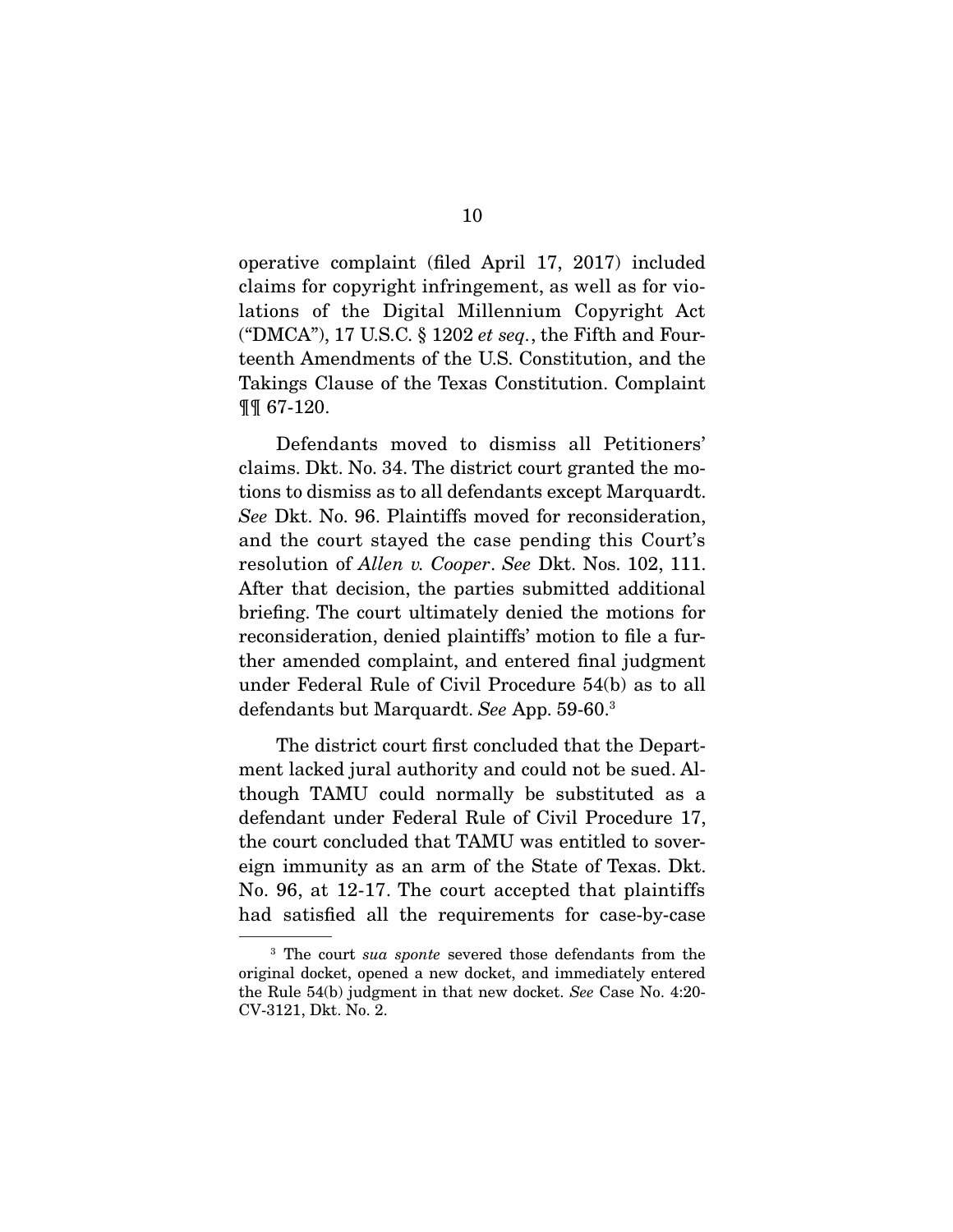abrogation under Georgia and the CRCA, but it limited Georgia to its facts. Id.; see App. 66-73. The court also concluded that TAMU had sovereign immunity in federal court as to plaintiffs' takings claim, even though Texas's courts are closed to such a claim. Dkt. No. 96, at 19; App. 74-79.

 Petitioners appealed. On September 8, 2021, the Fifth Circuit affirmed. That court rejected Petitioners' argument that TAMU is not an arm of the state with respect to its athletic department, which Texas law bars from receiving public funds. App. 38-45. And the court rejected both actual constitutional violations that Petitioners alleged under Georgia. It held that copyrights are not protected property for Takings Clause purposes. App. 51-52. With respect to due process, the court held that although the Texas Supreme Court had rejected takings claims under both state and federal law based on infringement of a copyright, the possibility that that court might recognize a different takings theory in some future case was sufficient to constitute an adequate state remedy. App. 49-50. Finally, the court rejected Petitioners' free-standing takings claim as well on a similar ground—that is, so long as the state courts might be open to a hypothetical state takings claim, sovereign immunity bars any federal takings claim in federal court. App. 52-53.

 Petitioners moved for rehearing, and on February 14, 2022, the Fifth Circuit vacated its original opinion and substituted a new one. App. 1-2. The only significant change, however, was to omit the statement that copyrights are not protected property and instead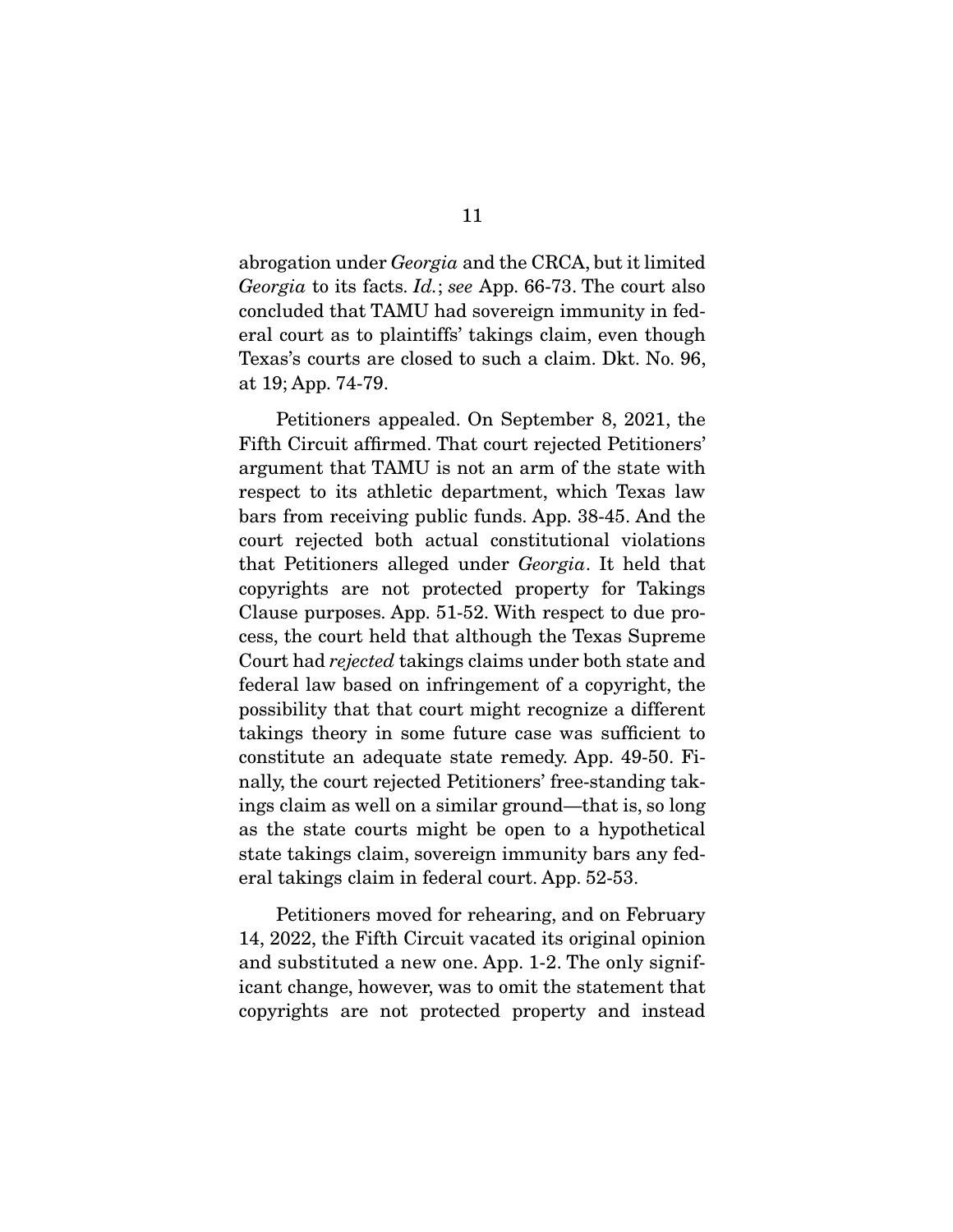assert—based on the same circuit authority as in the original opinion—that copyright infringements are trespasses and therefore not takings. App. 23. The court of appeals then denied Petitioners' petition for rehearing and affirmed the district court. App. 28-29.

#### **REASONS FOR GRANTING THE WRIT**

 $\overbrace{\hspace{2.5cm}}^{\bullet}$   $\overbrace{\hspace{2.5cm}}^{\bullet}$ 

 The great Julie Andrews, playing the young nun Maria in The Sound of Music, famously said, "When the Lord closes a door, somewhere He opens a window." The Sound of Music (Robert Wise, dir. 1965). In Allen v. Cooper, 140 S. Ct. 994 (2020), this Court closed the door of prophylactic abrogation of state immunity for copyright claims under the CRCA. Yet the Court remained concerned that copyright holders should have some remedy for egregious state violations. Justices Breyer and Kavanaugh both questioned counsel for North Carolina about "rampant . . . states ripping off copyright holders." Tr. of Oral Arg., No. 18-877, Allen v. Cooper, at 36-39 (Nov. 5, 2019). The State's answer was to invoke the case-by-case abrogation theory of United States v. Georgia, 546 U.S. 151 (2006). "[T]he beauty of this Court's Georgia decision," counsel said, is that "whenever a plaintiff can reasonably allege that there has been intentional copyright infringement and there are not adequate remedies, then, under this Court's Georgia decision, they can bring a direct constitutional claim. We don't dispute that." Id. at 39-40; see also id. at 41 (Justice Breyer: "That would cure my problem to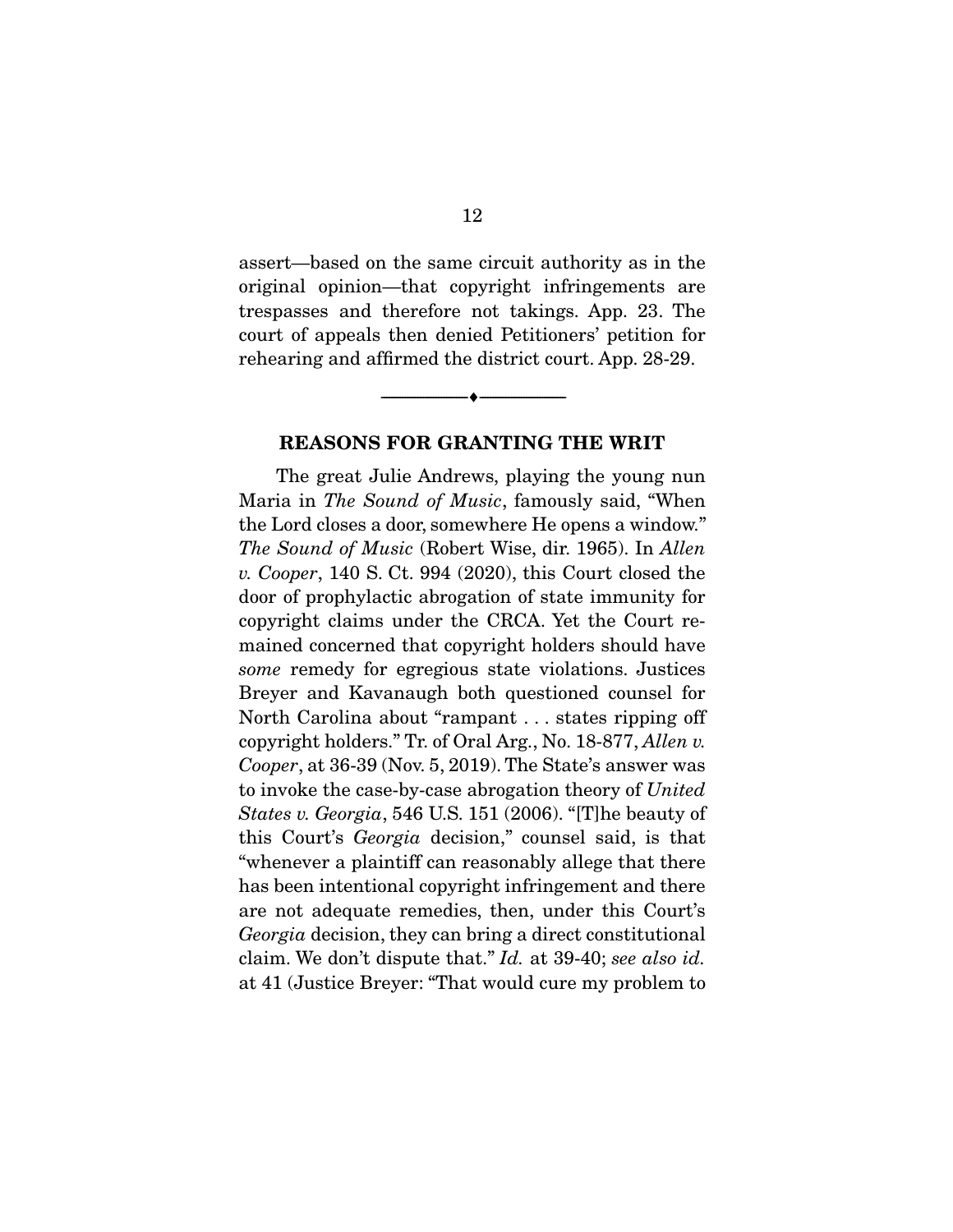a considerable degree."). Because the plaintiff had not preserved the Georgia issue, Allen did not consider it.

 In this case, however, the Fifth Circuit slammed Georgia's window and nailed it shut. Copyright holders seeking to establish an actual constitutional violation to proceed under Georgia and the CRCA have to rely on either the Due Process or Takings Clauses. Yet no plaintiff, to Petitioners' knowledge, has successfully done so. The Fifth Circuit's decision provides a roadmap for ensuring that that never changes, even in egregious cases.

 Three issues are critical—and certworthy. First, can a copyright plaintiff establish case-by-case abrogation based on an unconstitutional taking? The Fifth Circuit said no, because copyright infringements can never be takings. Second, when does an adequate state remedy prevent a copyright plaintiff from establishing case-by-case abrogation on a due process theory? The Fifth Circuit held that the possibility that a state court might recognize some sort of state takings theory suffices, even though no such remedy currently exists in Texas. Third, if statutory abrogation fails, can a plaintiff proceed directly against a state entity on the ground that the Takings Clause mandates a compensatory remedy? See First English Evangelical Lutheran Church of Glendale v. County of Los Angeles, 482 U.S. 304, 316 n.9 (1987). The Fifth Circuit said no, again based on the hypothetical possibility that a state takings claim might someday be available in state court.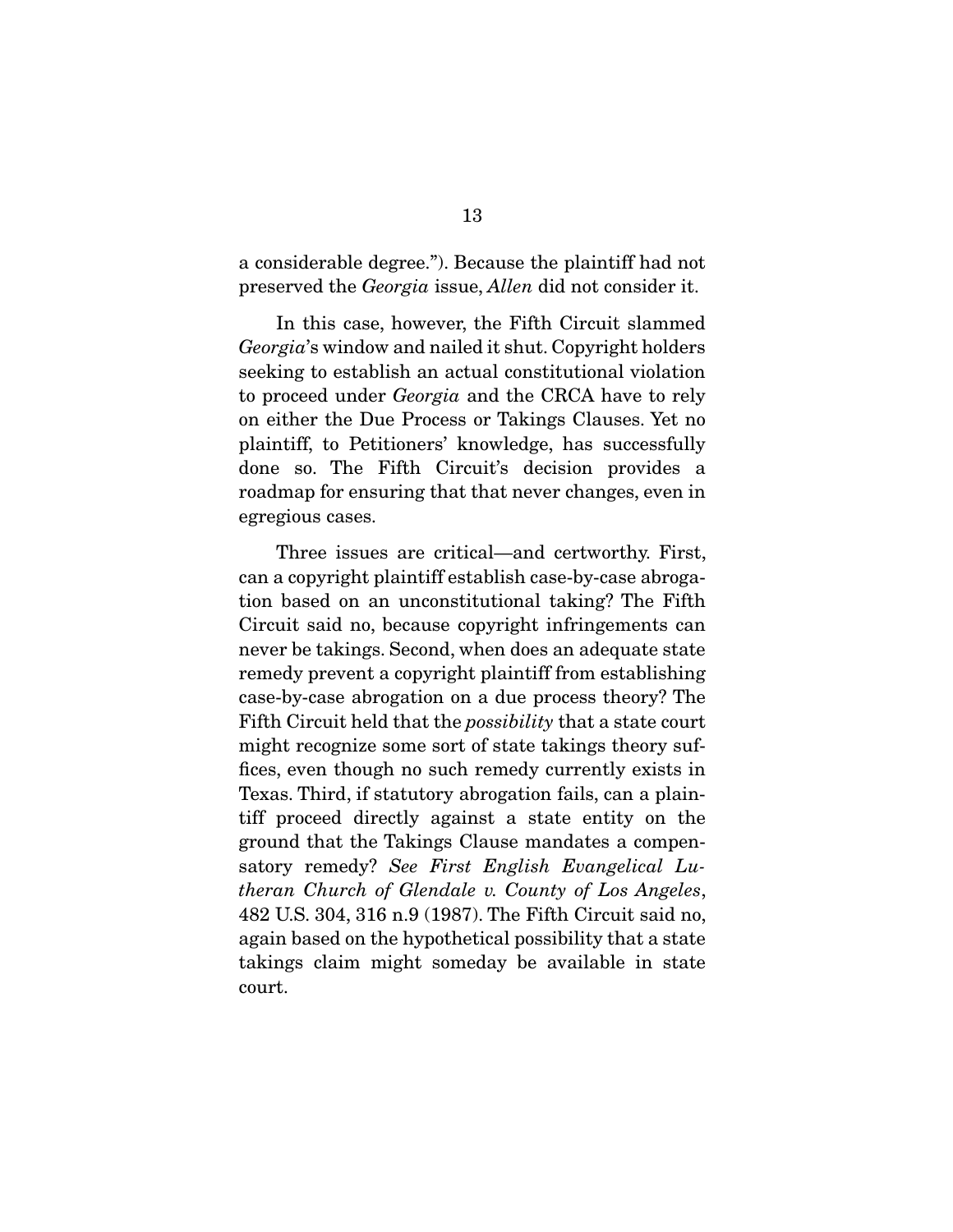The Fifth Circuit's holdings on each of these questions are inconsistent with decisions of this Court and in tension with the positions of other circuits. But the essential functions of this Court consist in maintaining not only "the uniformity" but also the "supremacy of federal law." Leonard Ratner, Congressional Power over the Appellate Jurisdiction of the Supreme Court, 109 U. Pa. L. Rev. 157, 201 (1960) (emphasis added). Each of the Fifth Circuit's holdings in this case weakened federal intellectual property protection for copyrights, and each encouraged states to substitute their own uncertain and potentially self-serving state law remedies for the federal CRCA when state governments infringe.

If *Georgia*'s window is to be reopened, then this is the case to do it. TAMU's copyright violation was flagrant, damaging, and largely undisputed. Texas's legal position—and the Fifth Circuit's—is that states simply can steal copyrighted material with impunity. As state copyright violations continue to proliferate nationwide, that warrants this Court's intervention.

### **I. The Fifth Circuit held the CRCA unconstitutional as applied to this case.**

 This Court granted certiorari in Allen "[b]ecause the Court of Appeals held a federal statute invalid." 140 S. Ct. at 1000. The statute in question was the CRCA, which abrogated state governments' sovereign immunity and subjected them to private damages suits when they infringe federal copyrights. Allen held the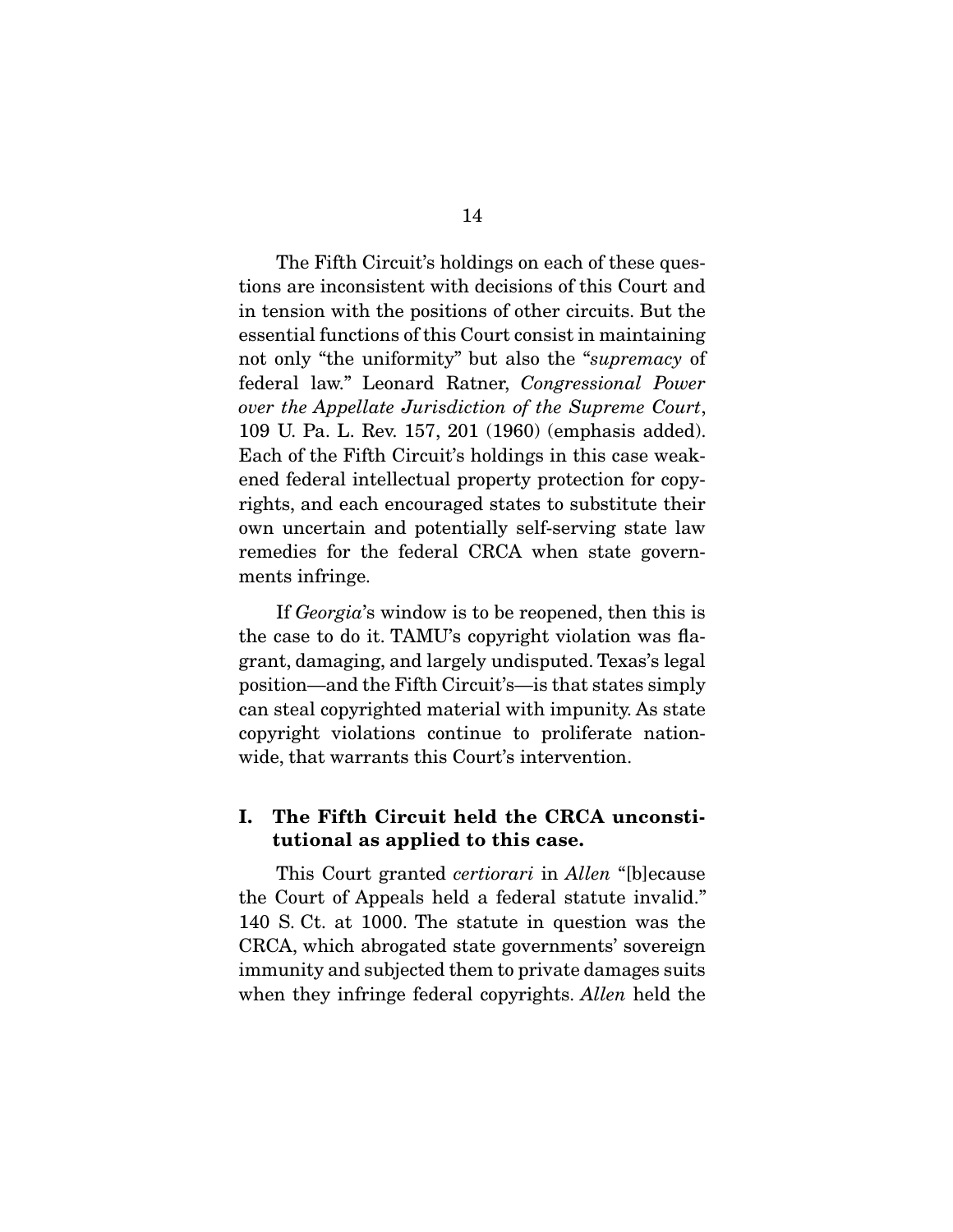CRCA unconstitutional insofar as it sought to abrogate state immunity prophylactically—that is, whenever a state violates the provisions of federal copyright law. Id. at 1007.

 But this Court's unanimous opinion in Georgia made clear that federal statutes may also abrogate sovereign immunity case by case. As Justice Scalia wrote in Georgia, "no one doubts that § 5 grants Congress the power to 'enforce . . . the provisions' of the [Fourteenth] Amendment by creating private remedies against the States for actual violations of those provisions." 546 U.S. at 158. Because a plaintiff invoking case-by-case abrogation under Georgia must prove unconstitutional state action in his own case, there is no need to show general congruence and proportionality between the abrogating statute and the underlying constitutional provision it seeks to enforce. A statute may, in other words, fail to satisfy the standard for prophylactic abrogation and yet provide a perfectly viable vehicle for case-by-case abrogation for plaintiffs whose statutory claims involve actual violations of Fourteenth Amendment rights.

 Petitioner has alleged that TAMU's copyright violations entail actual constitutional violations of the Due Process and Takings Clauses. By rejecting Petitioner's argument for abrogation under Georgia, the Fifth Circuit held the CRCA unconstitutional as applied to Petitioner's case. As in Allen, a court of appeals' refusal to give effect to a federal statute on constitutional grounds is a well-established and sufficient reason to grant certiorari in this case.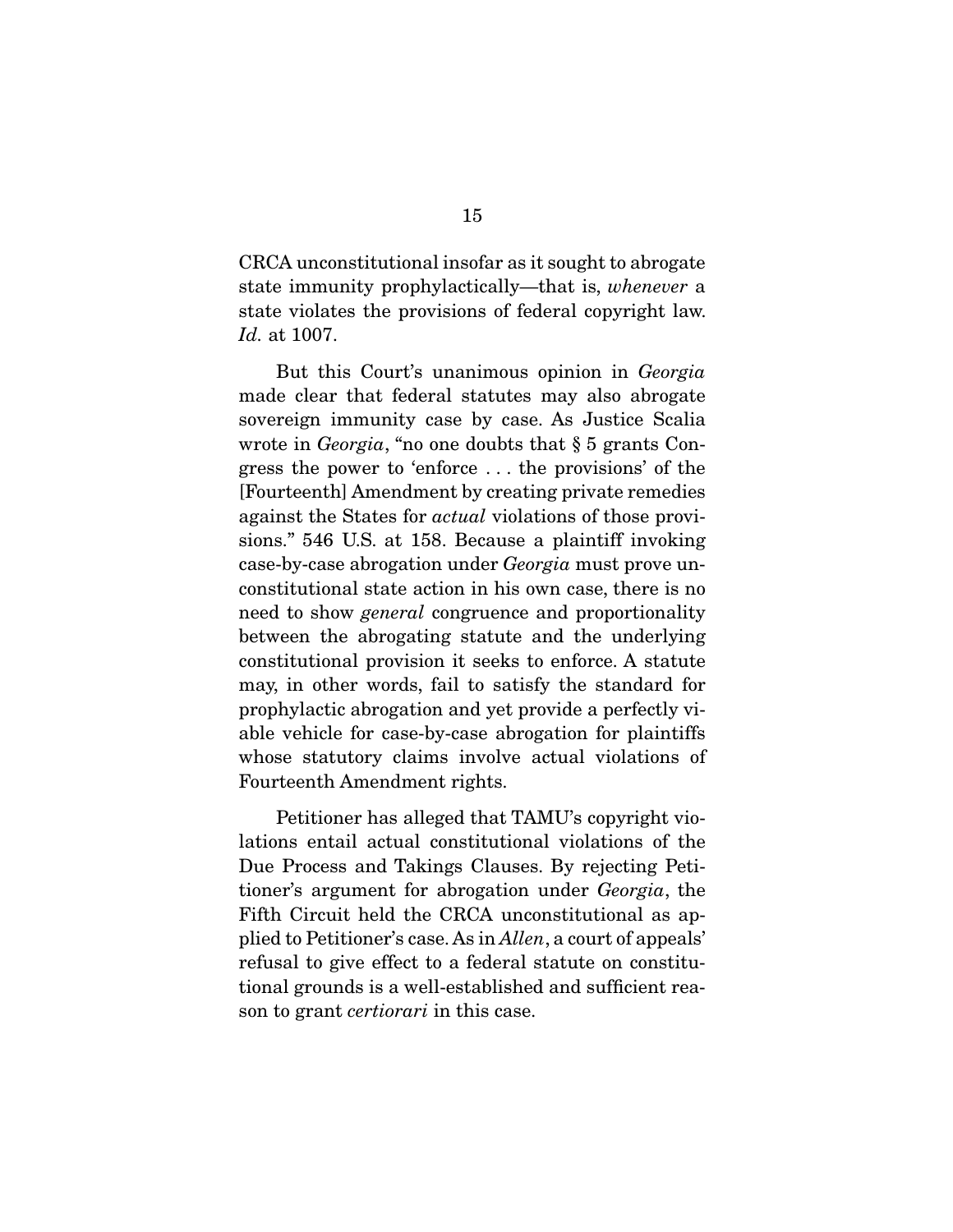But the problem is not simply what the Fifth Circuit did in this particular case. No circuit court, to Petitioners' knowledge, has recognized a successful instance of case-by-case abrogation of state immunity for copyright infringement under Georgia and the CRCA. This case presents an ideal vehicle for establishing that Georgia's window must remain open in cases of egregious infringement.

### **II. The Fifth Circuit contradicted this Court's holdings—and created tension with other circuits—by eliminating Takings Clause protection for copyrights.**

 The Court of Appeals found that Petitioners had "failed to plausibly allege a taking," App. 22, that could support case-by-case abrogation under Georgia. The initial opinion straightforwardly held that "copyrights are not a form of property protected by the Takings Clause." App. 52. Nearly six months later, the Court of Appeals revised its opinion, omitting this assertion but reaffirming circuit precedent that "infringement of copyright . . . constitutes a tort," not a taking. App. 23 (quoting Porter v. United States, 473 F.2d 1329, 1337 (5th Cir. 1973)). This holding relied upon precisely the same quotation from Porter that supported the earlier conclusion that copyrights are simply not protected property, and it amounts to the same thing. Whether copyrights are unprotected property or infringement is not a taking, the upshot is that the Court of Appeals negated Congress's decision to confer full propertylaw protection on copyrights, contravened this Court's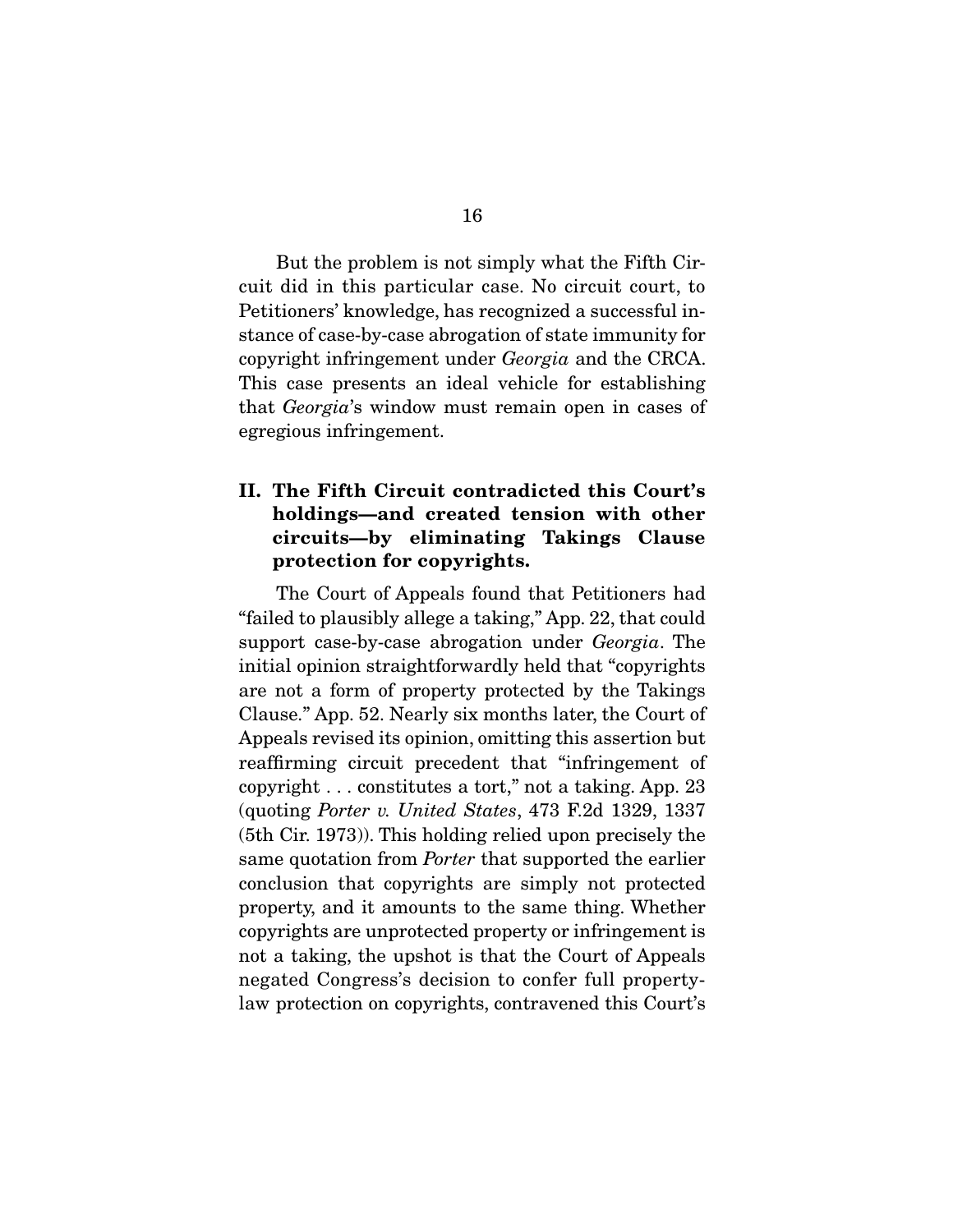precedents stating that the Takings Clause protects intellectual property, and created a conflict with at least three other circuits that have recognized Takings Clause protection for copyrights.

### **A. The Fifth Circuit effectively eliminated Takings Clause protection for copyrights by holding that copyright infringement cannot effect a taking.**

 The Court of Appeals' decision held categorically that "infringement is not a 'taking' as the term is constitutionally understood. Rather, it has always been held that infringement of copyright, whether common law . . . or statutory . . . constitutes a tort." App. 23 (quoting Porter, 473 F.2d at 1337). Although the court commented that "the direct infringement was the public display of the book for four total days, and the indirect infringement likewise stems from these four days," App. 23-24, the court did not explain why this limited duration would vitiate Petitioner's claim that disseminating his work to the entire target audience of Petitioner's book vaporized the work's value. Complaint ¶¶ 5, 41, 54. In any event, the Court of Appeals did not qualify the language it had just quoted from Porter that infringement by publication "is not a 'taking' as the term is constitutionally understood" or that copyright "always" "constitutes a tort" rather than a taking. App. 23.

 One can only wonder what it would take, in the Fifth Circuit, to constitute a taking of a copyright, if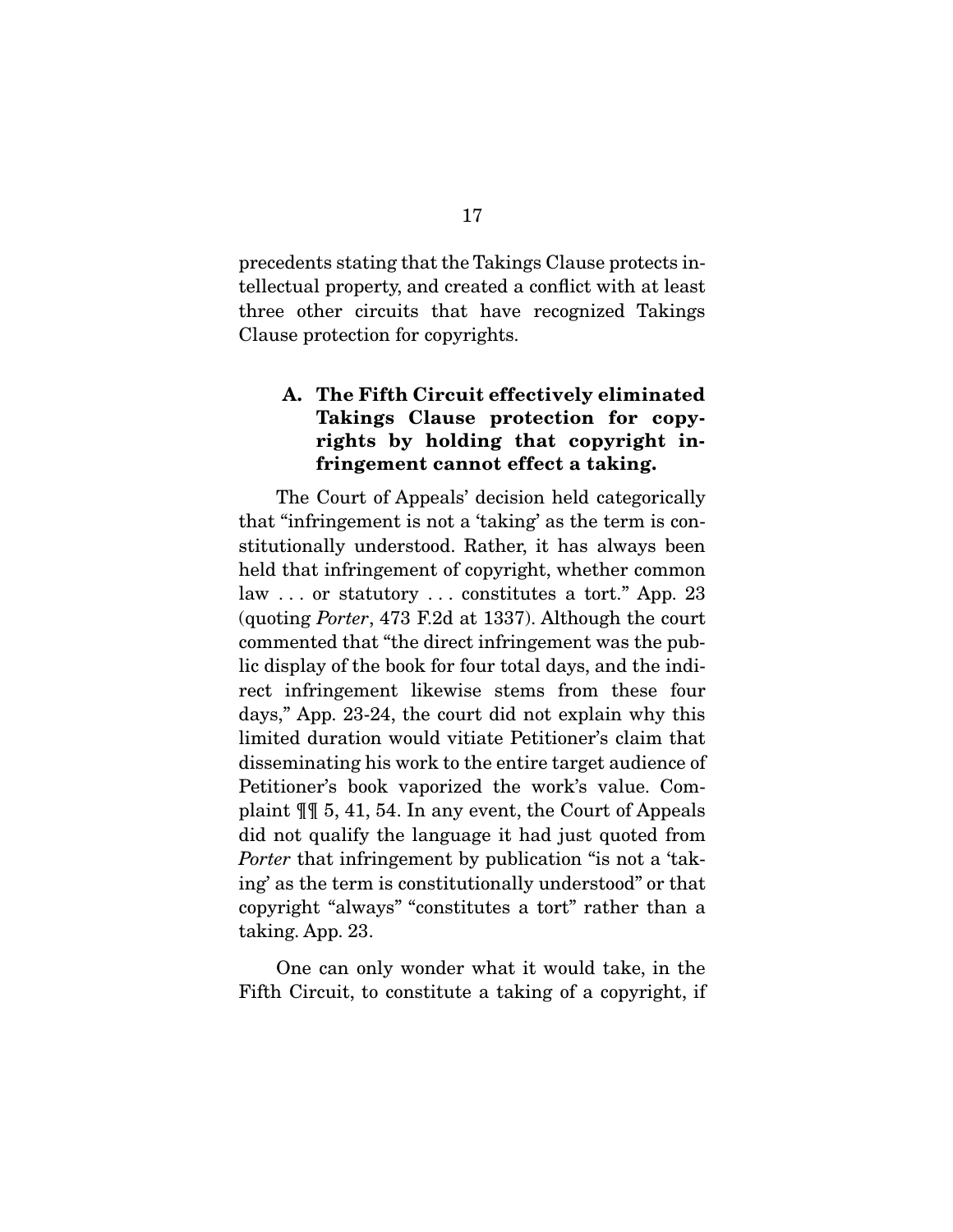ordinary infringing behavior—the unauthorized publication of an unpublished copyrighted work—does not suffice. Here, Petitioner alleges not only that TAMU published his work by tweeting or emailing it to nearly 400,000 alumni, but also that TAMU altered the work by removing any reference to Bynum or his company and falsely stating that it had been written "special to Texas A&M Athletics." App. 4. If it is not a taking to publicly assert the state's ownership of a copyrighted work, then the Fifth Circuit's rule amounts to a categorical bar to takings claims based on copyright infringement. And that is how Porter has been understood in subsequent decisions. See, e.g., United States v. Smith, 686 F.2d 234, 243 n.17 (5th Cir. 1982) (citing Porter for the broad proposition that "copyright infringement is . . . [not] the equivalent of 'taking' in the constitutional sense").

### **B. The Fifth Circuit's ruling conflicts with this Court and other circuits that have recognized that the Takings Clause protects intellectual property rights.**

 The Fifth Circuit's exemption of copyrights from Takings Clause protection is inconsistent with a considerable body of precedent, both new and old. Allen unanimously held that "[c]opyrights are a form of property" protected by the Fourteenth Amendment, and it treated copyrights as analogous to patents, see id. 140 S. Ct. at 1004, 1005-06, which the Court has found to be protected in the same manner as real property. See Horne v. Dept. of Agriculture, 576 U.S. 350, 359-60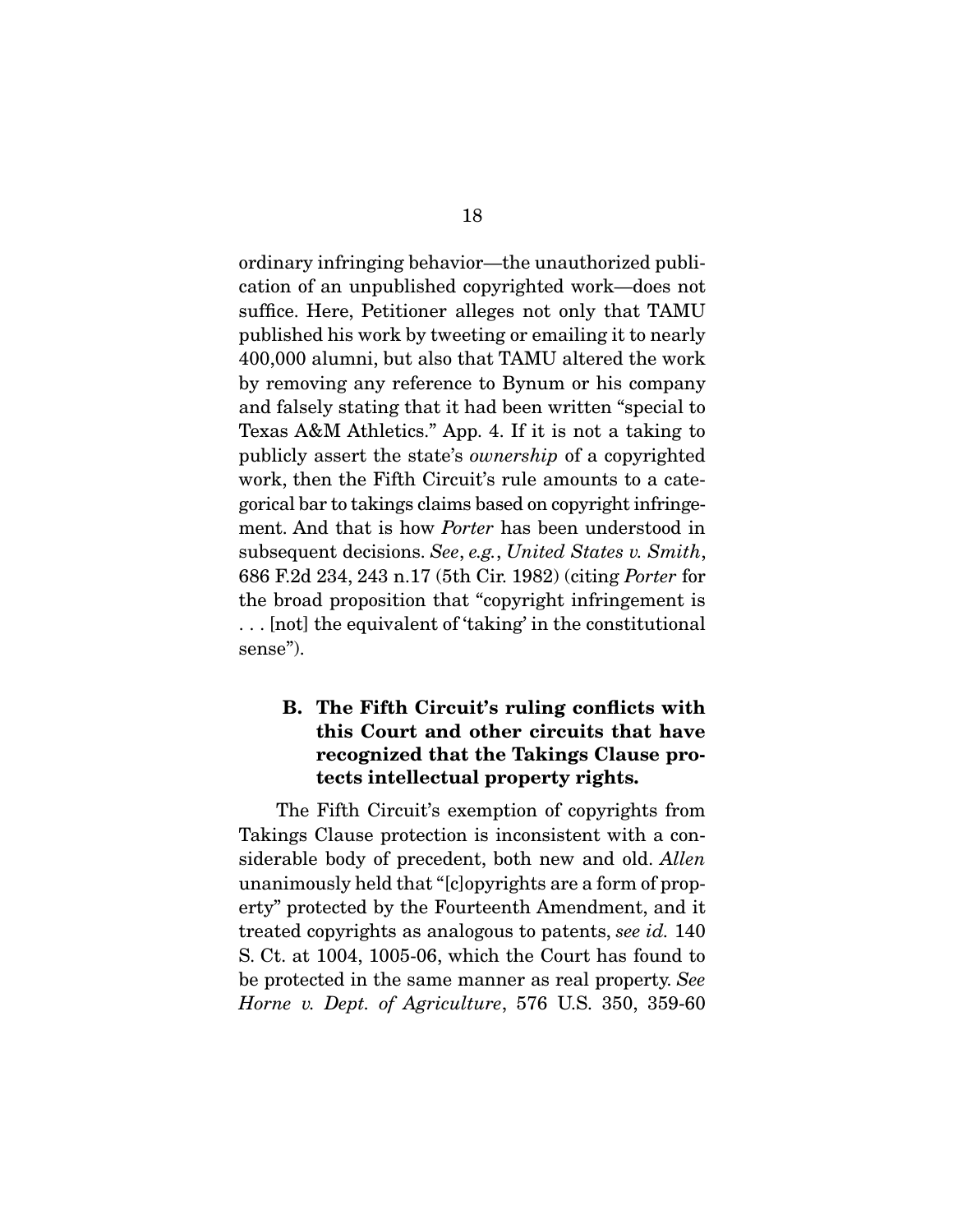$(2015).4$  *Horne* relied on the longstanding protection of patents, " 'which cannot be appropriated or used by the government itself, without just compensation," as support for the broader proposition that the Takings Clause protects personal property. Id. at 359 (quoting James v. Campbell, 104 U.S. 356, 358 (1882)).<sup>5</sup> Most important, Ruckelshaus v. Monsanto Co., 467 U.S. 986, 1002-04 (1984), held that the Takings Clause protects intangible property interests in trade secrets notwithstanding that trade secret misappropriation had long been viewed as a tort. See id. at 1001-02 (relying on the Restatement of Torts definition of a trade secret).6

Monsanto makes clear that the mere fact that an intrusion on property rights would be actionable under tort law does not mean that that intrusion might not also be a taking if undertaken by a government actor. Likewise, this Court held in James that the Takings Clause's protection meant that a patent "cannot be appropriated or used by the government itself." 104 U.S.

<sup>&</sup>lt;sup>4</sup> See also Amicus Curiae Prof. Adam Mossoff's Brief supporting Plaintiffs-Appellants in Canada Hockey, L.L.C. v. Texas A&M University Athletic Dept., No. 20-20503, 5th Circuit (Jan. 27, 2021) ("There is no textual basis in the Due Process or Takings Clauses to discriminate as a matter of constitutional law between the "property" secured in a patent or copyright.").

<sup>5</sup> See also Oil States Energy Servs., LLC v. Greene's Energy Grp., LLC, 138 S. Ct. 1365, 1379 (2018) (citing cases establishing that patents are "property for purposes of the Due Process Clause or the Takings Clause").

<sup>6</sup> Likewise, this Court has said that patent infringement "is essentially a tort, and implies invasion of some right of the patentee." Carbice Corp. of America v. American Patents Dev. Corp., 283 U.S. 27, 33 (1931).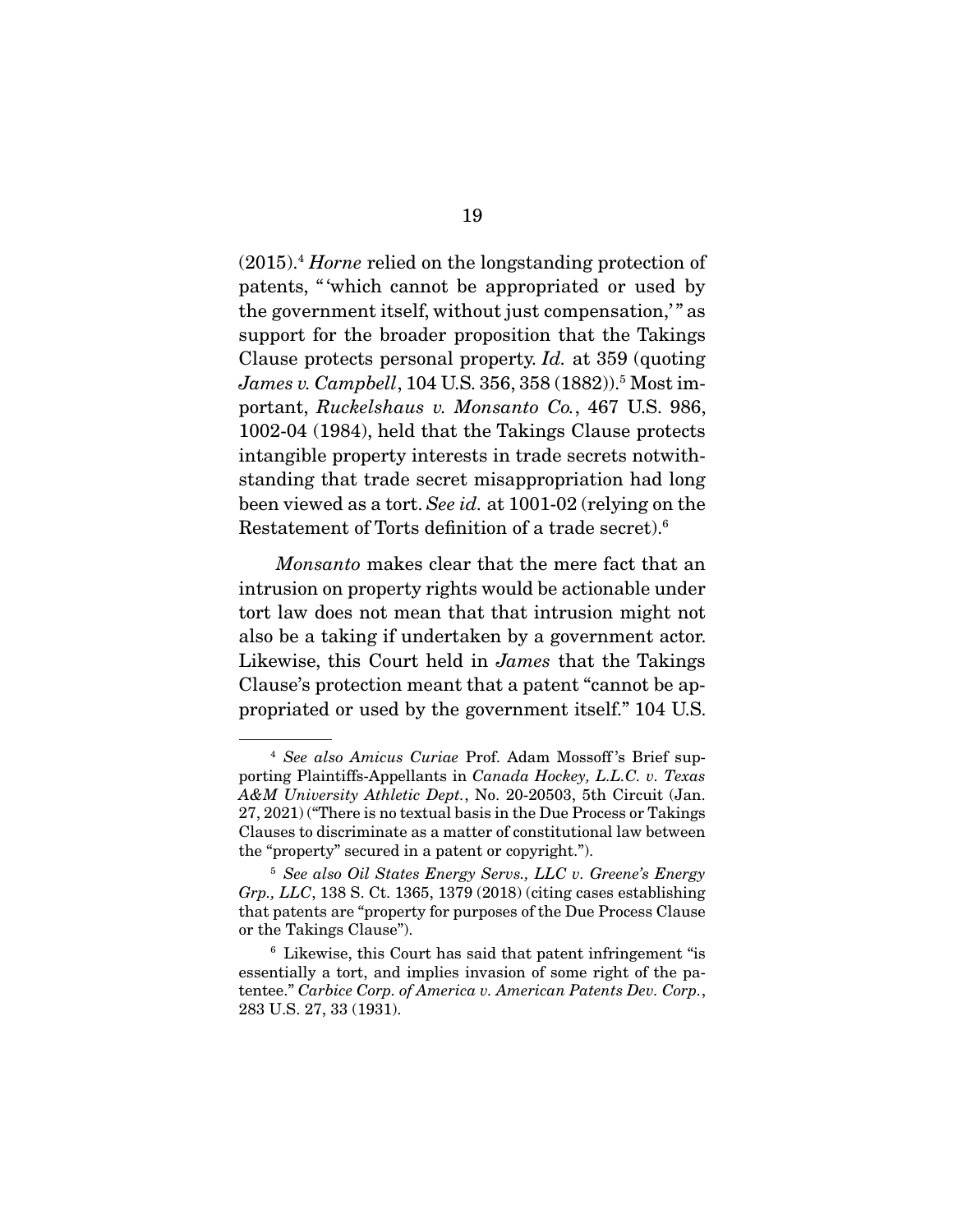at 358. It may be that some infringements do not rise to the level of a taking, just as some infringements are not unconstitutional deprivations under the Due Process Clause. See Allen, 140 S. Ct. at 1005 (defining "the scope of unconstitutional infringement . . . as intentional conduct for which there is no adequate state remedy"). But infringement cannot fail to be a taking simply because it is also a form of trespass,<sup>7</sup> or because—as the Fifth Circuit suggested—it took place over a limited time. See First English Evangelical Lutheran Church of Glendale v. County of Los Angeles, 482 U.S. 304, 318-19 (1987) (recognizing an obligation to compensate for temporary takings). The Fifth Circuit's holding thus allows state governments to nullify federal statutory protection for an extremely important class of property, so long as the State expropriates that property for its own use.

 As the Fifth Circuit seemed to recognize, App. 22 n.8, its ruling here brought it into tension with several other circuit courts of appeal that have said that copyrights are protected under the Takings Clause. The Second Circuit held in Roth v. Pritikin, 710 F.2d 934, 939 (2d Cir. 1983), for example, that "[a]n interest in a copyright is a property right protected by the due process and just compensation clauses of the Constitution." That court thus concluded that, if applied retroactively, an amendment to the Copyright Act's

<sup>7</sup> Neither Respondent nor the Fifth Circuit suggested that a trespass action in state court was available in this case, nor is a post-deprivation remedy a defense to a takings claim. See Knick v. Township of Scott, 139 S. Ct. 2162, 2171 (2019).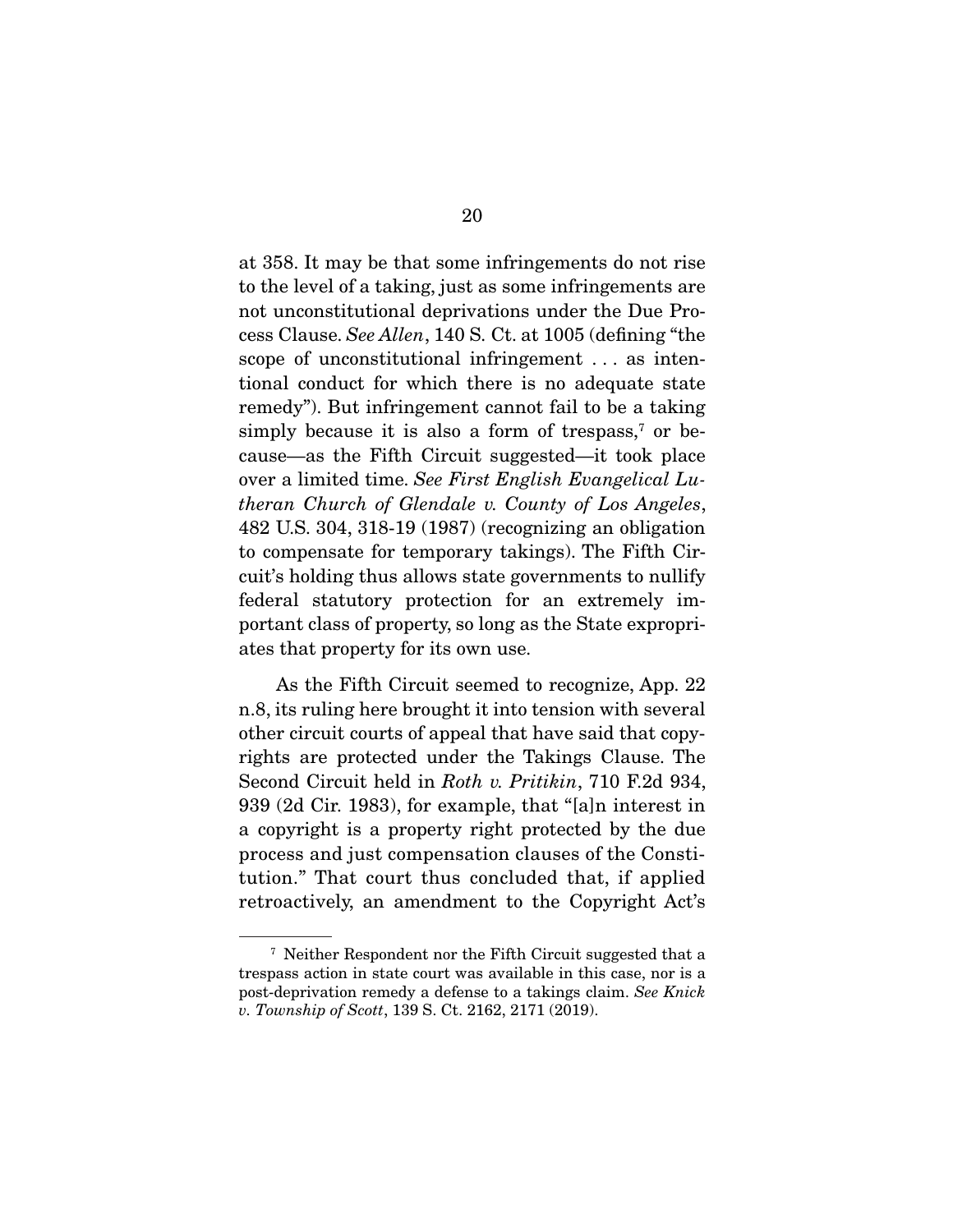work-for-hire provisions "could be viewed as an unconstitutional taking." Id. Similarly, in CCC Info. Servs., Inc. v. Maclean Hunter Market Reports, Inc., 44 F.3d 61, 73-74 (2d Cir. 1994), the Second Circuit held that copyright protected a data compilation concerning used vehicles, notwithstanding that the legislature had adopted it as a valuation standard. "[A] rule that the adoption of such a reference by a state legislature or administrative body deprived the copyright owner of its property," the court said, "would raise very substantial problems under the Takings Clause of the Constitution." Id. at 74.

 The Ninth Circuit adopted the reasoning of CCC Info. Servs. in Practice Mgt. Info. Corp. v. American Medical Ass'n, 121 F.3d 516, 520 (9th Cir. 1997). Finally, the First Circuit has suggested that if state remedies do not afford just compensation for copyright infringement, "the Takings Clause of the federal Constitution might at that point enable [owners] to pursue a damage remedy in federal court." Lane v. First Nat'l Bank of Boston, 871 F.2d 166, 174 (1st Cir. 1989). All told, the Fifth Circuit's ruling creates serious tension with the views of the First, Second, and Ninth Circuits.

### **III. The Fifth Circuit wrongly held that procedural due process claims can be defeated by hypothetical post-deprivation remedies never recognized by the state courts.**

 Petitioners also alleged a second actual constitutional violation, that TAMU's copyright infringement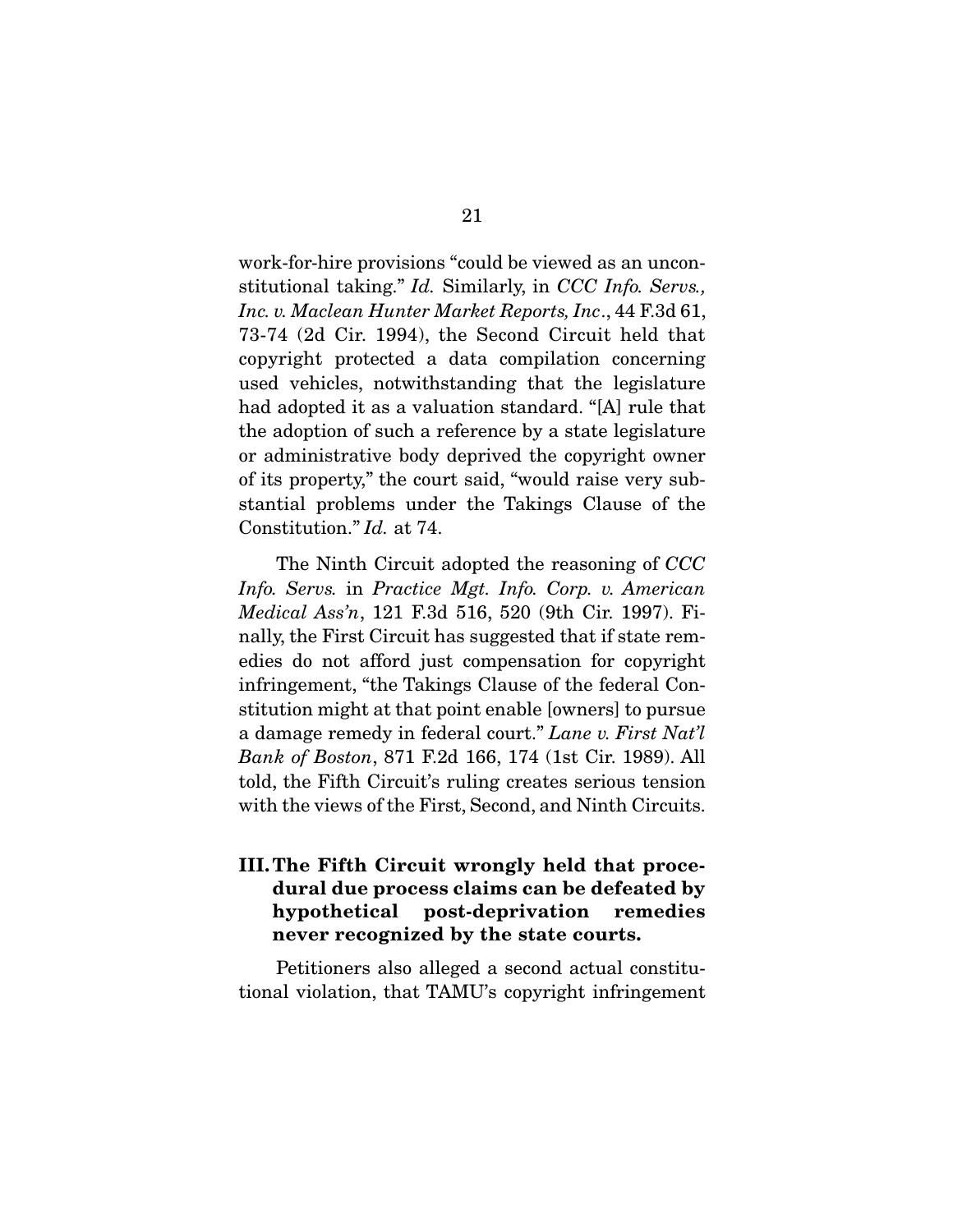deprived Petitioners of their property without due process of law. App. 20. Allen obliged Petitioners to show that (1) the deprivation was intentional and (2) the state provided no adequate post-deprivation remedies. See 140 S. Ct. at 1004. The Court of Appeals conceded that "Appellants sufficiently allege that the infringement was intentional—Marquardt directed his secretary to retype the Gill Biography, remove any copyright information, and change its title and byline to indicate that TAMU owned the work, and then shared it with his colleagues for approval and publication." App. 20. But the court concluded that "meaningful post-deprivation state remedies are available to redress the injury." Id. "Though no tort remedies are available under Texas law, Appellants have a viable takings claim against TAMU for copyright infringement under the Texas Constitution." App. 20-21.

 Under Parratt v. Taylor, 451 U.S. 527, 538-41 (1981), a procedural due process claim can be defeated by showing that state law provides an adequate postdeprivation remedy. To satisfy due process, however, a post-deprivation remedy must be "clear and certain." Nat'l Private Truck Council, Inc. v. Oklahoma Tax Comm'n, 515 U.S. 582, 587 (1995).<sup>8</sup> In Parratt, for example, this Court emphasized that Nebraska had a

<sup>8</sup> See also McKesson Corp. v. Div. of Alcoholic Beverages & Tobacco, 496 U.S. 18, 32-33 (1990). National Private Truck and McKesson were taxation cases, not cases under Parratt. But if there is any difference, the standard for remedies under Parratt would surely be higher, because "the States are afforded great flexibility in satisfying the requirements of due process in the field of taxation." Nat'l Private Truck, 515 U.S. at 587.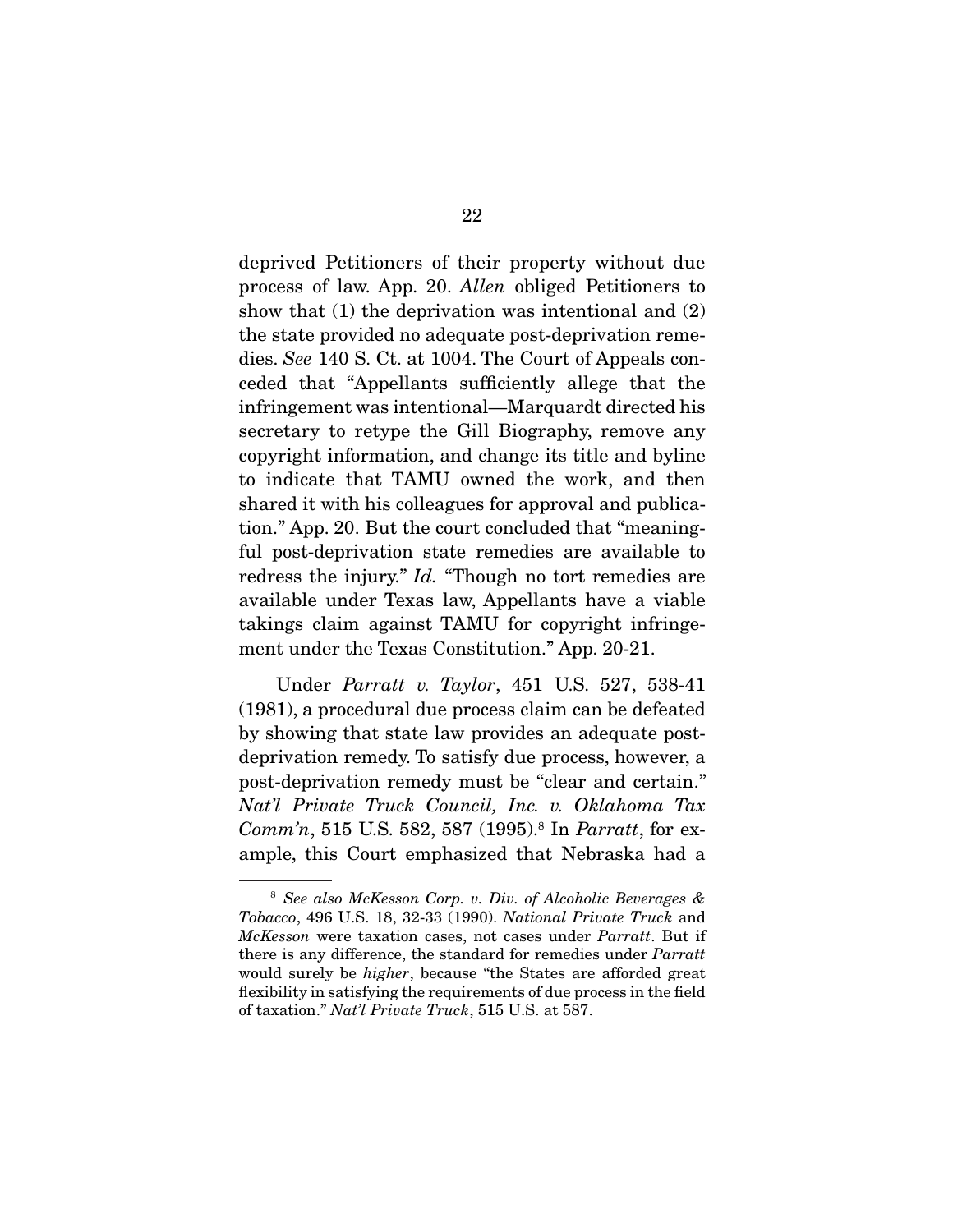specific statutory procedure for tort claims by prisoners; that procedure, moreover, "was in existence at the time of the loss here in question but respondent did not use it." 451 U.S. at 543. And although that procedure lacked a jury trial and certain other procedural features, it "could have fully compensated the respondent for the property loss he suffered." Id. at 544.

 In this case, by contrast, the Court of Appeals ignored the position of the state government, which consistently maintained that a takings remedy is *not* available under Texas law for copyright infringement. See, e.g., Brief on the Merits for Respondent, Jim Olive Photography v. University of Houston System, No. 19- 0605, Supreme Court of Texas (Sept. 25, 2020), at 36- 39. Instead, the Fifth Circuit relied on a recent decision by the Texas Supreme Court that rejected takings claims for copyright infringement under both the United States and Texas constitutions. See Jim Olive Photography v. Univ. of Houston, 624 S.W.3d 764, 777 (Tex. 2021) ("Olive"). The Fifth Circuit found an adequate post-deprivation remedy because Olive "nevertheless left the door open for a copyright owner to bring a regulatory takings claim against the State for infringement." App. 21. But Olive did not say that the result would have been different if Olive had pled a regulatory takings claim, and it cited no state authorities supporting such a theory. All the court said was that "[w]e express no view regarding whether a government's exercise of rights in violation of [the copyright]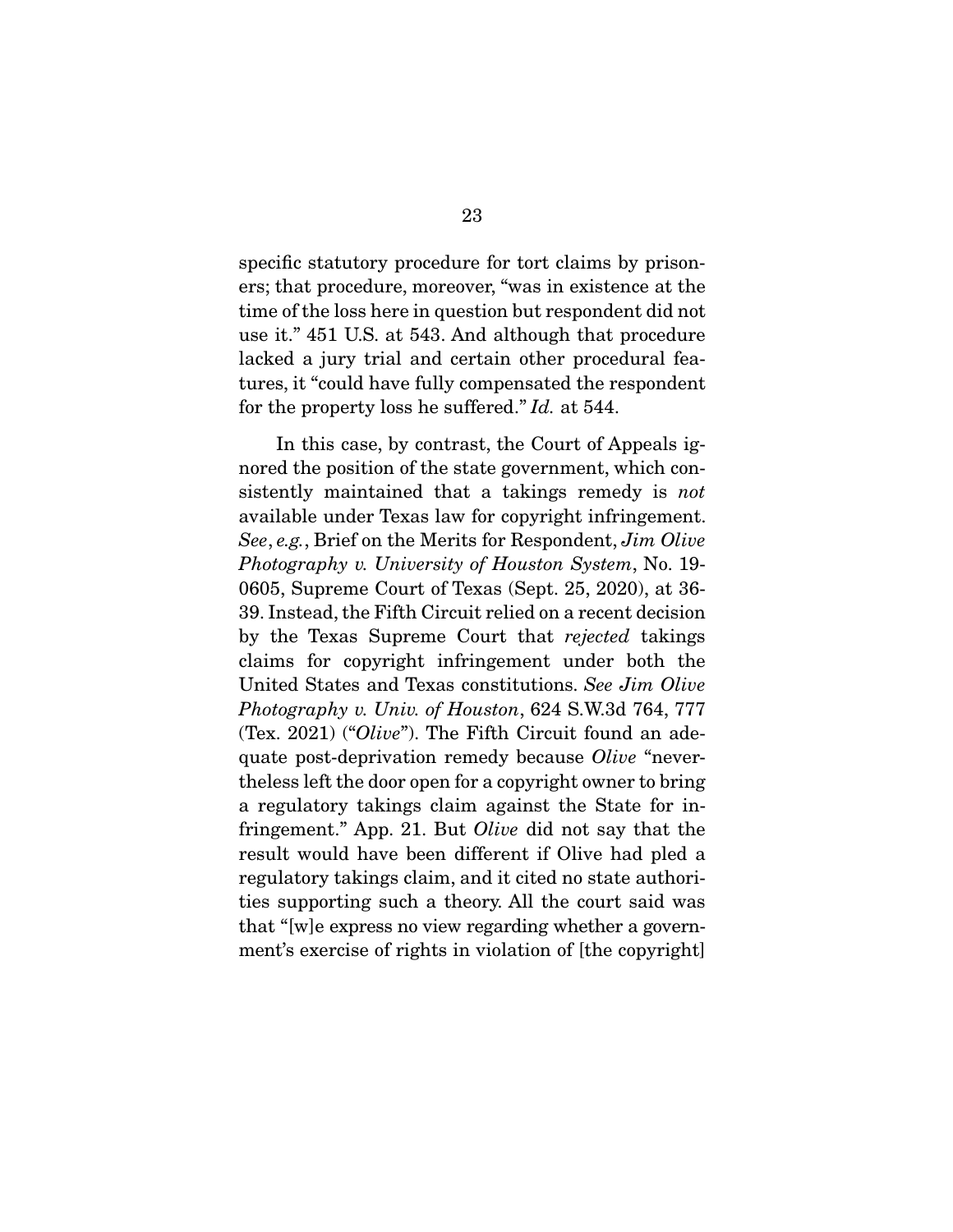statute could rise to the level of a regulatory taking." 624 S.W.3d at 775 n.10.9

 If Olive is taken to authorize a "clear and certain" remedy, then those words have lost all meaning. Speculations about what previously unrecognized remedies might be available under state law cannot satisfy Due Process. Parratt would become a trap for the unwary, unsophisticated, or simply unlucky, as litigants must guess as to which state law remedies might become available and structure their claims accordingly. It is, of course, too late for Petitioners to pursue a Takings remedy under the Texas constitution. A requirement that federal plaintiffs guess correctly about what remedies a state court might someday recognize—at the

<sup>9</sup> Texas law is unlikely to provide a remedy where federal takings law, as the Fifth Circuit held, does not. Although the Fifth Circuit asserted that the Texas Takings Clause is "[m]ore expansive than the federal Takings Clause," App. 21, the Olive majority emphasized that "[a]lthough our state takings provision is worded differently, we have described it as 'comparable' to the Fifth Amendment's Just Compensation Clause" and "Texas 'case law on takings under the Texas Constitution is consistent with federal jurisprudence.'" 624 S.W.3d at 771 (quoting Hallco Tex., Inc. v. McMullen Cty.,  $221$  S.W.3d 50, 56 (Tex. 2006), and Hearts Bluff Game Ranch, Inc. v. State, 381 S.W.3d 468, 477 (Tex. 2021)). Mr. Olive alleged claims under both the federal and state constitutions, and the Texas Supreme Court majority drew no distinction between them. See 624 S.W.3d at 771.

The Fifth Circuit also cited Justice Busby's Olive concurrence, which suggested a different theory under the Texas Constitution's provisions governing property "applied to public use" or "damaged for public use." Id. at 780 (Busby, J., concurring) (citing Texas Const., art. I, § 17). Critically, Justice Busby said only that "it is possible" that copyright holders might have viable claims under these provisions "in some circumstances." Id. at 782.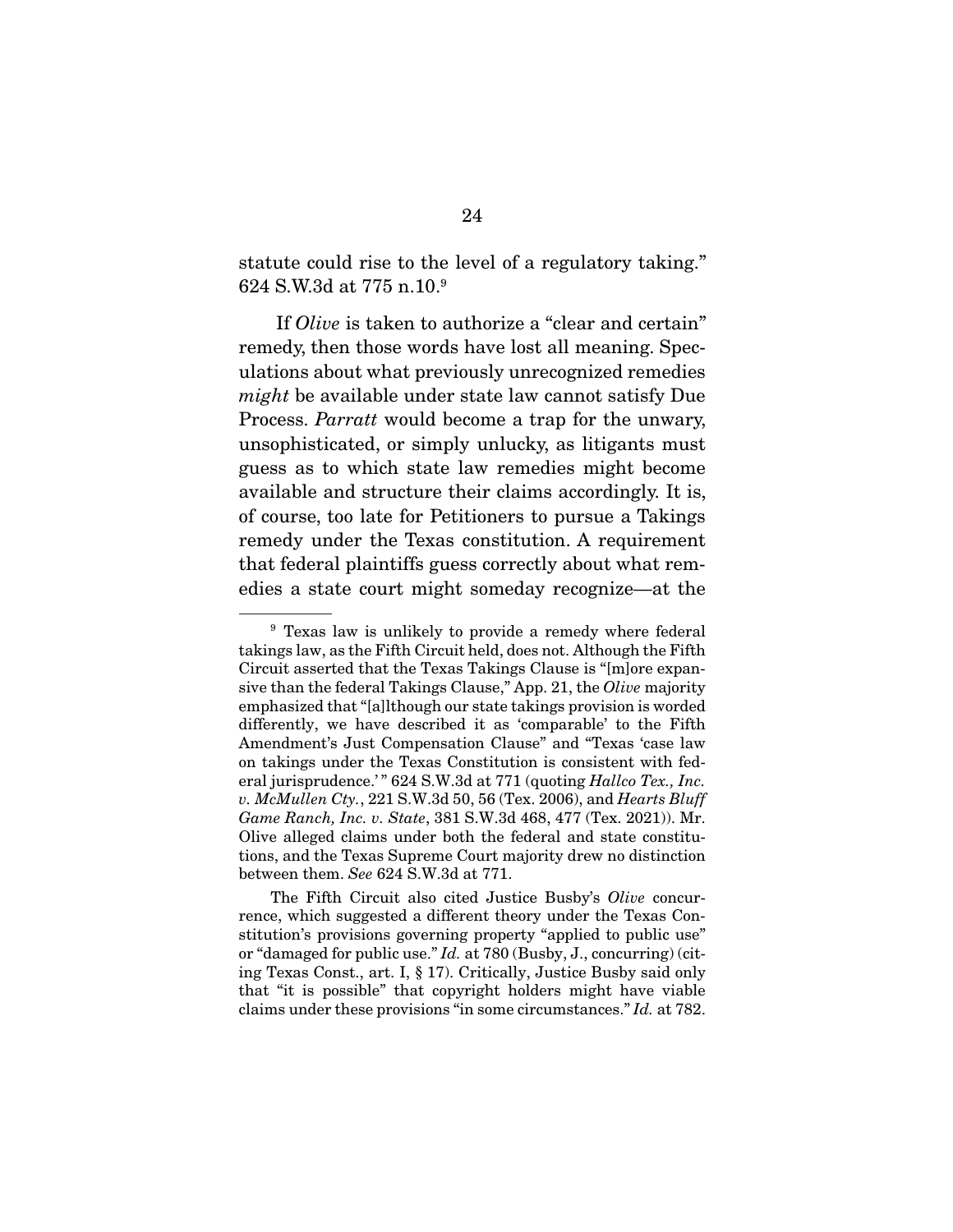hazard of losing their federal claims—is the antithesis of due process of law.

 That is why decisions rejecting due process claims on the basis of state post-deprivation remedies generally, as in Parratt itself, involve uncontested or wellestablished remedies. See, e.g., Elsmere Park Club, L.P. v. Town of Elsmere, 542 F.3d 412 (3d Cir. 2008) (where availability of remedy under local law was disputed, conducting detailed analysis of local ordinances to determine that the relief claimed was actually available to plaintiffs).10 Petitioners have found no decisions rejecting a due process claim on the basis of a state-law remedy that no court has affirmatively recognized to be available. The Fifth Circuit's decision thus contradicts this Court's precedents in Parratt and National Private Truck, as well as the great weight of circuit practice under those opinions. Worse, because one can always speculate that some state remedy may be

<sup>10</sup> See also, e.g., San Geronimo Caribe Project, Inc. v. Acevedo-Vila, 687 F.3d 465 (1st Cir. 2012) (finding post-deprivation remedies adequate where "[i]n fact, [the plaintiff ] did receive prompt post-deprivation process" from the Puerto Rico courts "in related actions"); Copeland v. Machulis, 57 F.3d 476 (6th Cir. 1995) (citing multiple Michigan statutory procedures affording relief for a prisoner's grievance against prison officials); McKinney v. Pate, 20 F.3d 1550, 1563-64 (11th Cir. 1994) (en banc) (applying Parratt to bar due process claim only after determining that "Florida courts indeed to have the power to review employment termination cases," that "the scope of the [their] review encompasses the claim McKinney brought in federal court," and that the state remedy could "remedy McKinney's loss"); Easter House v. Felder, 910 F.2d 1387 (7th Cir. 1990) (en banc) (identifying three Illinois common law remedies available to plaintiffs and citing state decisions recognizing those remedies).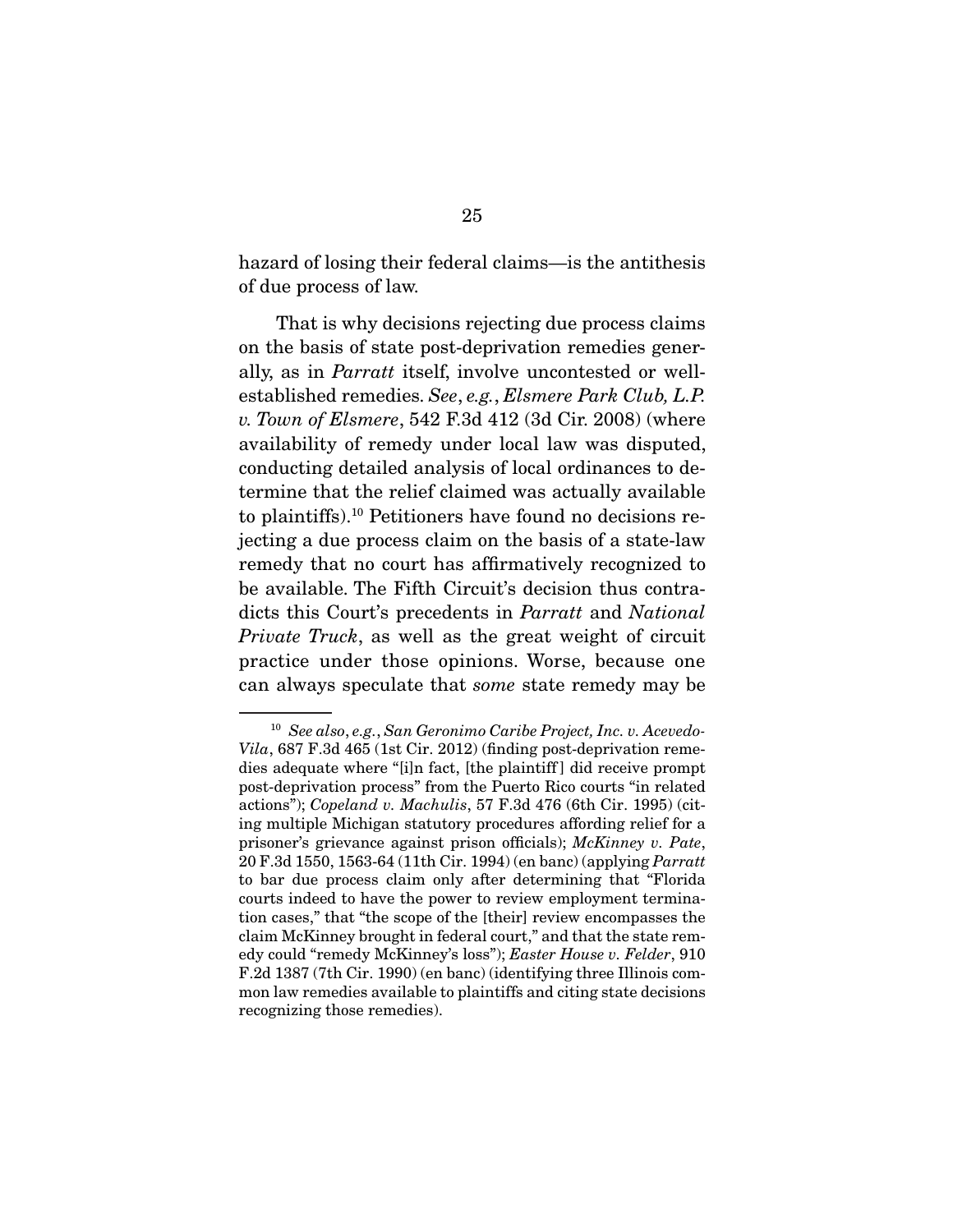available, the Fifth Circuit's decision effectively nullifies due process protection against state deprivations of federal intellectual property rights.

### **IV. The Fifth Circuit's holding that state immunity bars federal takings claims contradicts this Court's takings jurisprudence and worsens confusion among the circuits.**

 Only two provisions in the Constitution specify a particular remedy when the government violates the law. The Suspension Clause preserves the ancient writ of habeas corpus, U.S. CONST. art. I, § 9, cl. 2, and the Fifth Amendment requires "just compensation" when private property is "taken for public use." Id. amend. V. This Court thus said in *First English* that the Constitution "of its own force . . . furnish[es] a basis for a court to award money damages against the government," notwithstanding "principles of sovereign immunity." 482 U.S. at 316 n.9.<sup>11</sup> Nonetheless, every circuit to consider the issue has held that state sovereign immunity bars takings claims against state

<sup>11</sup> Cf. Lucas v. South Carolina Coastal Council, 505 U.S. 1003 (1992) (considering takings claim against state regulatory agency without mentioning sovereign immunity). Leading commentators have likewise interpreted the Fifth Amendment as overriding state immunity. See, e.g., Thomas W. Merrill, The Landscape of Constitutional Property, 86 Va. L. Rev. 885, 981 (2000); Richard H. Fallon, Jr., & Daniel J. Meltzer, New Law, Non-Retroactivity, and Constitutional Remedies, 104 Harv. L. Rev. 1731, 1779 & n.244 (1991); Vicki C. Jackson, The Supreme Court, the Eleventh Amendment, and State Sovereign Immunity, 98 Yale L. J. 1, 115 (1988).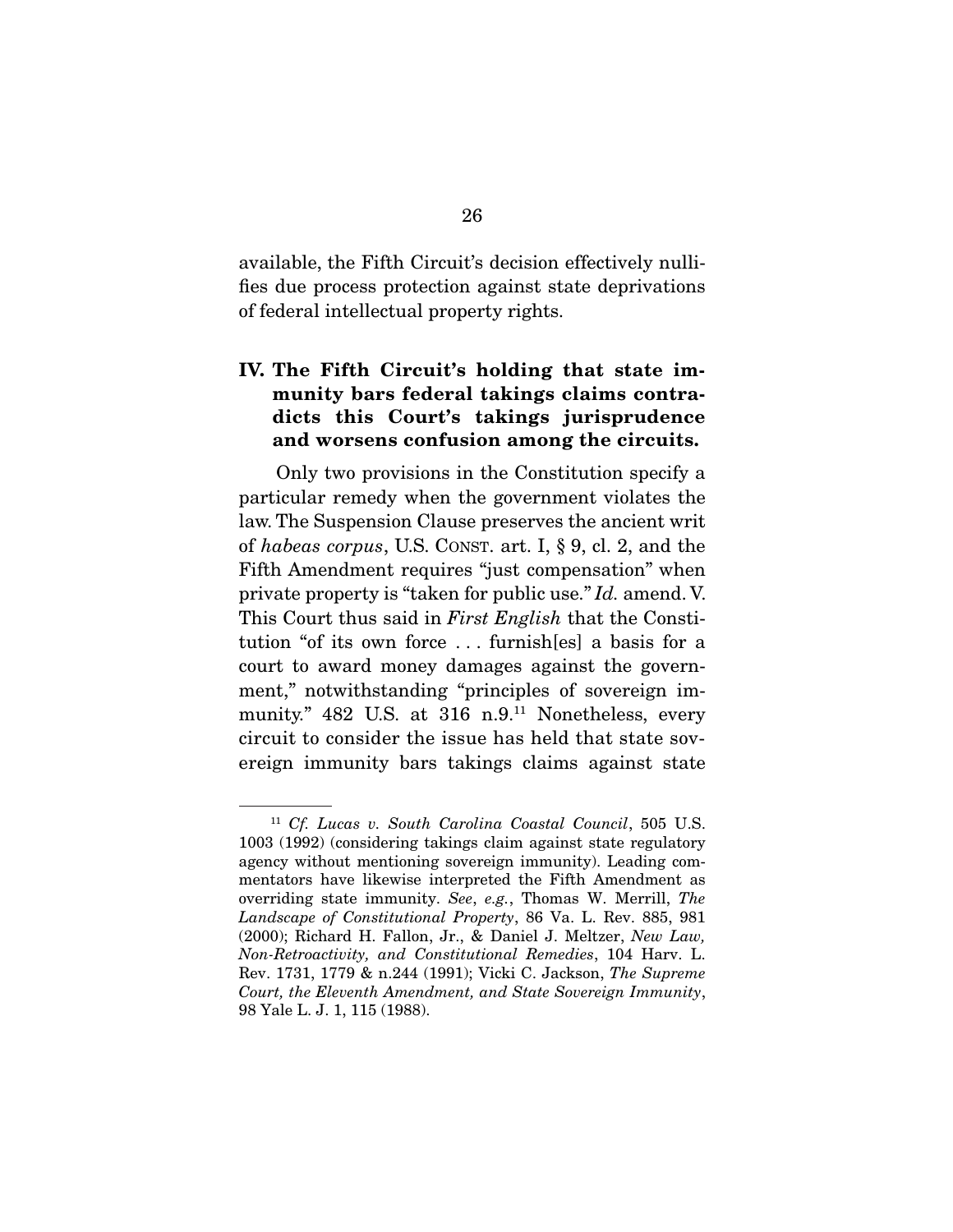governments. In the present case, the Fifth Circuit adhered to its holding in Bay Point Properties, Inc. v. Mississippi Transportation Comm'n, 937 F.3d 454, 457 (5th Cir. 2019), concluding that "[a] state is entitled to sovereign immunity from a federal takings claim." App. 24.

 The circuits imposing state sovereign immunity as a bar to takings claims have split into two groups. Older decisions in the First, Fifth, and Seventh Circuits reject takings claims without any inquiry into whether the state provides a takings remedy in its own courts.12 More recent decisions in the Fourth, Sixth, and Tenth Circuits have held that state immunity from a takings claim in federal court depends on whether the state courts are open to hear such a claim.13 The

<sup>12</sup> See John G. & Marie Stella Kenedy Mem'l Found. v. Mauro, 21 F.3d 667, 674 (5th Cir. 1994) (concluding that "the Foundation's Fifth Amendment inverse condemnation claim brought directly against the state of Texas is also barred by the Eleventh Amendment"); Citadel Corp. v. P.R. Highway Auth., 695 F.2d 31, 33 n.4 (1st Cir. 1982) ("Even if the constitution is read to require compensation in an inverse condemnation case, the Eleventh Amendment should prevent a federal court from awarding it."); Garrett v. Illinois, 612 F.2d 1038, 1040 (7th Cir. 1980) ("Even though the Fifth Amendment alone may support a cause of action for damages against the United States, the Eleventh Amendment stands as an express bar to federal power when a similar action is brought against one of the states.").

 $13$  See Williams v. Utah Dep't of Corr., 928 F.3d 1209, 1214 (10th Cir. 2019) (barring the plaintiff 's claim only after ascertaining that the Utah courts were open to takings claims); Hutto v. S.C. Ret. Sys., 773 F.3d 536, 552 (4th Cir. 2014) ("[T]he Eleventh Amendment bars Fifth Amendment taking claims against States in federal court where the State's courts remain open to adjudicate such claims."); DLX, Inc. v. Kentucky, 381 F.3d 511, 527-28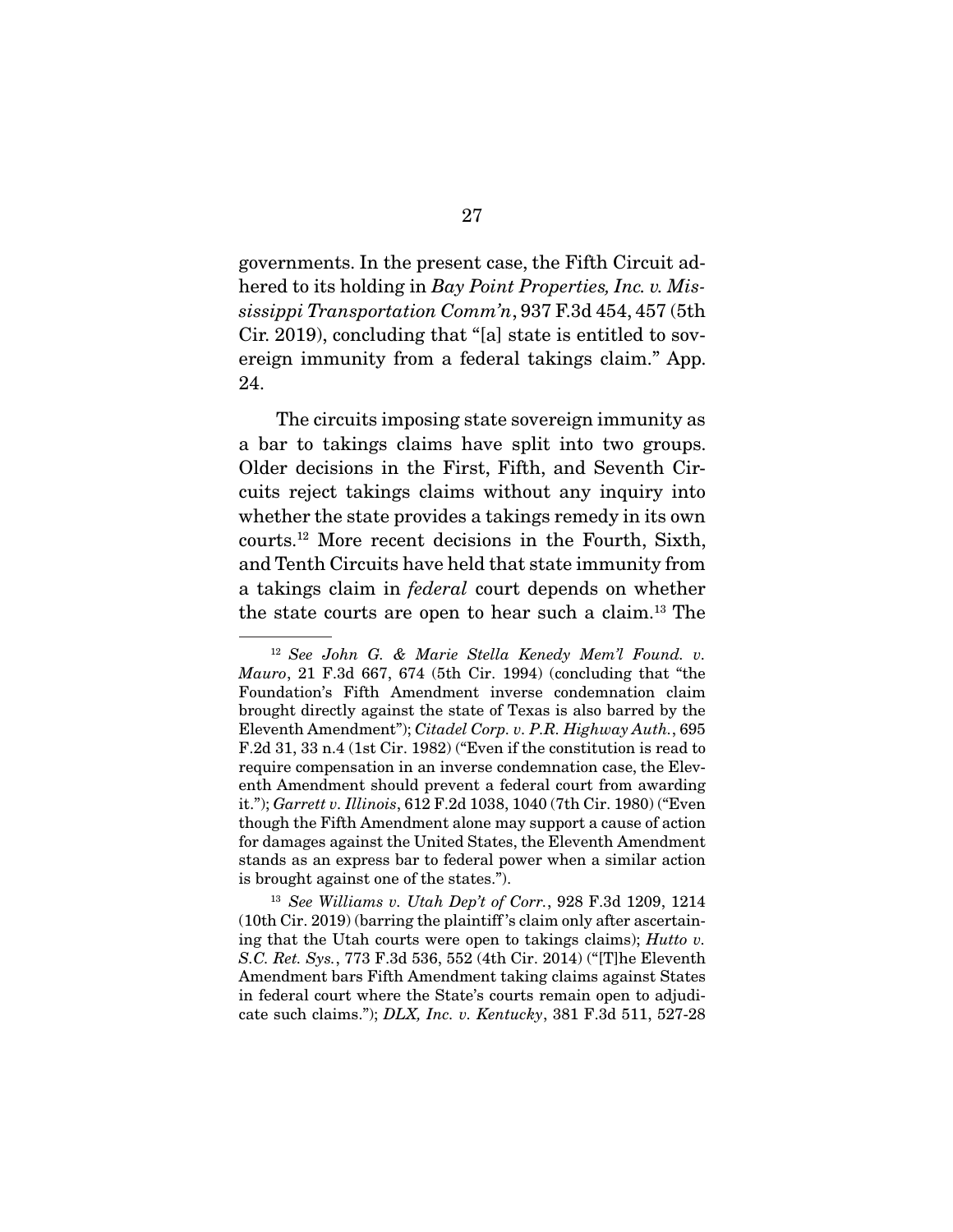Fifth Circuit seems to have moved into this camp. Bay Point noted that Mississippi courts were open to the plaintiff 's takings claims and cited the Tenth Circuit's decision in Williams. See 937 F.3d at 455, 457. In the present case, the Fifth Circuit cited Williams again and said that "[b]ecause we have concluded that Appellants can pursue a claim under the Texas Takings Clause, state sovereign immunity bars the federal takings claim here." App. 24.

 The circuits' divergent approaches create confusion in their own right, and neither approach is consistent with this Court's reasoning in Knick v. Township of Scott, 139 S. Ct. 2162 (2019). In all six of these circuits, Knick is a dead letter whenever the State, rather than a local government, takes private property. This Court should grant certiorari to resolve the confusion and establish that the Fifth Amendment requires a compensatory remedy in federal court for takings by state governments, whether or not a remedy may be available in state court.<sup>14</sup>

 But even if this Court accepts the proposition that a state court remedy can substitute for a takings claim

<sup>(6</sup>th Cir. 2004) ("[H]ad DLX brought a federal [takings] claim with its state claim in state court, the Kentucky courts would have had to hear that federal claim . . . but this court is powerless to hear it.").

<sup>&</sup>lt;sup>14</sup> Petitioners did not press this argument in the Fifth Circuit because the question was settled in Bay Point, but they expressly preserved the right to raise it upon review in this Court. See Appellants' Brief, No. 20-20503, 5th Circuit (Jan. 20, 2021), at 37 n.5.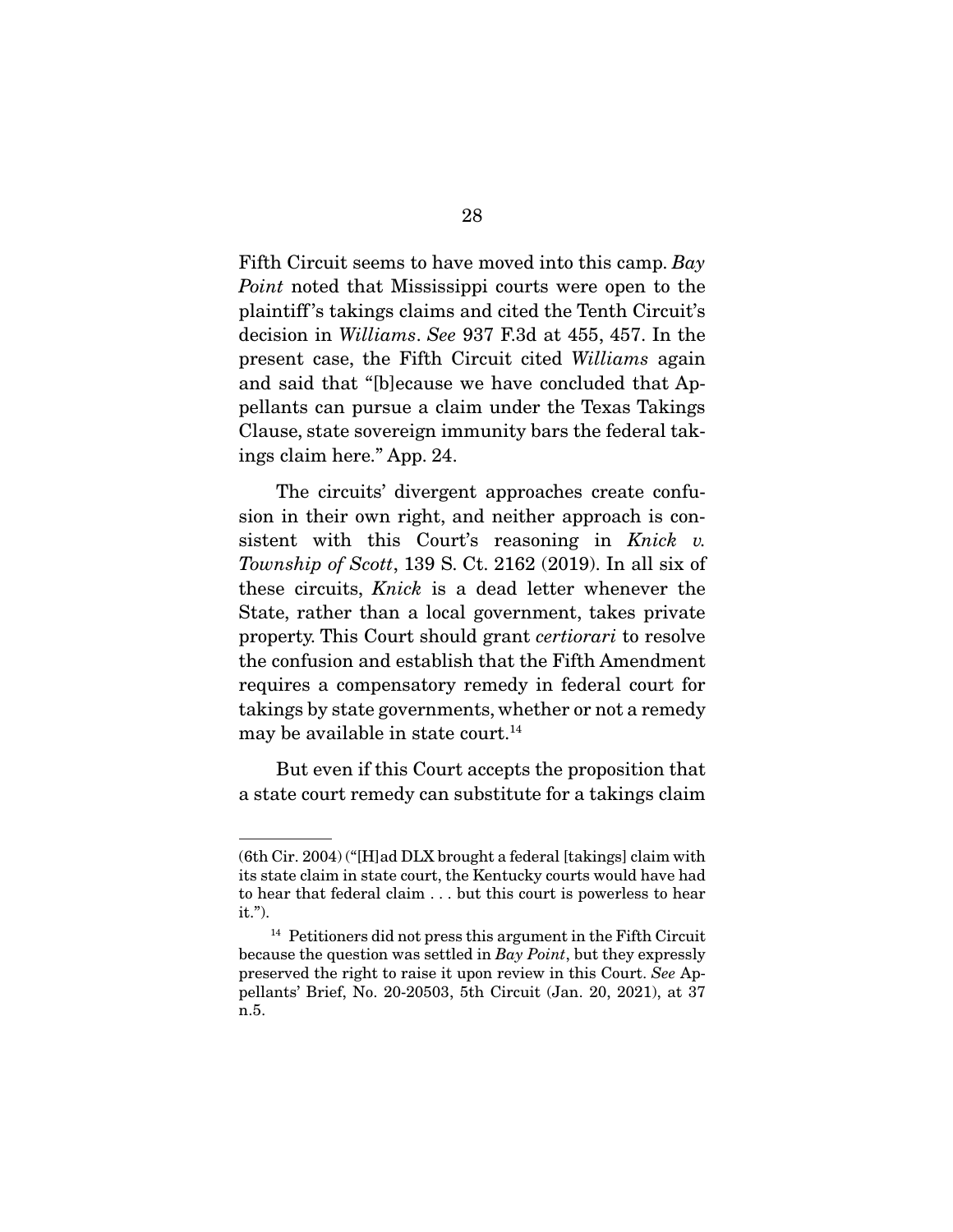in federal court, the Fifth Circuit broke with the Fourth, Sixth, and Tenth Circuits in the present case by abandoning the requirement that such a state remedy must be "clear and certain." At a minimum, this Court should grant certiorari to resolve that conflict and bring the exception for state court remedies in line with this Court's due process precedents.

### **A. Those circuits imposing state sovereign immunity as a flat bar to federal takings claims violate the Fifth Amendment as interpreted in** *Knick***.**

This Court's decision in *Knick* overruled the doctrine of Williamson Cty. Regional Planning Comm'n v. Hamilton Bank of Johnson City, 473 U.S. 172 (1985), which held that a federal takings claim is not ripe in federal court until the plaintiff has first failed to obtain a remedy in state court. See 139 S. Ct. at 2170. Knick was not a sovereign immunity case, because it involved a municipality without sovereign immunity. But Knick's reasoning fatally undermines the case for barring federal takings claims on state sovereign immunity grounds by holding that the Fifth Amendment, of its own force, mandates a compensatory remedy.

Knick considered not only the timing of a takings violation but the nature of the just compensation requirement itself. The Chief Justice's majority opinion embraced First English, which had "reaffirm[ed] that 'in the event of a taking, the compensation remedy is required by the Constitution," and "reject[ed] the view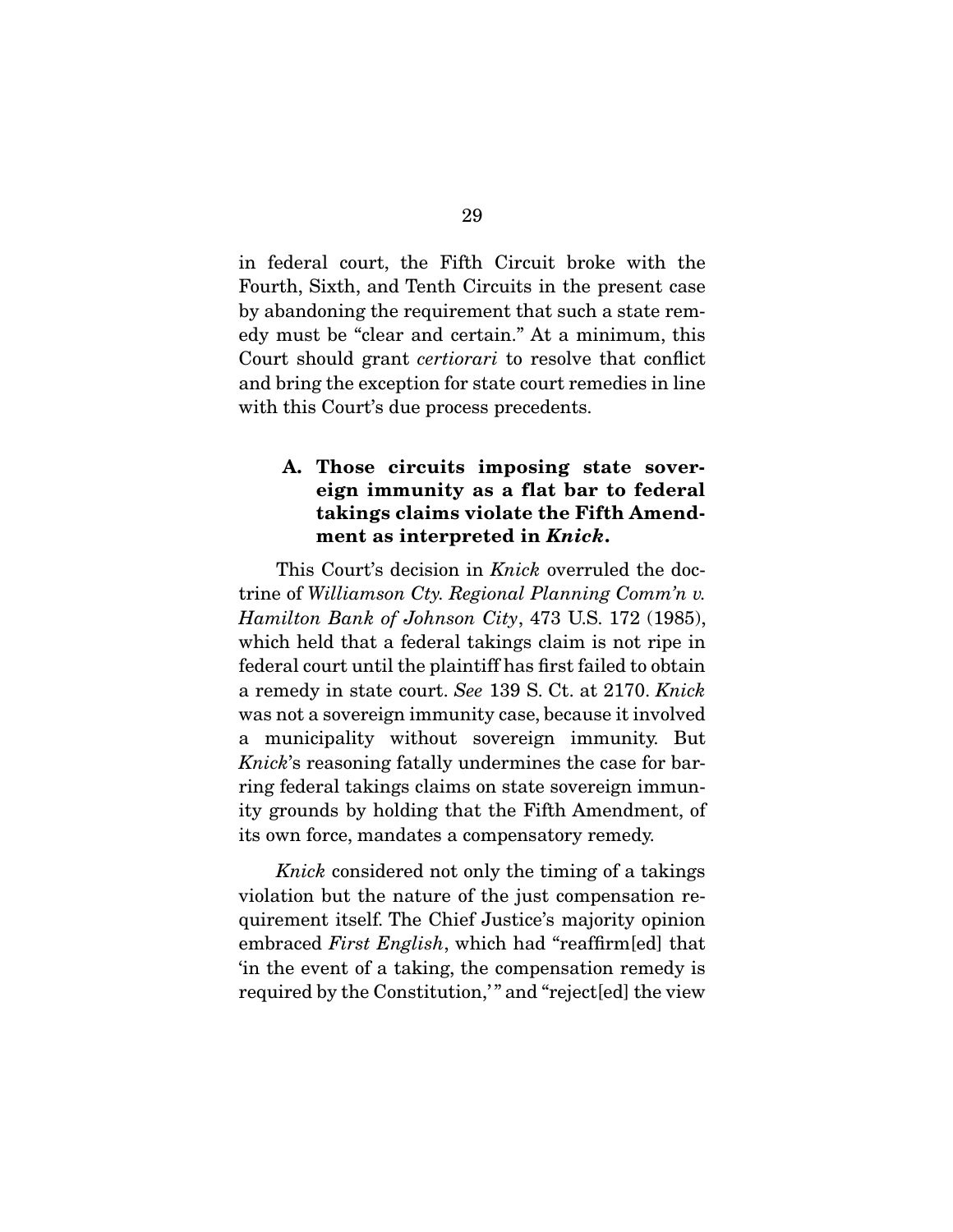that 'the Constitution does not, of its own force, furnish a basis for a court to award money damages against the government.'" 139 S. Ct. at  $2172$  (quoting First English, 482 U.S. at 316  $\&$  n.9). If compensation is required when a state government takes, then it cannot be constitutional for a state to interpose its sovereign immunity.

 This Court has stressed that "the States' immunity from suit is a fundamental aspect of the sovereignty which the States enjoyed before the ratification of the Constitution, and which they retain today . . . except as altered by the plan of the Convention or certain constitutional Amendments." Alden v. Maine, 527 U.S. 706, 713 (1999). But to the extent that the Fifth Amendment, made applicable to the States by the Fourteenth, mandates a compensatory remedy for takings, that requirement necessarily qualifies the States' preexisting immunity. Knick's reaffirmation of that mandate makes the First, Seventh, and early Fifth Circuits' position barring takings claims against states untenable.

**B. Those circuits allowing state takings remedies to substitute for a federal remedy violate** *Knick***'s insistence that federal takings plaintiffs can proceed directly to federal court.** 

 The Fourth, Sixth, and Tenth Circuits' position (apparently now embraced by the Fifth) is that state sovereign immunity bars a federal takings plaintiff from federal court only if the state courts are not open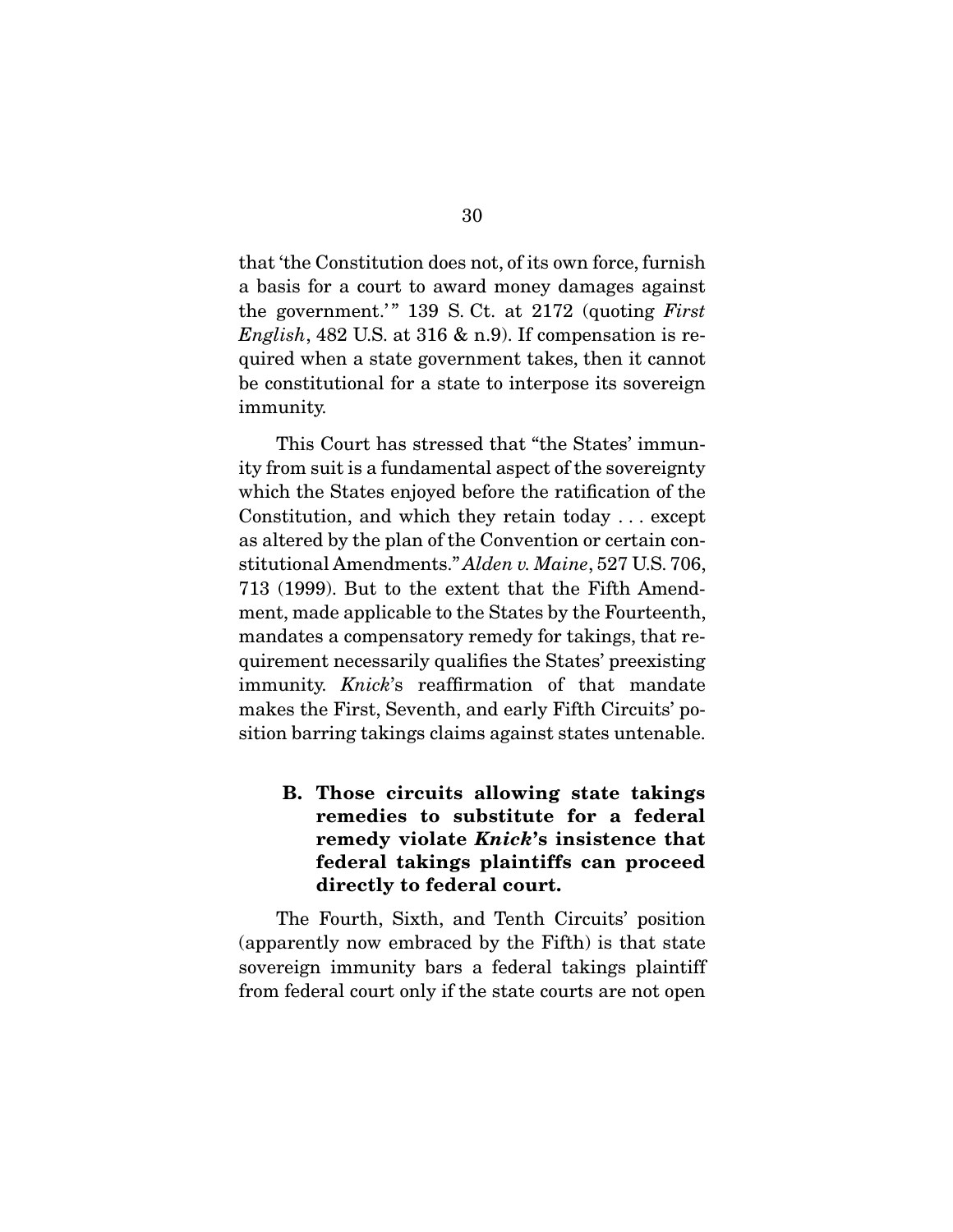to hear their takings claim. This position derives from this Court's illegal tax cases, which hold that state sovereign immunity may generally bar tax refund claims in federal court, but in that event "state courts must hear suits to recover taxes unlawfully exacted, the 'sovereign immunity [that] States traditionally enjoy in their own courts notwithstanding.'" *Hutto*, 773 F.3d at 552 (quoting Reich v. Collins, 513 U.S. 106, 110 (1994)). Functionally speaking, this doctrine operates like Williamson County: Federal takings plaintiffs must first go to state court, and only if they find those courts closed can they (possibly) proceed in federal court.

 This Court's decision in Knick, of course, rejected the notion that federal takings plaintiffs must go to state court first. The Knick Court relied on three key arguments: (1) that "[t]he Fifth Amendment right to full compensation arises at the time of the taking, regardless of post-taking remedies that may be available to the property owner," 139 S. Ct. at  $2170$ ; (2) that *Wil*liamson County created a "preclusion trap" in which a plaintiff "cannot go to federal court without going to state court first; but if he goes to state court and loses, his claim will be barred in federal court," *id.* at 2167; and (3) that the Fifth Amendment and the federal civil rights statutes "guarantee[ ] 'a federal forum for claims of unconstitutional treatment at the hands of state officials, and the settled rule is that exhaustion of state remedies is not a prerequisite to an action under [42 U.S.C.] § 1983,'" id. (quoting Heck v. Humphrey,  $512$ U.S. 477, 480 (1994)). It is highly unlikely that Knick would have come out differently if it had involved a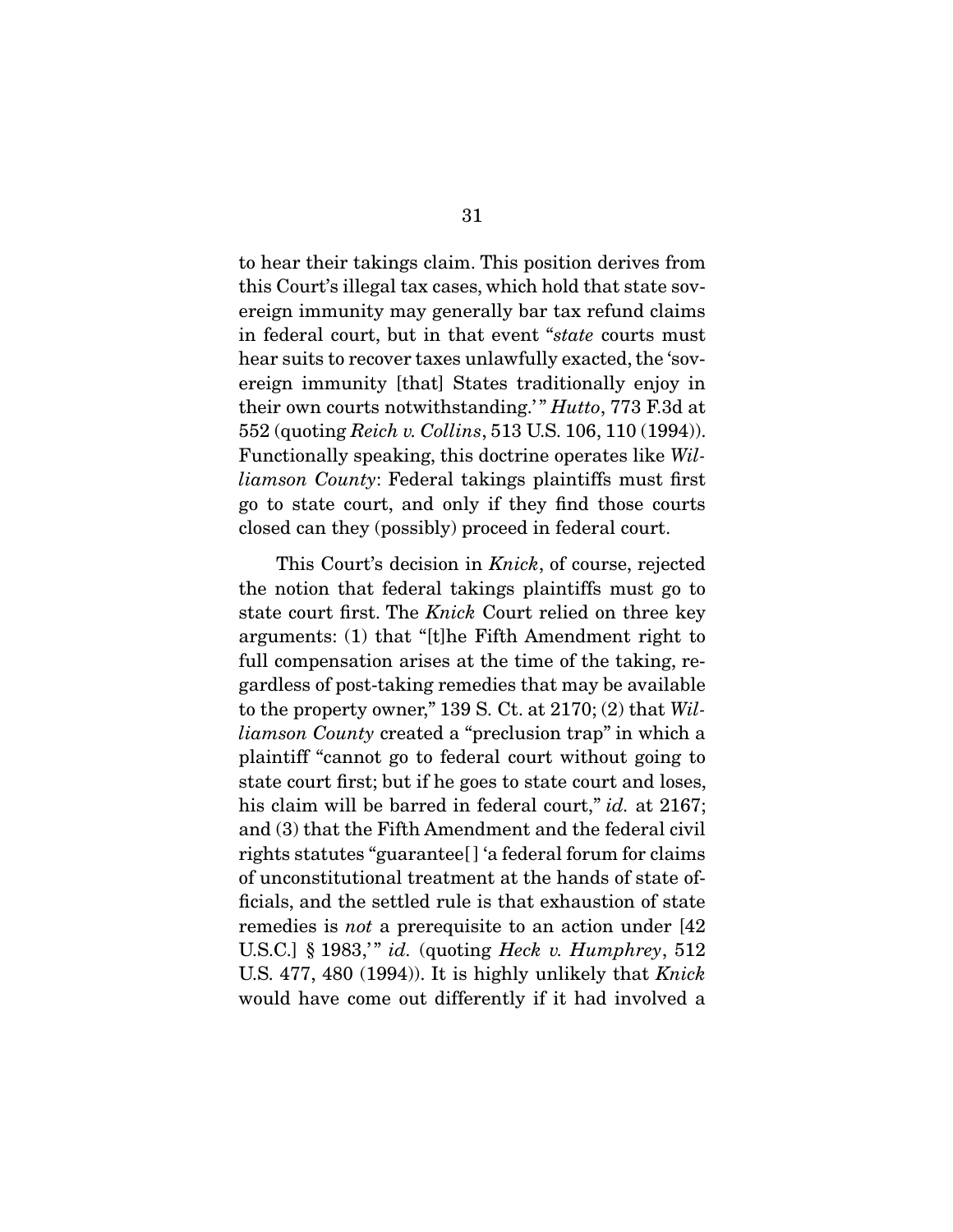state government defendant rather than a locality, for three reasons that parallel *Knick*'s points of emphasis.

 First, the constitutional violation here, as in Knick, occurred without regard to the state's failure to provide a remedy. As the Chief Justice explained, "[t]he fact that the State has provided a property owner with a procedure that may subsequently result in just compensation cannot deprive the owner of his Fifth Amendment right to compensation under the Constitution, leaving only the state law right." 139 S. Ct. at 2171. Knick makes clear, moreover, that "the analogy from the due process context to the takings context is strained." Id. at 2174. As cases like *Parratt* make clear, the state's failure to provide a remedy is often part and parcel of the due process violation. But Knick insists that state remedies are irrelevant to whether a takings violation has occurred. Id. at 2170. The Takings Clause thus requires a compensatory remedy without regard to what remedies state law provides.

 Second**,** to the extent that Hutto and similar cases envision plaintiffs trying their state takings remedies then returning to federal court if none prove available, plaintiffs might encounter the same "preclusion trap" to which Knick objected. See 139 S. Ct. at 2167. Requiring federal plaintiffs to sue in state court to avoid sovereign immunity, like Williamson County's ripeness rule, "hand[s] authority over federal takings claims to state courts." Id. at 2170 (quoting San Remo Hotel, L.P. v. City and Cty. of San Francisco, 545 U.S. 323, 350 (2005) (Rehnquist, C.J., concurring in the judgment)).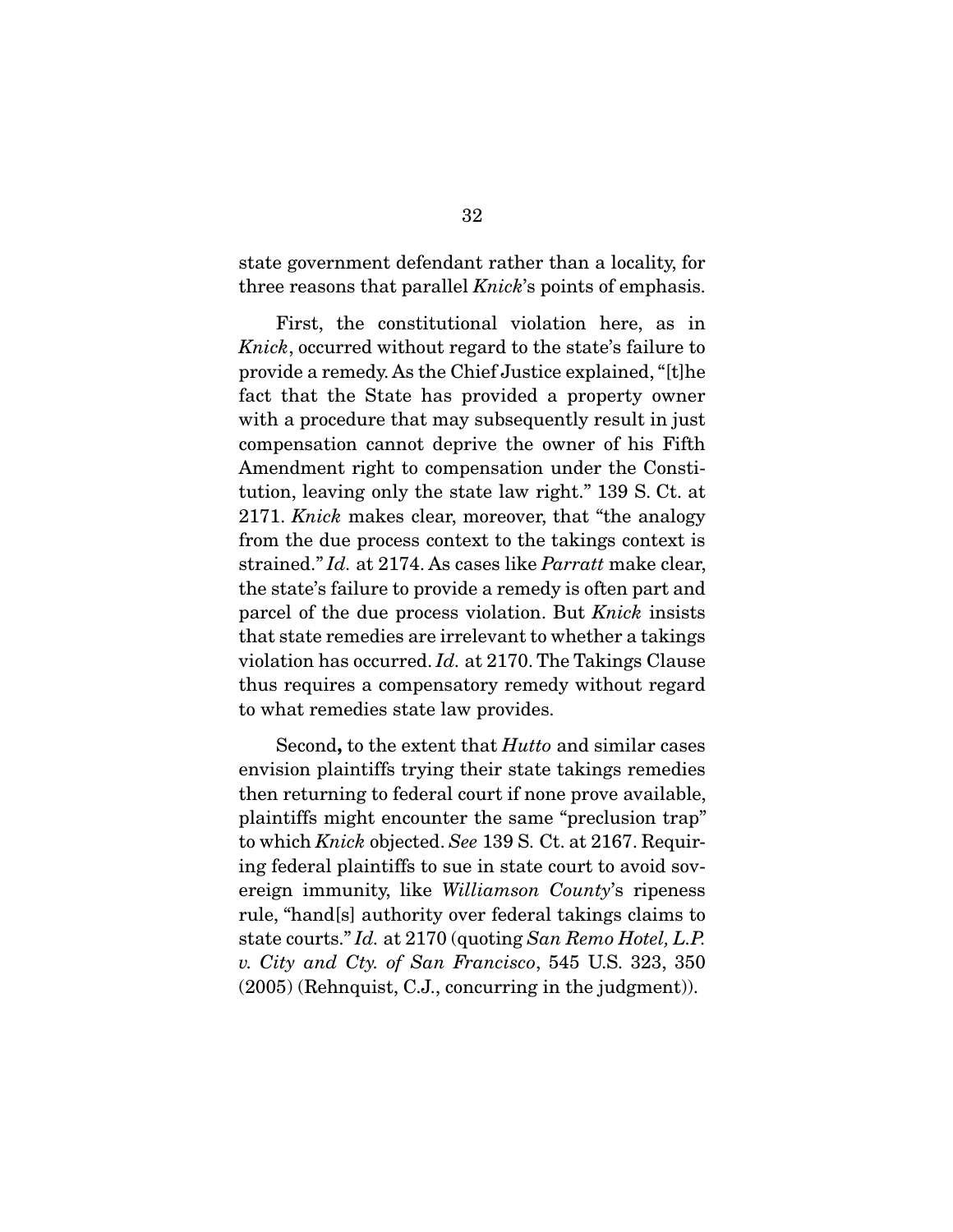Third, transferring responsibility for federal takings litigation to the states flies in the face not only of the federal civil rights statutes but also the underlying Fourteenth Amendment that they enforce. As Knick emphasized, the Supreme Court has consistently rejected interpretations of federal rights and remedies that would leave those rights at the mercy of the state courts. See 139 S. Ct. at 2172. That principle extends not only to § 1983 cases but to Fourteenth Amendment rights generally. See, e.g., McNeese v. Bd. of Ed. for Community Unit Sch. Dist. 187, 373 U.S. 668 (1963) (where plaintiffs assert the "depriv[ation] of rights protected by the Fourteenth Amendment . . . [s]uch claims are entitled to be adjudicated in the federal courts"); Home Telephone & Telegraph Co. v. City of Los Angeles, 227 U.S. 278 (1913) (rejecting interpretation of the Fourteenth Amendment's state action requirement that would have given state courts the first say as to federal rights claims).15

 The Fourth, Fifth, Sixth, and Tenth Circuit rule interposing state sovereign immunity to bar federal takings claims from federal court thus cannot survive Knick. Even post-Knick, however, those circuits have rejected requests to reconsider their positions on the ground that *Knick* simply did not concern state

 $15$  See also Patsy v. Bd. of Regents, 457 U.S. 496, 503 (1982) ("The Civil Rights Act of 1871, along with the Fourteenth Amendment it was enacted to enforce, were crucial ingredients in the basic alteration of our federal system accomplished during the Reconstruction Era.").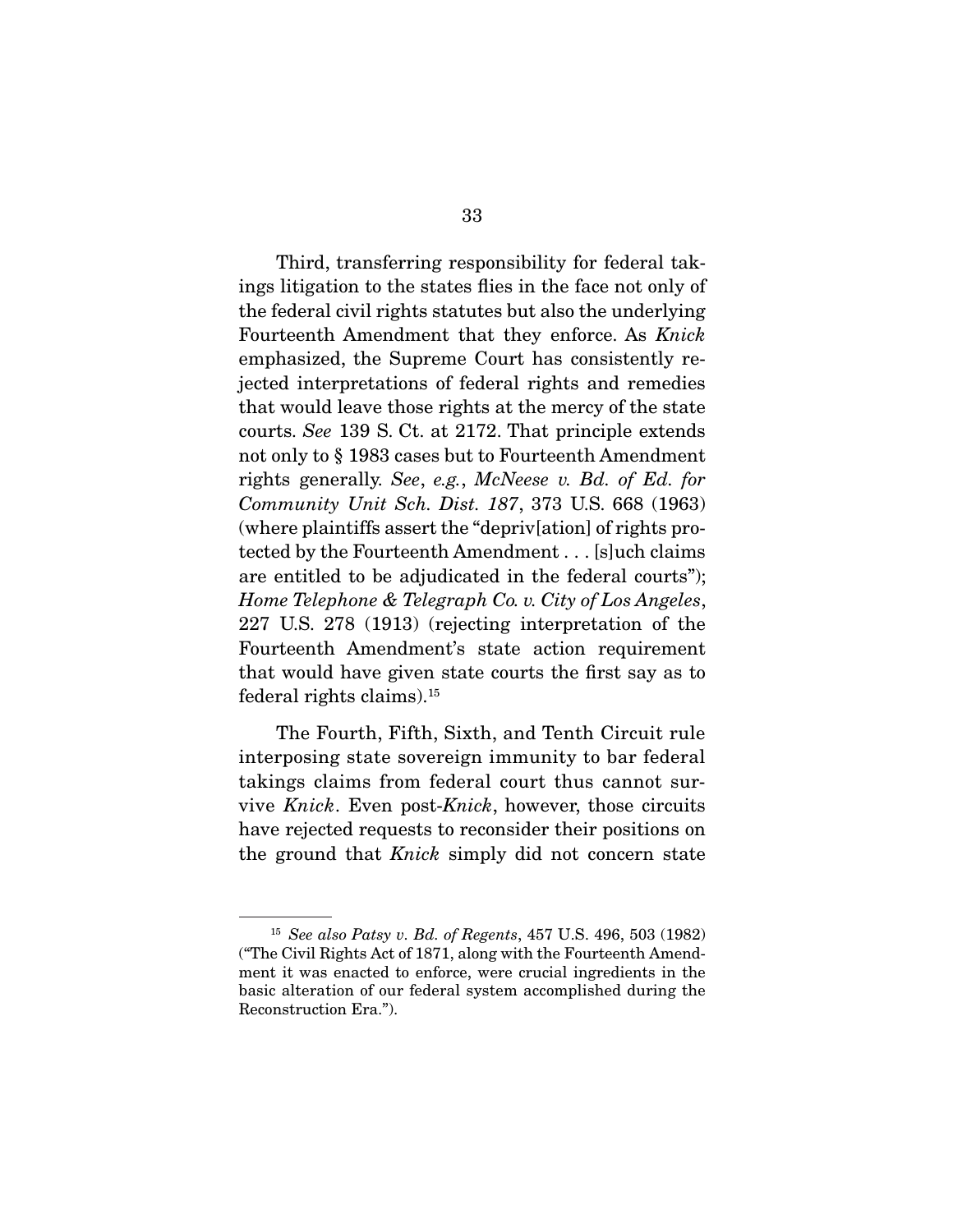sovereign immunity.16 Those circuits are unlikely to come into line with this Court's precedent unless this Court intervenes.

**C. Even if** *Knick* **does not control, the Fifth Circuit's holding creates confusion as to the certainty of a state-court remedy necessary for a state to assert immunity against a federal takings claim.** 

 As discussed, the Fourth, Fifth, Sixth, and Tenth Circuits' approach to state immunities in takings cases rests on an analogy to this Court's unlawful tax cases. Unsurprisingly, courts applying this approach have adopted the same " 'clear and certain remedy' " requirement of McKesson, National Private Truck, and similar tax cases discussed earlier. Zito v. North Carolina Coastal Res. Comm'n, 8 F.4th 281, 285-86 (4th Cir. 2021) (quoting Reich v. Collins, 513 U.S. 106, 108-09 (1994)). For the reasons discussed in Part III, supra, no such remedy existed in the present case. The Texas Supreme Court's decision in Olive rejected the only intellectual property takings claim that it has considered, and the Fifth Circuit was able to cite to no state authority other than statements from Olive about the issues that the court was not deciding. That is no "clear and certain remedy."

<sup>16</sup> See, e.g., Ladd v. Marchbanks, 971 F.3d 574, 579 (6th Cir. 2020); Bay Point, 937 F.3d at 456; Williams, 928 F.3d at 1214.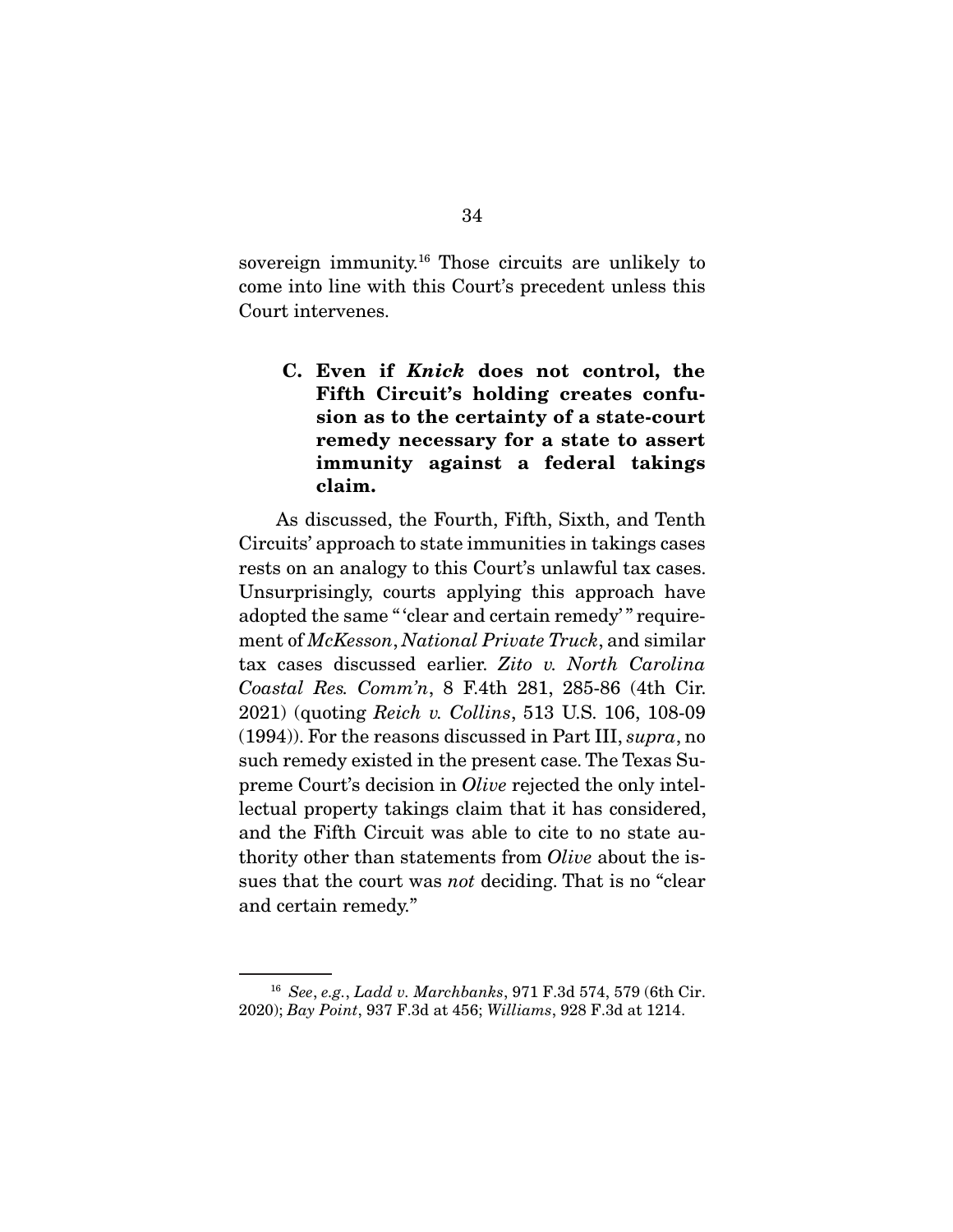By holding that no pre-existing or proven state takings remedy is necessary to exclude a federal takings plaintiff from federal court, the Fifth Circuit necessarily departed from the course adopted in the Fourth, Sixth, and Tenth Circuit. In each of those circuits, federal courts have upheld sovereign immunity only after ascertaining that a state court remedy actually exists. In Williams, for instance, the Tenth Circuit ordered additional briefing to determine whether the Utah courts were open before holding the state immune in federal court. See 928 F.3d at 1213. In Zito, the Fourth Circuit engaged in an extensive analysis of North Carolina statutes and constitutional provisions to ensure that a compensatory remedy would be available to the plaintiffs. See 8 F.4th at 288-90. Finally, the Sixth Circuit took a somewhat different tack in DLX, holding that the state courts would have been constitutionally obligated, under Reich, to hear the plaintiff 's federal takings claim notwithstanding any obstacles that state law might ordinarily impose. See 381 F.3d at 527-28. The common thread, however, is that each circuit determined that a state court remedy was definitely already in existence; none engaged in speculation about what state courts *might* do or what claims they might recognize in the future. The Fifth Circuit's holding that speculation about remedies the state courts might one day recognize suffices thus not only contravenes this Court's "clear and certain" requirement from McKesson and National Private Truck, but also adds to an already confusing welter of differing approaches in the circuits.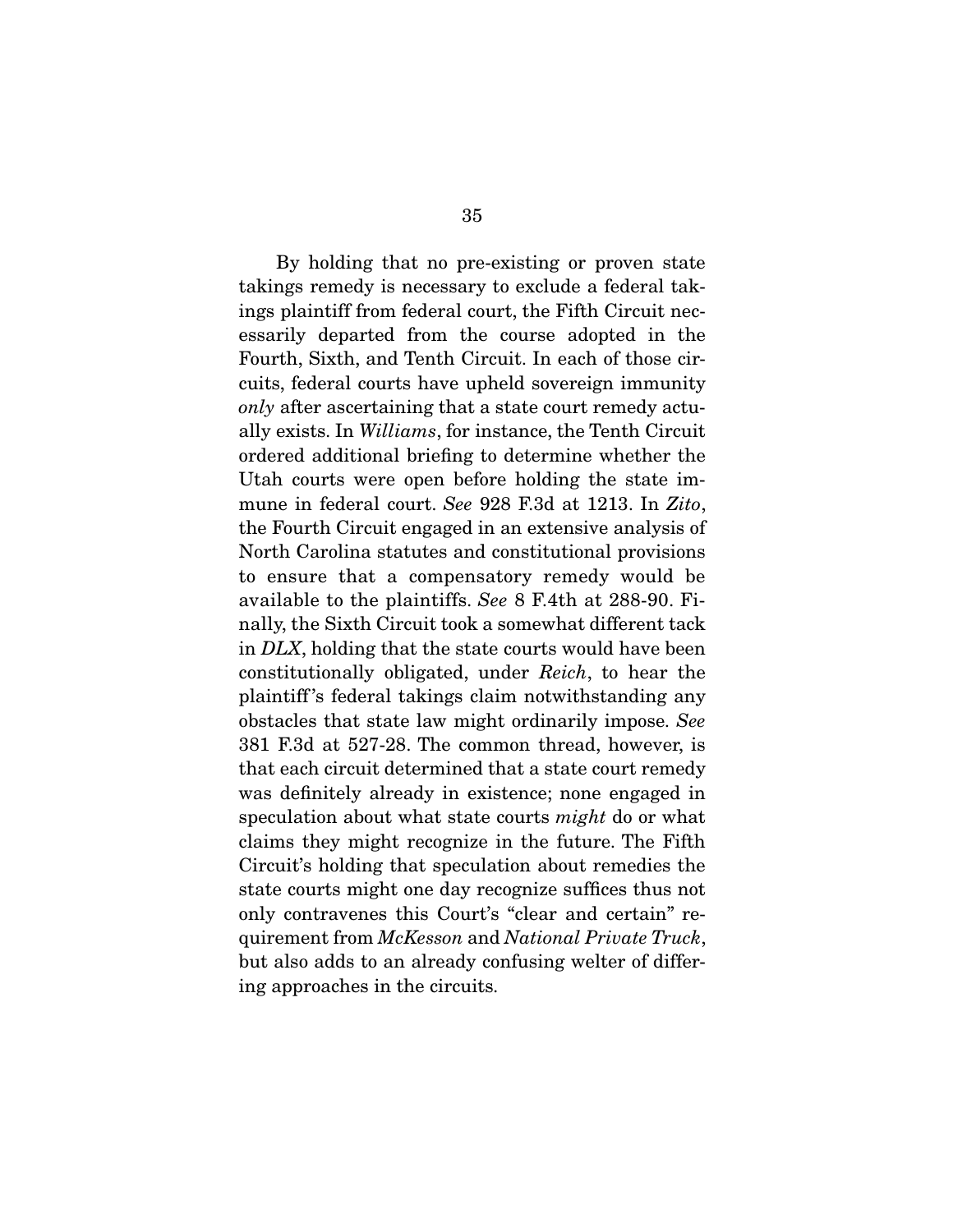### **V. Barring any means to vindicate the CRCA under** *Georgia* **leaves copyright holders at the mercy of state infringers.**

Georgia only works if copyright holders can allege constitutional violations when someone steals their intellectual property. Their only real options are the Takings Clause and procedural due process. But the Fifth Circuit slammed both options shut. Without those claims, Georgia's safety valve becomes a dead letter. And states can infringe copyrights with impunity.

 States are already seizing their chance. Texas has consistently maintained that sovereign immunity means it could steal Petitioner's book. After Allen, the U.S. Copyright Office studied state copyright infringements and what state and federal remedies really exist. See U.S. Copyright Office, Copyright and State Sovereign Immunity—A Report of the Register of Copyrights (Aug. 2021).<sup>17</sup> It concluded state infringements have increased "substantially" since Congress enacted the CRCA and that "sovereign immunity itself hampers the development of a more conclusive evidentiary record, as it often prevents claims from being brought or assessed on the merits." Id. at 2-3. The study cited outrageous examples of states blatantly infringing news articles, music, computer programs, photographs and video, books, and other material—including one

<sup>&</sup>lt;sup>17</sup> That study surveyed 657 copyright owners and analyzed 167 state copyright infringement cases, which the American Intellectual Property Law Association and Petitioner here identified. See id. at 26-37; see also Copyright Alliance & Chamber of Commerce Amicus Br. 10-18, Allen v. Cooper.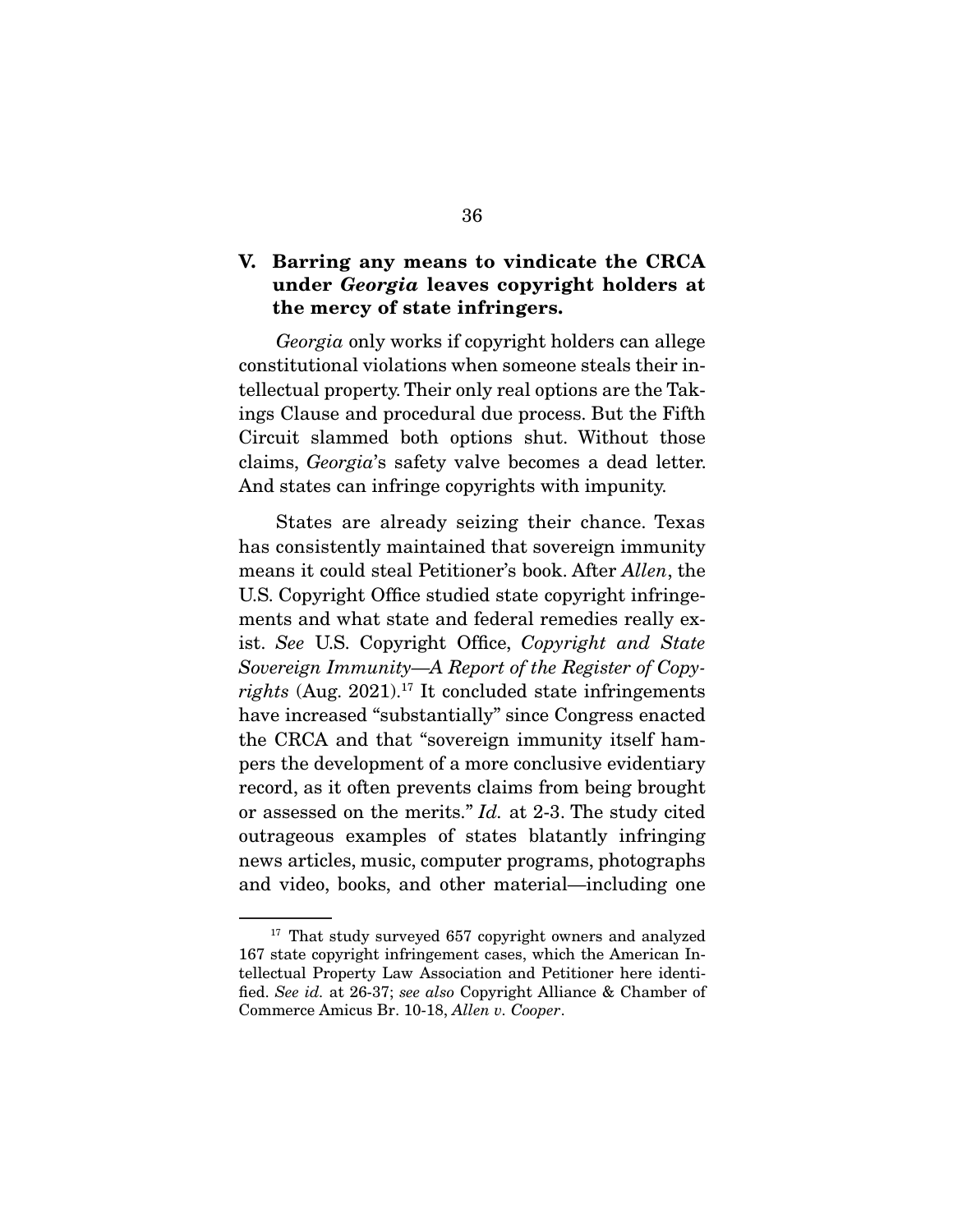instance of a state retirement system republishing approximately 53,000 news articles over an eight-year period. See id. at 37-51.

 Without damages claims against state violators, copyright holders have no adequate remedy. Injunctions are prospective only, may be easily circumvented by the State, and likely do not justify the cost of a suit. See U.S. Copyright Office, A Report of the Register of Copyrights 6, 15 (June 1988), available at http://files.eric.ed.gov/fulltext/ED306963.pdf. In this case, by the time Petitioners discovered what the Department had done, the Internet was irretrievably saturated with free copies of plaintiffs' work. And statelaw claims seeking copyright protection are no comfort either; among other issues, federal copyright law usually preempts them. See 17 U.S.C. § 301, 28 U.S.C. § 1338.

 Copyright is a \$1.29 trillion industry. See U.S. Patent & Trademark Office, Intellectual Property and the U.S. Economy 3 (2019). Protecting it matters. That is why takings claims and case-by-case abrogation under Georgia and the CRCA are so important: they provide a meaningful remedy for the most egregious instances of infringement—including, of course, what the Department did to Petitioners here. The Fifth Circuit's approach would allow States to take, use, and profit from others' intellectual property with impunity. That, in turn, would seriously harm the creators of copyrighted works, discourage the creation of new works, and generally undermine the copyright system. And it